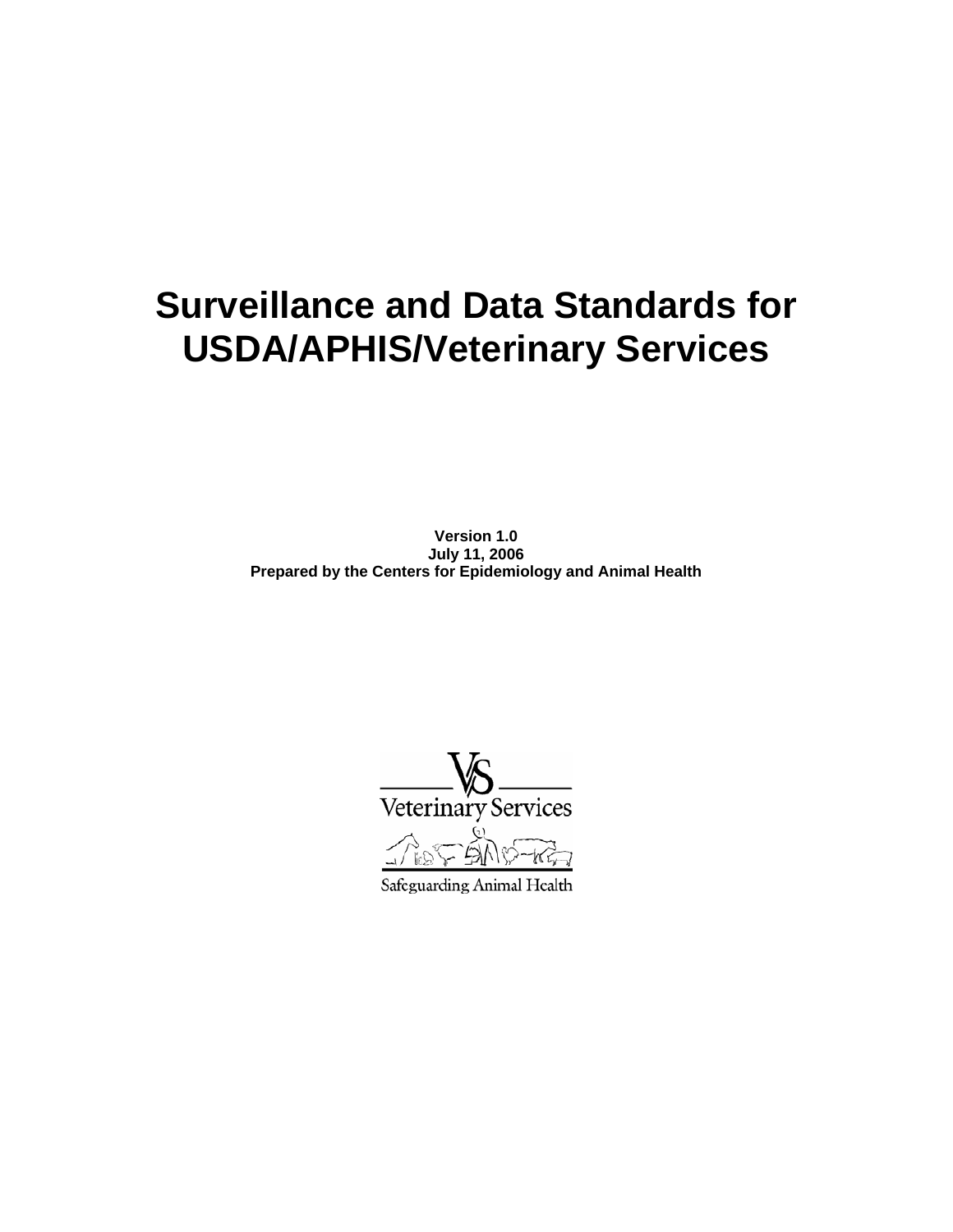## **Table of Contents**

| CHAPTER 1 STANDARDS FOR KEY COMPONENTS OF A SURVEILLANCE SYSTEM  2          |  |
|-----------------------------------------------------------------------------|--|
|                                                                             |  |
|                                                                             |  |
| 1.3 SURVEILLANCE OBJECTIVES: PRINCIPAL USES OF DATA FOR DECISION-MAKING 5   |  |
|                                                                             |  |
|                                                                             |  |
|                                                                             |  |
|                                                                             |  |
|                                                                             |  |
|                                                                             |  |
| 1.12 SURVEILLANCE SYSTEM IMPLEMENTATION: PRIORITIES, TIMELINES AND INTERNAL |  |
|                                                                             |  |
|                                                                             |  |
|                                                                             |  |
|                                                                             |  |
|                                                                             |  |
|                                                                             |  |
|                                                                             |  |
|                                                                             |  |
| CHAPTER 3 STANDARDS FOR VS ANIMAL HEALTH SURVEILLANCE                       |  |
|                                                                             |  |
|                                                                             |  |
|                                                                             |  |
|                                                                             |  |
|                                                                             |  |
|                                                                             |  |
|                                                                             |  |
|                                                                             |  |
|                                                                             |  |
|                                                                             |  |
|                                                                             |  |
|                                                                             |  |
|                                                                             |  |
|                                                                             |  |
|                                                                             |  |
|                                                                             |  |
|                                                                             |  |
|                                                                             |  |
| APPENDIX K: COORDINATE TYPE CODES FOR GEOGRAPHIC DATA ELEMENTS  99          |  |
| APPENDIX L: VALIDATION CODES FOR GEOGRAPHIC DATA ELEMENTS 99                |  |
| APPENDIX M: MATCH SOURCE CODES FOR GEOGRAPHIC DATA ELEMENTS 99              |  |
|                                                                             |  |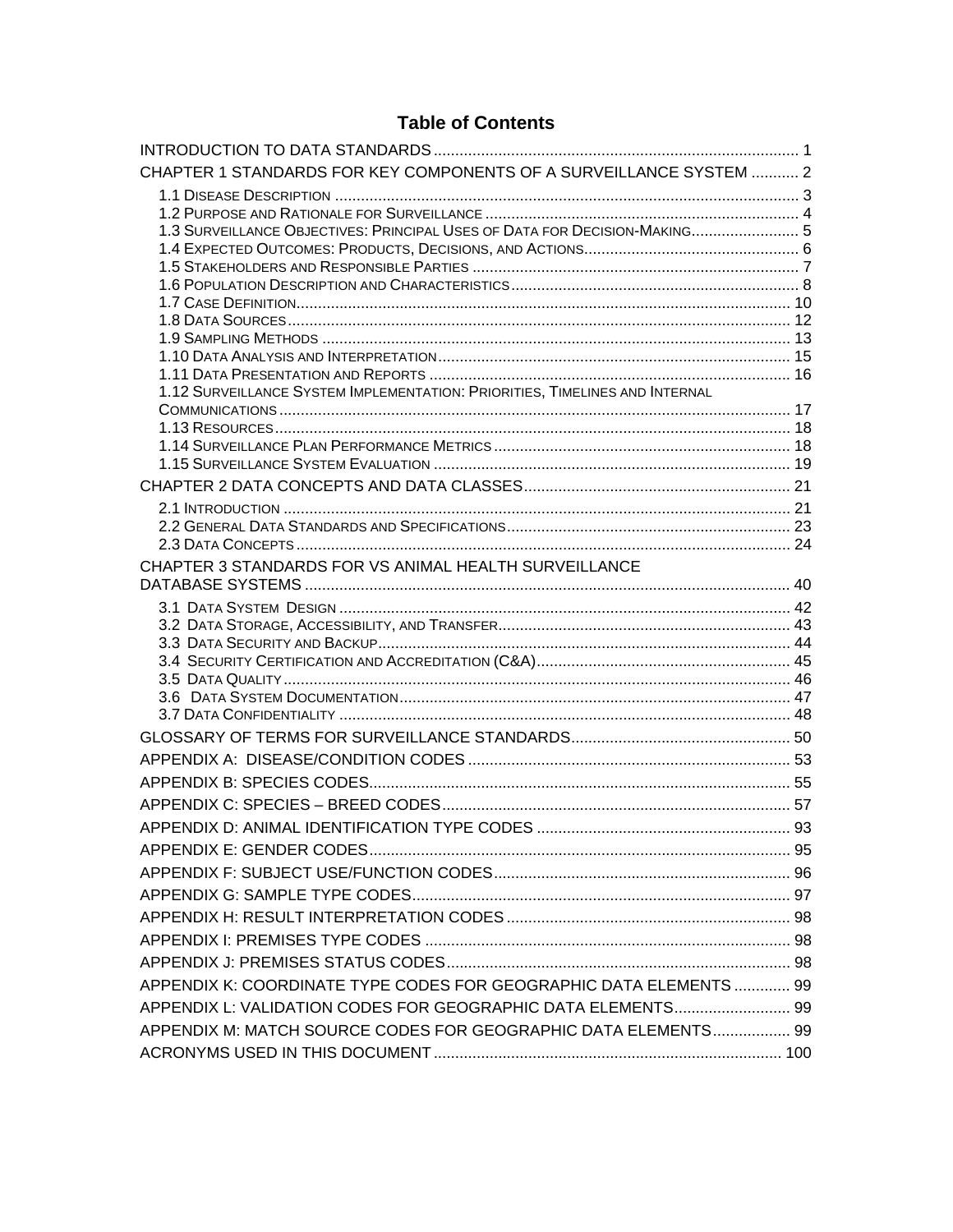## **Foreword**

A primary objective of the National Animal Health Surveillance System (NAHSS) is to provide greater protection from endemic, emerging and foreign animal diseases that could affect the Nation's animal populations through enhanced information made available to decision-makers. Enhanced information is derived from accurate, valid and representative surveillance data. This document, *Surveillance and Data Standards for USDA/APHIS/Veterinary Services*, establishes a foundation from which to build surveillance and data management systems that will facilitate confident decisions.

The application of standards often generates varying levels of discomfort to those entities to which they are applied. However, the freedoms and flexibilities of current surveillance and data management systems have often hindered the ability to collate, validate and analyze surveillance data at the national level. The information presented in this document should be viewed as a roadmap toward achieving, through standardization, the accurate, valid and representative surveillance data required for a comprehensive and integrated NAHSS.

It is our intention that the standards presented in this document will initially be adopted by Veterinary Services and applied to facilitate the design of new surveillance and data management systems. We recognize that many of our current systems do not fully meet the standards and that concerted efforts will be necessary over time to transform the existing systems into function and format more useful for national surveillance. As work progresses on applying these standards, it is fully anticipated that revisions and additions to this set of standards will be ongoing to meet the dynamic needs of disease surveillance at the national level in the United States.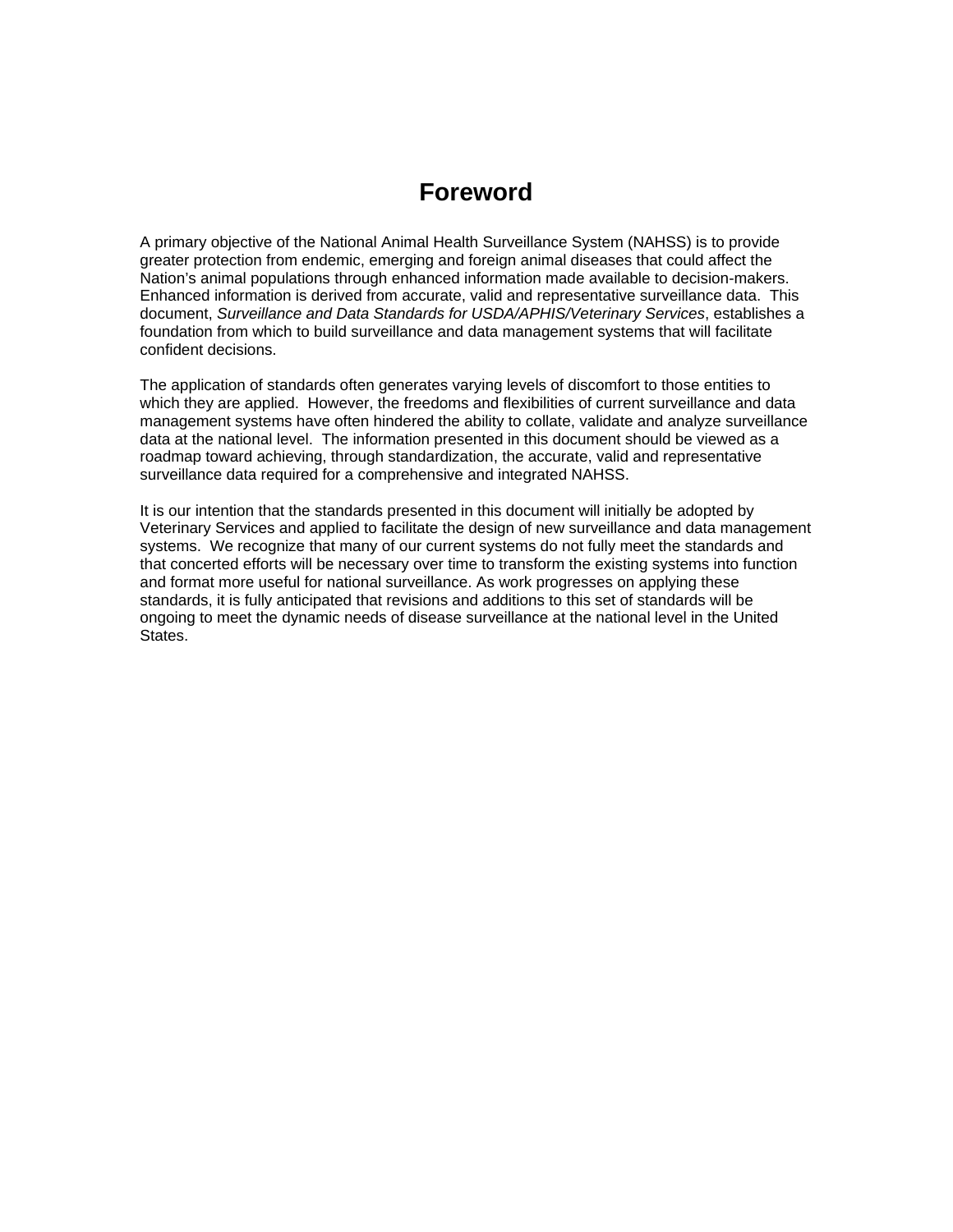## **Introduction to Data Standards**

Surveillance systems of the 21<sup>st</sup> century depend increasingly on the collection and storage of large quantities of data for quick, efficient access. However, collecting massive amounts of data is not synonymous with collecting useful and timely information, and is an inefficient and unreasonable substitute for well-planned, targeted surveillance. Planning surveillance systems in a standardized and methodical manner is essential to assure that the most appropriate information is collected and available to address the pertinent issues at the minimum cost.

Even when appropriate information is collected, its use can be complicated by storage in multiple databases, which may be administered by groups spanning Federal and State government, industry, and other non-government organizations. Further, data of poor quality and consistency in many cases are unreliable and may not provide useful information. For example, a database without standardization and quality control measures could report the data for a bovine disease with the species marked as "turtle" and the gender of breeding animals listed as "castrated." Deriving conclusions and analysis from this information would obviously be difficult. Standardization will replace these errors with common, consistent business rules and coding.

Chapter 1 of this document provides standards and guidelines for the construction and operation of a surveillance system. These guidelines are intended to assist planners and managers in considering specific objectives, design strategies, reporting systems, implementation methods, and long-term system maintenance. The guidelines ensure that the objectives of the surveillance system are predefined, and that the collection, organization, and analysis of appropriate data is considered before implementation. Further, the guidelines allow for review and evaluation to ensure that the surveillance is providing the appropriate type and quality of information.

Standards for data categories and classes, in Chapter 2, provide guidelines for epidemiologists and database developers on the type and format of data to be gathered. These standards offer two major benefits. The first is the convenience of predefined classes that developers can use for data variables. For example, a pre-made list of breed and species codes may be quickly indexed and include suggestions for parameters such as variable lengths, types, and business rules. The second benefit is ease of communication between different databases to allow analysis of information from multiple sources.

Finally, standards for data storage and quality, in Chapter 3, ensure proper data entry and storage, and the proper structuring of data systems so they integrate readily with existing and future databases. It provides standards to guarantee data quality through validation and verification procedures, as well as training and entry guidelines. Further, the guidelines address accessibility to data users, while meeting requirements necessary for sensitive data. Chapter 3 also provides guidelines for data system documentation and changes to the existing system as indicated by changes in surveillance design, implementation, and technology.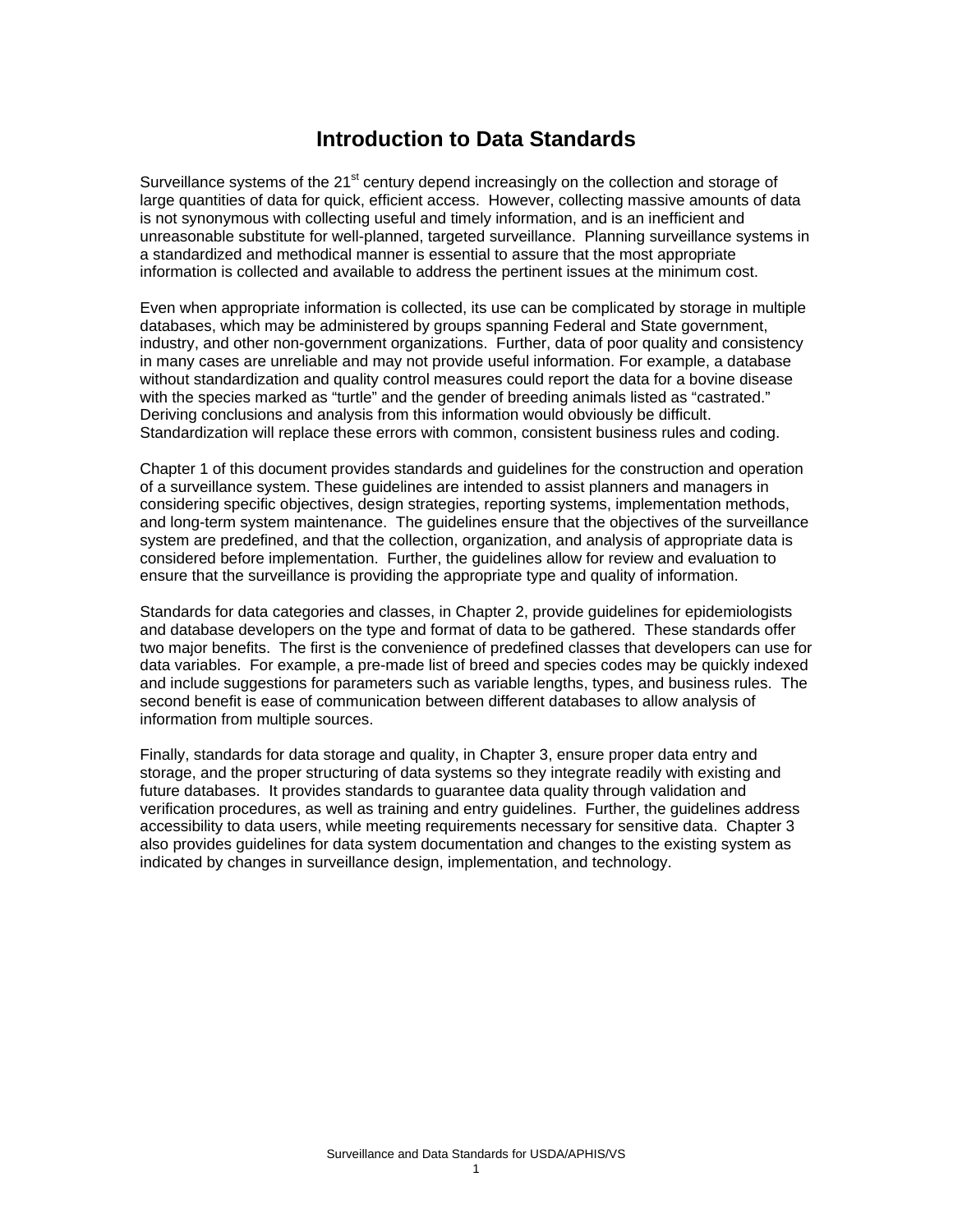## **Chapter 1 Standards For the Key Components of a Surveillance System**

The information in Chapter 1 is intended to assist epidemiologists and surveillance experts who may be developing new surveillance systems or evaluating and improving existing systems. The guidelines provide an overview and generalized framework for details likely to be considered for comprehensive and efficient surveillance. The guide is not intended to be prescriptive or to define mandatory items for inclusion by surveillance architects, but instead to provide a useful tool to expedite development and review processes.

Four categories of information are included in the chapter (see Table 1). First is the introductory information that should lay the foundation for the surveillance system. These standards address components such as purpose, objective, and outcomes of the system, as well as basic considerations about the disease of interest and the people who collect, analyze, or base decisions on the resulting information. The second concept involves standards related to the design of the sampling strategy and data collection. Following this, a group of standards aid the surveillance professional in planning the appropriate analysis and reporting for the data collected. Finally, several guidelines are presented for the implementation and evaluation of the surveillance after a plan is developed.

| <b>Concept</b>                                                         | Standards:                                                                                                                                                                                                                                             |
|------------------------------------------------------------------------|--------------------------------------------------------------------------------------------------------------------------------------------------------------------------------------------------------------------------------------------------------|
| <b>Introductory</b><br><b>Information</b>                              | 1.1 Disease Description<br>1.2 Purpose and Rationale for Surveillance<br>1.3 Surveillance Objectives: Principal Uses of Data for Decision-Making<br>1.4 Expected Outcomes: Products, Decisions and Actions<br>1.5 Stakeholders and Responsible Parties |
| <b>Population</b><br><b>Description and</b><br><b>Sampling Methods</b> | 1.6 Population Description and Characteristics<br>1.7 Case Definitions<br>1.8 Data Sources<br>1.9 Sampling Methods                                                                                                                                     |
| Analysis,<br>Reporting, and<br><b>Presentation</b>                     | 1.10 Data Analysis and Interpretation<br>1.11 Data Presentation and Reporting                                                                                                                                                                          |
| Implementation,<br>Budget, and<br><b>Evaluation</b>                    | 1.12 Surveillance System Implementation: Priorities, Timelines, and<br>Internal Communications<br>1.13 Budget<br>1.14 Surveillance Plan Performance Metrics<br>1.15 Surveillance System Evaluation                                                     |

|  |  |  | Table 1. Summary of Standards For Key Components of a Surveillance System |
|--|--|--|---------------------------------------------------------------------------|
|  |  |  |                                                                           |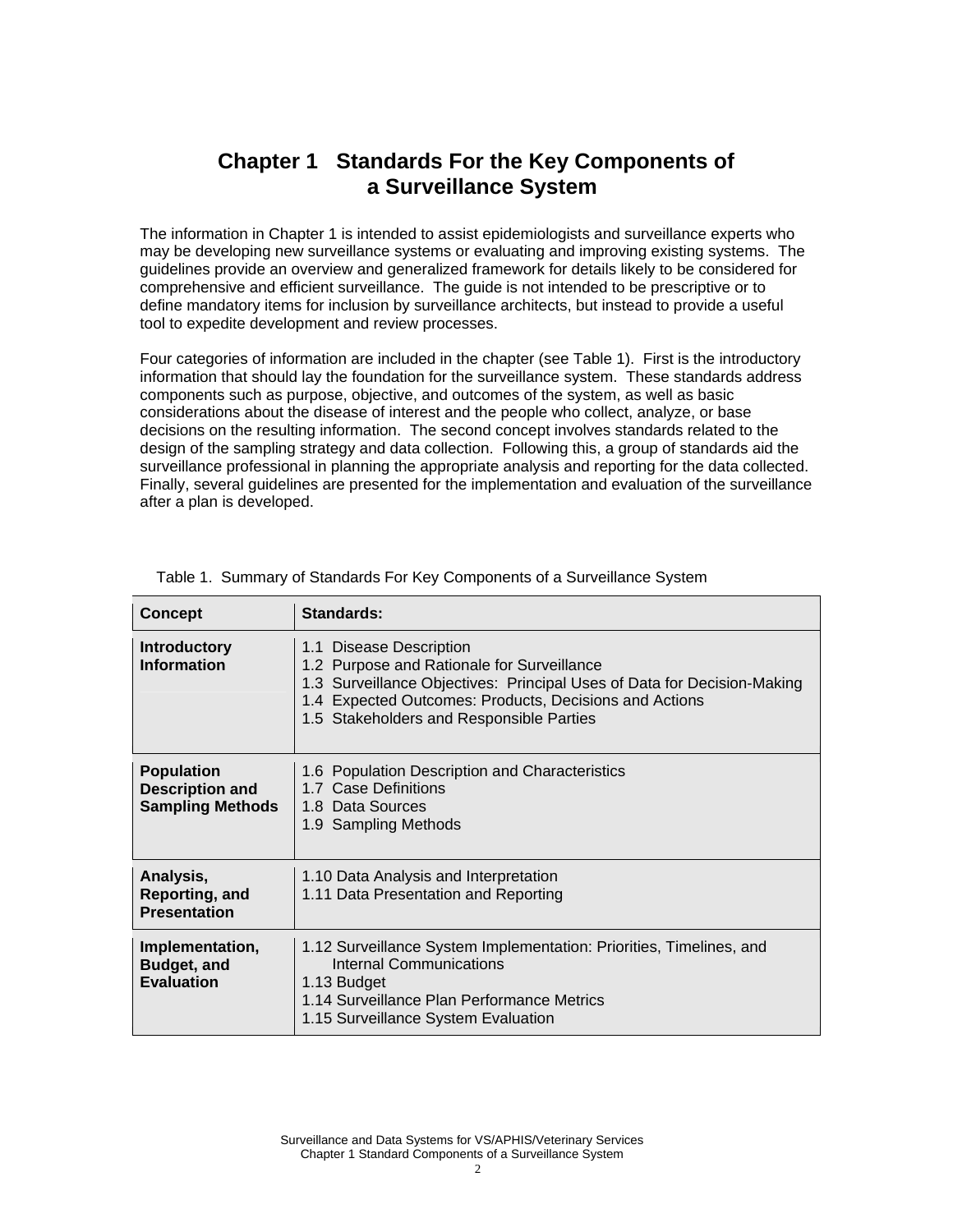## *1.1 Disease Description*

- Standard: The surveillance planning documents include current and relevant supporting information about the disease under surveillance.
	- a. Information included in the disease description is used to develop the case definitions. See standard 1.7.

#### *Supporting Information:*

The following classes should be included in the disease description section of the surveillance planning documents, or in documents describing the rationale of the surveillance system.

| Class                 | Guidelines                                                                                                                                                                                                                                                                                                                                                                                                                                                                                                         |  |
|-----------------------|--------------------------------------------------------------------------------------------------------------------------------------------------------------------------------------------------------------------------------------------------------------------------------------------------------------------------------------------------------------------------------------------------------------------------------------------------------------------------------------------------------------------|--|
| Etiologic agent       | ➤<br>General categories: Virus, bacteria, toxin, external parasite,<br>internal parasite, etc.<br>Taxonomic classification: Family, genus, species; see<br>➤<br><http: www.itis.usda.gov=""></http:> .<br>Common name of the disease or condition.<br>➤<br>Pathogen strain or serotype.<br>⋗                                                                                                                                                                                                                       |  |
| <b>Distribution</b>   | Available information about location of current cases of<br>➤<br>disease should be identified. See location guidelines in<br>Chapter 2.<br>For FAD and diseases affecting trade, distribution throughout<br>➤<br>the world, at least by continent, should be included.<br>For endemic diseases, distribution should be defined at the<br>➤<br>tertiary or lowest available administrative levels when<br>possible, (e.g., National, State, or county.)                                                             |  |
| Clinical signs        | Description is targeted for the general practitioner audience.<br>➤                                                                                                                                                                                                                                                                                                                                                                                                                                                |  |
| Case definitions      | Criteria for a positive case, negative case, and others as<br>➤<br>applicable: Suspect, reactor, laboratory positive, etc. See<br>standard 1.7, case definitions.                                                                                                                                                                                                                                                                                                                                                  |  |
| Pathological findings | Necropsy results may be necessary for case finding, case<br>➤<br>definition, or passive reporting of cases.<br>For lab-based surveillance and reporting, standards should be<br>➤<br>compatible with laboratory standards. See Chapter 2.                                                                                                                                                                                                                                                                          |  |
| Epidemiology          | Considers and discusses the likelihood of disease<br>➤<br>introduction, outbreak, or change of status.<br>Includes industry and management factors affecting disease<br>➤<br>transmission, (e.g., confinement operations, biosecurity<br>practices, or industry awareness.)<br>Provides measures or estimates of frequency, (e.g.,<br>$\blacktriangleright$<br>prevalence, incidence, morbidity rate, mortality rate, or case<br>fatality rate.)<br>Transmission factors such as contagiousness, virulence of<br>➤ |  |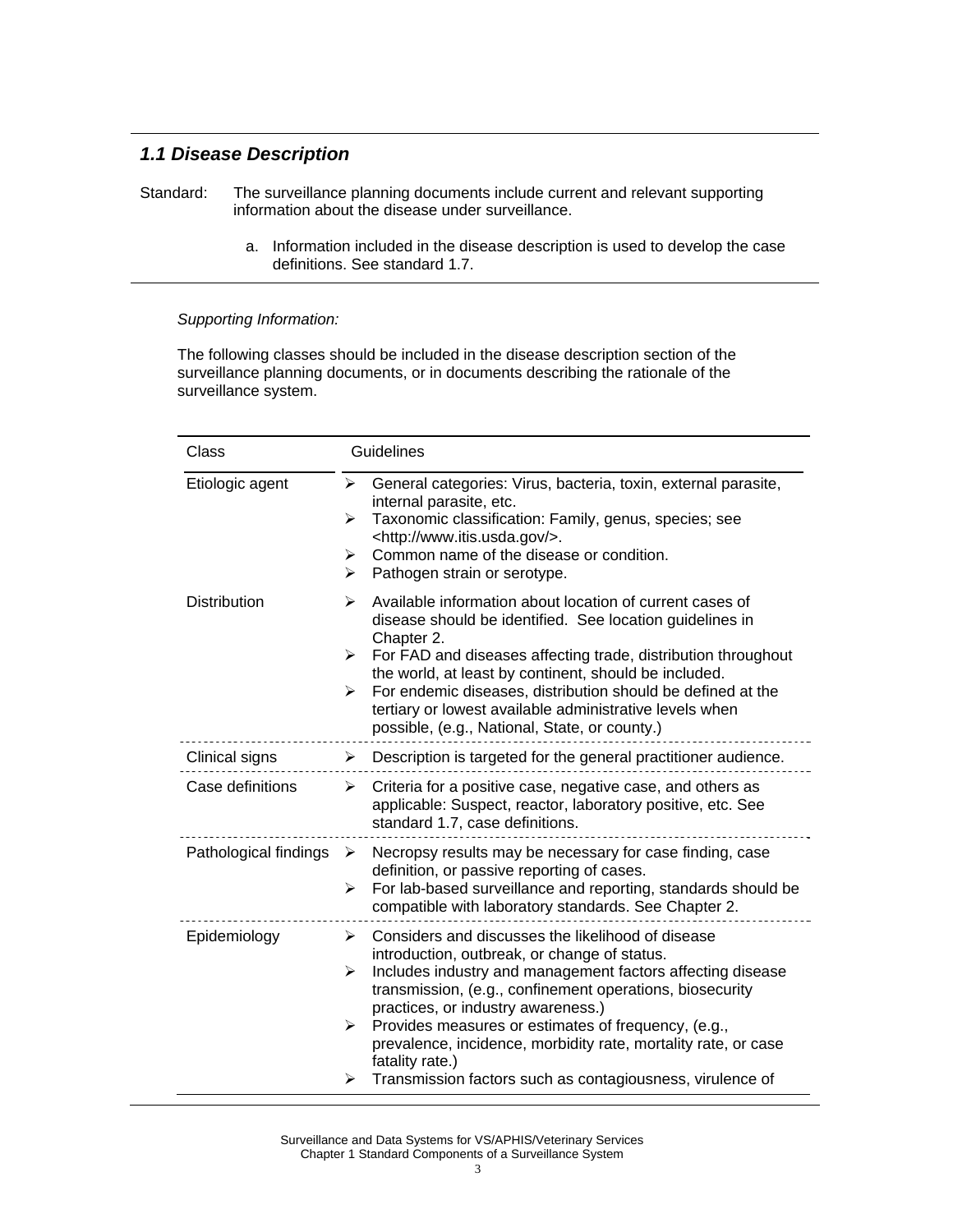|                     | ➤<br>➤ | agent, or infectiousness, may be important components.<br>Associated hosts, environmental conditions, and agent factors<br>may influence the surveillance to be conducted.<br>Susceptible species, population density, and location of the<br>species are factors for conducting surveillance for many<br>diseases.                                                                                                                                                                                                                                                         |
|---------------------|--------|-----------------------------------------------------------------------------------------------------------------------------------------------------------------------------------------------------------------------------------------------------------------------------------------------------------------------------------------------------------------------------------------------------------------------------------------------------------------------------------------------------------------------------------------------------------------------------|
| Economic impact     | ➤      | Economic impact compares the discounted long-term impact<br>of not controlling the disease or conducting surveillance with<br>the discounted long-term impact of controlling the disease.<br>Includes the impact of disease eradication, assuming<br>surveillance results in eradication, impact of government<br>activities in the affected industry, and consumer and allied<br>industry impacts resulting from the surveillance system.<br>$\triangleright$ Economic indices of disease importance includes the direct<br>and indirect costs of the surveillance system. |
| Methods for control |        | Mitigations and methods to control disease at national and<br>herd levels. If conducting an economic impact assessment<br>before initiating the surveillance system, the assessment<br>should consider a number of scenarios about potential<br>surveillance methods.                                                                                                                                                                                                                                                                                                       |

## *1.2 Purpose and Rationale for Surveillance*

The purpose and rationale describe the need and reasoning for the surveillance system, and provide justification for the type of surveillance planned.

#### Standard: The purpose and rationale for surveillance are clearly described in the surveillance plan or equivalent program planning documents.

- a. Responsible parties and stakeholders have a clear understanding of the purpose and rationale of the surveillance system.
- b. The purpose and rationale are reiterated in progress and summary reports and presentations.
- c. The purpose and rationale are periodically reviewed to determine relevance.
- d. Changes in the purpose and rationale are documented and shared with stakeholders and all responsible parties.

#### *Supporting Information:*

The purpose describes the need and reasoning for the surveillance system and is justified by the rationale for conducting the surveillance.

Some of the purposes of surveillance are to:

- $\triangleright$  Estimate the magnitude and baseline status of a problem;
- $\triangleright$  Determine the geographic and demographic extent of an outbreak, predict possible spread, and provide data for disease regionalization;
- $\triangleright$  Describe the natural history of a pathogen or disease;
- $\triangleright$  Detect unusual clusters of disease (spatially or temporally), providing for early detection;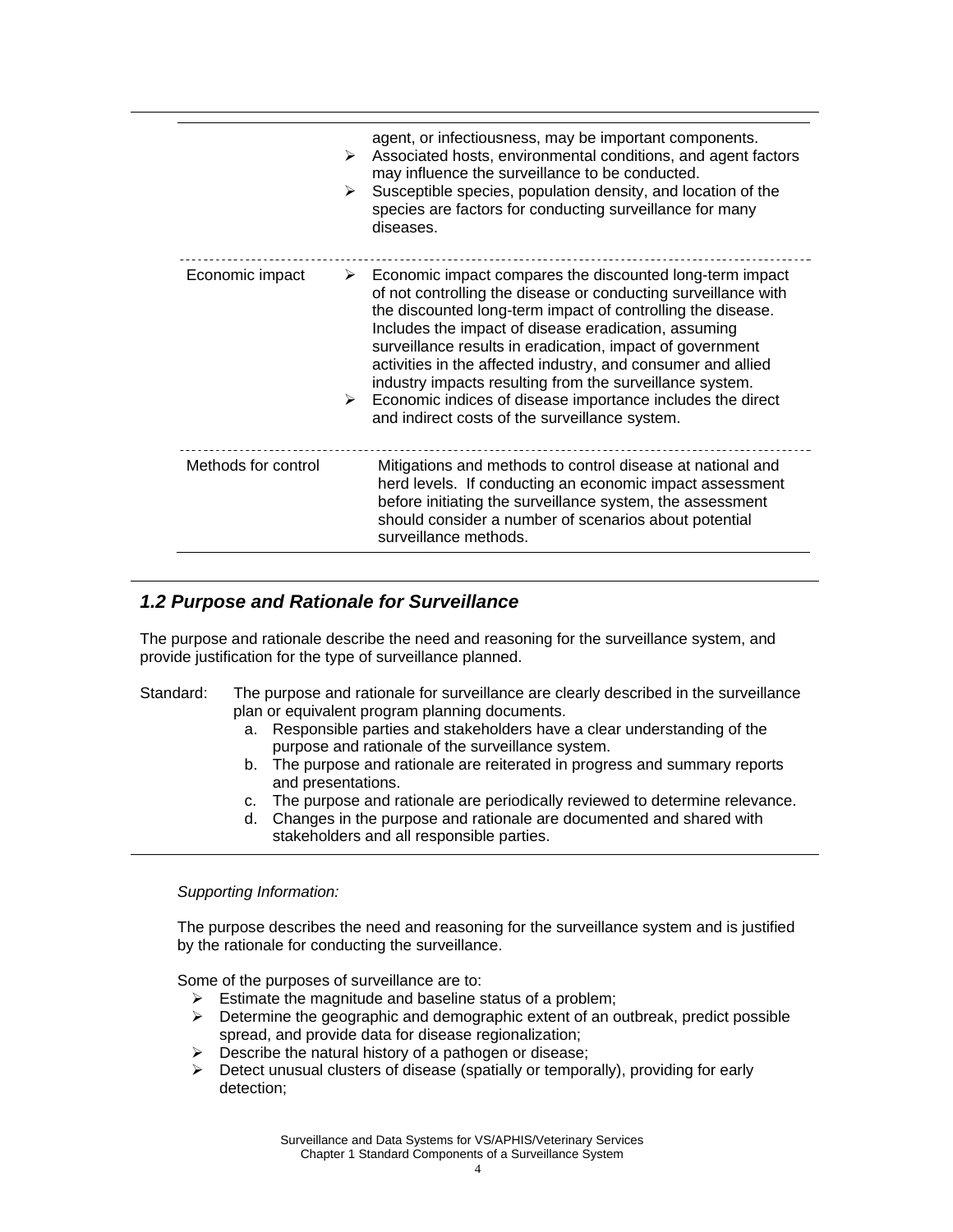- $\triangleright$  Generate hypotheses and stimulate research;
- $\triangleright$  Define or assess the health status of a population, providing the foundation for market confidence;
- $\triangleright$  Detect changes in health practices, risk factors, or exposure;
- $\triangleright$  Facilitate planning of national control and eradication programs and strategies;
- $\triangleright$  Evaluate control measures and intervention efforts;
- $\triangleright$  Identify factors associated with a disease agent that may be used in conducting surveillance elsewhere and in modeling pathogen spread; and
- $\triangleright$  Determine times of year when most cases are observed.

The rationale for a surveillance system may include a description of the severity of the disease and its impact on trade, animal welfare, public health and other key areas. It may also include additional background information about the disease and its impact, and may summarize past surveillance efforts.

The purpose and rationale for the surveillance system may describe requirements for successful surveillance as well as measurement of success. Surveillance plans, supporting documents, and reports should use similar terminology to explicitly declare the purpose and rationale of the surveillance system.

The purpose and rationale of a surveillance system may change or evolve over time, and these changes must be documented and shared with stakeholders and responsible parties.

## *1.3 Surveillance Objectives: Principal Uses of Data for Decision-Making*

Surveillance objectives identify the goals of the surveillance plan that will achieve the purposes described in 1.2 and outline how the resulting data and information will be used for policy actions or decision-making.

- Standard: The surveillance objectives are specifically described in a surveillance plan or equivalent documents and explain the principal uses of the data for decisionmaking. They identify goals that when accomplished, will achieve the purposes of the surveillance system. Surveillance systems with multiple objectives identify and justify the relative priority of those objectives.
	- a. Responsible parties and stakeholders have a clear understanding of surveillance objectives and their relative priority.
	- b. Surveillance objectives are addressed in reports and presentations that describe progress in the surveillance system.
	- c. The relative priority of the objectives is demonstrated in the implementation of the system. Refer to standard 1.12.
	- d. Surveillance objectives and priorities are periodically reviewed to determine the extent of achievement.
	- e. Changes in surveillance objectives are documented and shared with responsible parties and stakeholders.

*Supporting Information:* 

When surveillance objectives are achieved, the resulting data are or will be used for action. The following table presents the standard list of 10 surveillance objectives used as a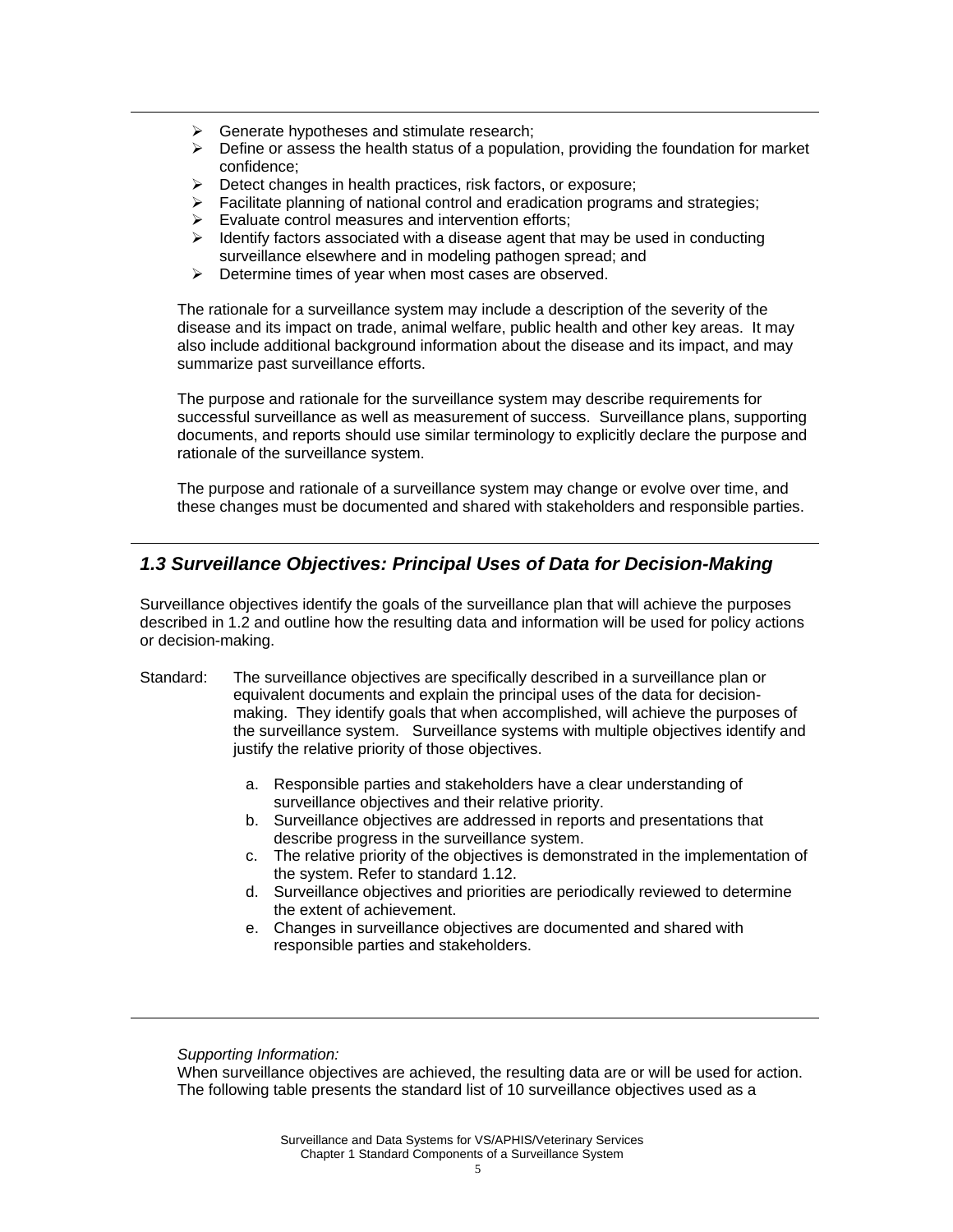|                                   |   | blueprint for developing swine surveillance systems. <sup>1</sup>            |  |  |
|-----------------------------------|---|------------------------------------------------------------------------------|--|--|
| Foreign Animal<br>Disease         | ➤ | Rapid detection of FAD outbreak on domestic soil                             |  |  |
|                                   | ➤ | Detect outbreaks of FAD on foreign soil                                      |  |  |
|                                   | ➤ | Monitor risk associated with domestic outbreak of FAD                        |  |  |
| Trade                             | ➤ | Document disease-free status                                                 |  |  |
|                                   | ⋗ | Describe disease prevalence patterns for regionalization                     |  |  |
| Disease control                   | ➤ | Assess progress in eradication and control campaigns                         |  |  |
|                                   | ⋗ | Assess progress in education campaigns                                       |  |  |
|                                   | ➤ | Assess progress in reduction of food-borne pathogens and<br>zoonotic disease |  |  |
| <b>Emerging Animal</b><br>Disease | ➤ | Describe trends in hazards, exposures, and health conditions                 |  |  |
|                                   | ⋗ | Recognition of emerging diseases                                             |  |  |

Surveillance plans, supporting documents, and reports should use similar terminology to declare the objectives of the surveillance system.

The objectives of a surveillance system and use of its data for decision-making may change over time, and these changes must be documented and shared with stakeholders and responsible parties.

*Priorities.* Surveillance systems with multiple objectives must identify and justify the priority of those objectives. Criteria prioritization might include impacts on trade and productivity, animal welfare concerns, feasibility of control, cost of surveillance, and public health implications. Implementation of the surveillance system should demonstrate these priorities. See standard 1.12 for priorities in surveillance system implementation.

## *1.4 Expected Outcomes: Products, Decisions, and Actions*

Expected outcomes include the information resulting from the surveillance effort, which is then used for decision-making, policy development, and action—as well as the physical products that are generated, such as databases and reports.

Standard: Surveillance planning documents articulate the expected outcomes of the surveillance system and describe the resulting products, including the decisions and actions resulting from implementation.

Expected outcomes:

 $\overline{a}$ 

- a. Include specific statements for actions to be taken following identification of cases, and methods for ensuring timely response. This may be a reference to a VS response plan, to Uniform Methods and Rules (UM&R), or other actions that surveillance will trigger.
- b. Include specific statements regarding actions to be taken when surveillance demonstrates freedom from the disease at the chosen threshold of detection, such as design prevalence or detection limit.

<sup>1</sup> Bush E, Lautner E, McKean J, Miller L. Swine Futures Project Final Report. U.S. Department of Agriculture Animal and Plant Health Inspection Service; 1999.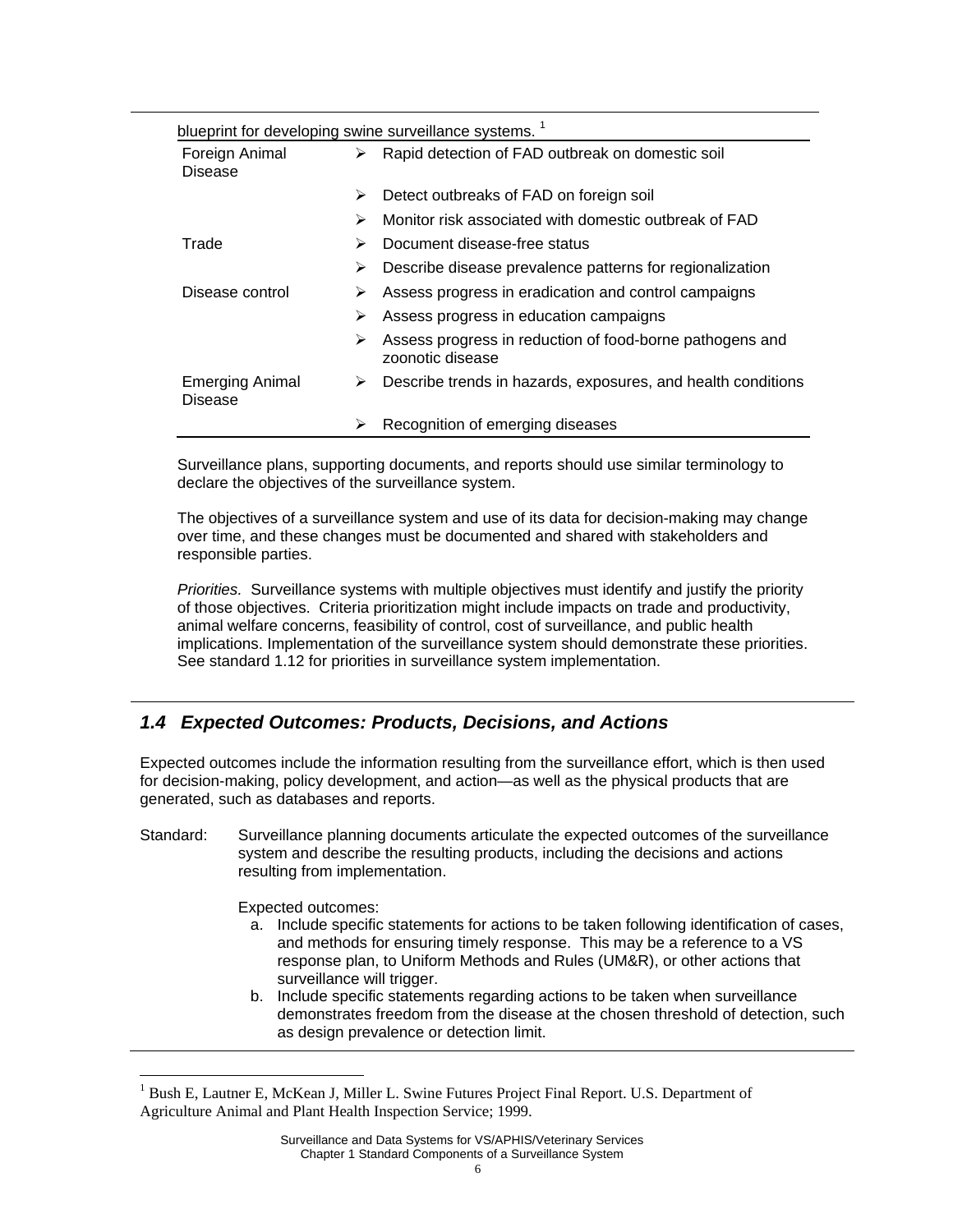- c. Include specific statements regarding how the surveillance system information will affect policy development and agency decision-making.
- d. Include metrics allowing for evaluating performance of the surveillance. See standard 1.14 for surveillance plan performance metrics.
- e. Are consistent with the objectives of the surveillance system.
- f. Are a priority for those responsible for managing the surveillance system to ensure that the outcomes are realized.
- g. Are periodically reviewed by stakeholders and responsible parties to compare these outcomes with the surveillance system products as part of internal system review. See document describing Surveillance System Evaluation Protocol; for more information, e-mail national.surveillance.unit@aphis.usda.gov.

The expected outcomes are statements that describe, using clear and specific terms, the tangible products that will result from the surveillance system. Expected outcomes include products such as data, reports, and information that will influence policy development or decision-making.

Examples of expected outcomes:

- $\triangleright$  "The surveillance system will produce an annual summary report describing detailed information on the status of DISEASE "X" in the United States…"
- $\triangleright$  "The surveillance system will provide timely and useful information to Federal and State decision-makers that will be used to determine what, if any, additional eradication efforts for DISEASE "X" are needed…"
- ¾ "The surveillance system will provide annual updates on the effectiveness of educational programs in reducing the incidence of DISEASE "X" in the States of a, b, c, and d…"

Statements of expected outcomes form the foundation for assessment of the surveillance system.

### *1.5 Stakeholders and Responsible Parties*

- Standard: The stakeholders and the individuals responsible for designing, implementing, managing, and disseminating information on the surveillance system are clearly identified in the surveillance planning documents.
	- a. Responsible parties and stakeholders are identified by role, title, group name, or agency rather than by name.
	- b. Responsible parties and stakeholders are consulted and engaged in surveillance planning and may, in some cases, contribute to the surveillance plan and procedures.
	- c. Responsible parties have appropriate and adequate training to fulfill their responsibilities. See Chapter 3.
	- d. An Information Technology (IT) team is identified early in the surveillance planning process; this team is responsible for developing and implementing the database system, including data entry and reporting requirements, for the surveillance program.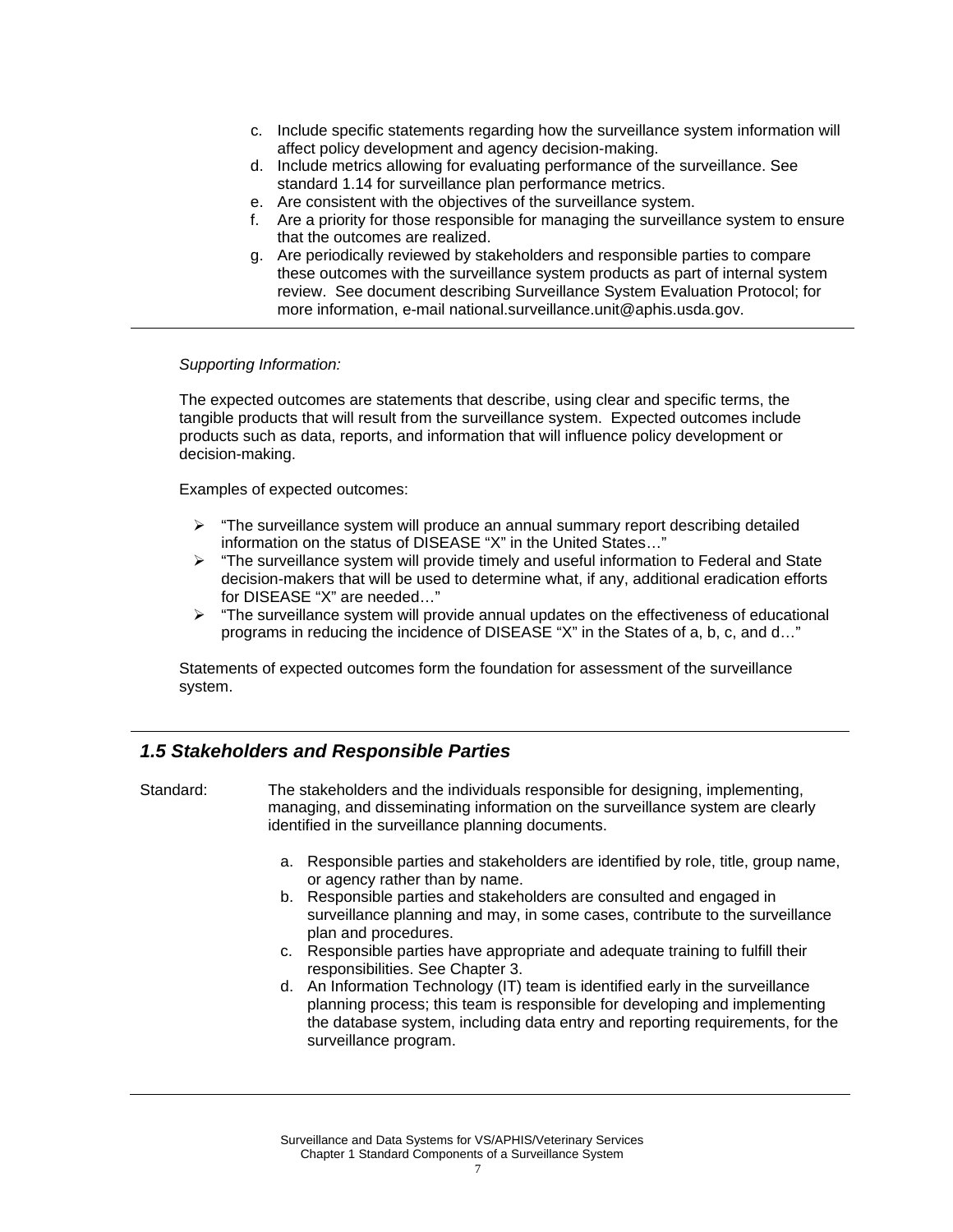The documentation of responsible parties need not follow this format, but the individuals or groups responsible for these functions must be identified. The responsible parties should be engaged in the surveillance planning process to provide input regarding their expected role.

| Class                                                                                                   | Guidelines                                                                                                                                                                                                                                                                                                                                                                                                                                                                                                                                                                                                                                                                                                                                                                                                                               |  |  |
|---------------------------------------------------------------------------------------------------------|------------------------------------------------------------------------------------------------------------------------------------------------------------------------------------------------------------------------------------------------------------------------------------------------------------------------------------------------------------------------------------------------------------------------------------------------------------------------------------------------------------------------------------------------------------------------------------------------------------------------------------------------------------------------------------------------------------------------------------------------------------------------------------------------------------------------------------------|--|--|
| Users of surveillance<br>system information<br>(stakeholders)                                           | Are those who are:<br>Policymakers<br>≻<br>Information users<br>➤<br>Beneficiaries of the surveillance information<br>➤<br>↘<br>Data providers                                                                                                                                                                                                                                                                                                                                                                                                                                                                                                                                                                                                                                                                                           |  |  |
| Responsible parties<br>for designing,<br>implementing,<br>managing, and<br>disseminating<br>information | Are the groups of individuals responsible for various aspects of the<br>surveillance system, including:<br>Surveillance system design<br>➤<br>Surveillance system implementation and leadership<br>➤<br>Data application design, development, and implementation<br>➤<br>Data application support and maintenance<br>➤<br>Data collection, including field data collection and laboratory<br>↘<br>data management<br>Field data collection<br>➤<br>Laboratory testing<br>➤<br>Who detects cases<br>⋗<br>Who confirms cases<br>➤<br>Who reports cases<br>≻<br>➤<br>Field training of data collectors, data entry personnel, etc.<br>See Chapter 3<br>Data analysis and interpretation<br>➤<br>Results dissemination and reporting<br>➤<br>Actions based on surveillance findings<br>➤<br>Review of surveillance system effectiveness<br>➤ |  |  |

Stakeholders and responsible parties should be provided with appropriate information so they understand the expected outcomes of the surveillance system.

The IT team should be identified early in the surveillance planning process. This team identifies and articulates (1) business processes needed to capture inputs and produce appropriate outputs, (2) business rules for data collection, and (3) the risks, constraints, and assets of the data system.

## *1.6 Population Description and Characteristics*

Standard: The population under surveillance is well defined in system planning documents and in system reports and publications. The population description inherently describes the scope or reach of the system (i.e., National, State, regional, local, and neighborhood.)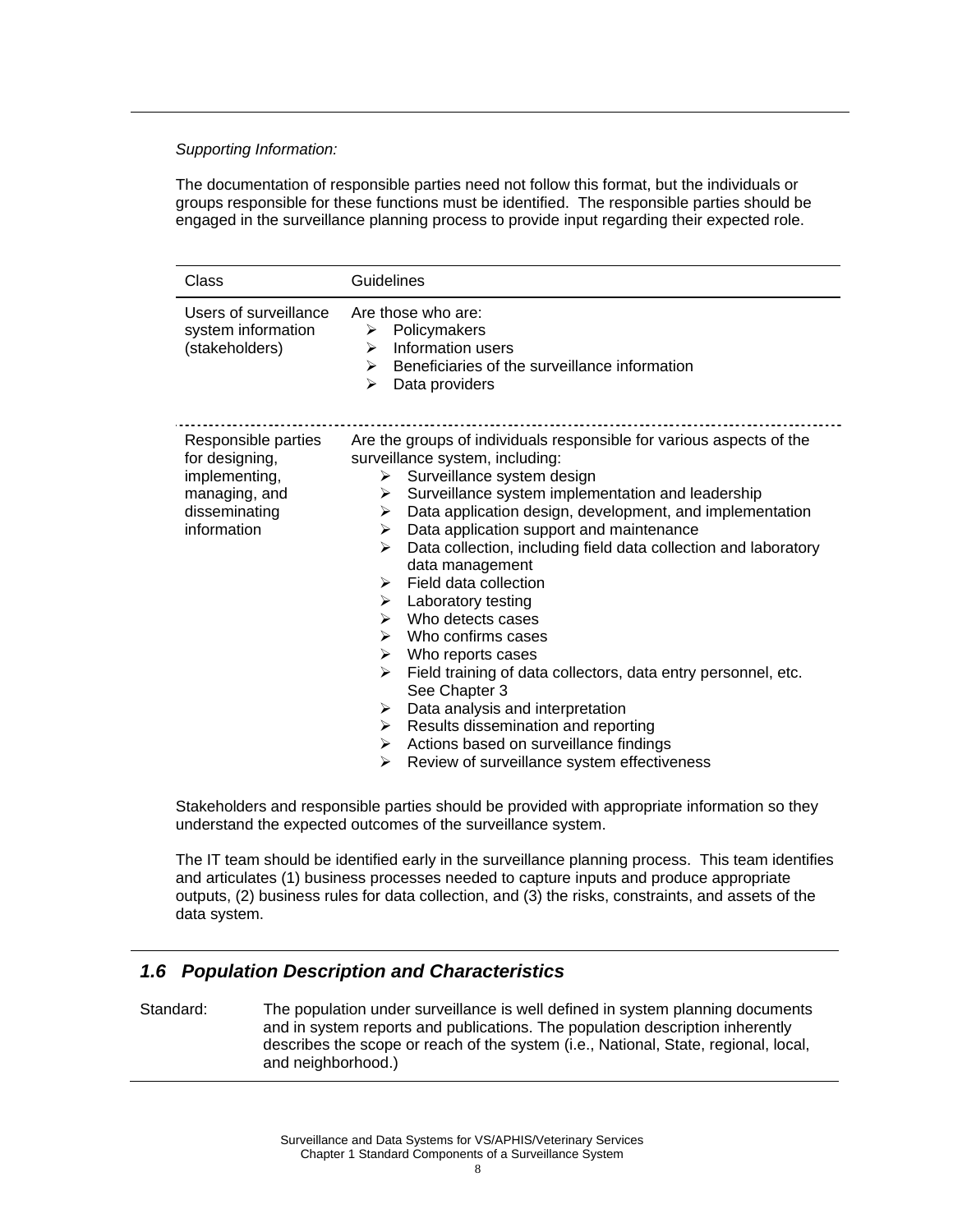Depending on the structure of the system, at least two populations need to be described for most surveillance systems. The target population is the universe of eligible units at risk of the condition under surveillance, which gives rise to sampled units or cases. If the target population is sampled, then the study population should be described. The study population is the universe of sampled units that are investigated or counted in the surveillance system. If the target population is not sampled, then the catchment area of the population from which the reported cases come should be described.

The description of the population should include total size, animal type, administrative units, date(s) of surveillance, sampling design, and known risk factors. The following table provides more definition to these classes of a complete population description. See Chapter 2, data standards.

| Class                                                                       | <b>Guidelines</b>                                                                                                                                                                                                                                                                                                                                                                                                                                                                        |  |  |
|-----------------------------------------------------------------------------|------------------------------------------------------------------------------------------------------------------------------------------------------------------------------------------------------------------------------------------------------------------------------------------------------------------------------------------------------------------------------------------------------------------------------------------------------------------------------------------|--|--|
| Sampling units                                                              | Should be identified and clearly defined. These may be simple<br>➤<br>units (individuals) or aggregates (herds or flocks).<br>Geographic or spatial measures should be included, e.g., flocks<br>➤<br>per sq. km.<br>Time constraints, if present, are included in description of the<br>➤<br>sampling unit.                                                                                                                                                                             |  |  |
| Target population<br>(not to be<br>confused with<br>targeted<br>population) | Population about which statistical inference will be made (general<br>➤<br>population at-risk) should be identified and clearly defined or<br>estimated.<br>If different from study population, the rationale for inference<br>➤<br>should be provided.<br>Size of target population, e.g., number of herds by State, total<br>$\blacktriangleright$<br>number of animals by county, or population by Zip Code. (Note:<br>Some NASS data are currently available at the Zip Code level.) |  |  |
| Study population                                                            | The population from which the sample is to be drawn should be<br>➤<br>identified and clearly defined. In most cases, should be same as<br>target population.<br>Size of study population, (e.g., number of herds by State; total<br>➤<br>number of animals by county.)<br>The sample frame (list of units to be sampled) from the study<br>➤<br>population should be identified.                                                                                                         |  |  |
| Targeted<br>population                                                      | The population defined by specific disease variables inherent to<br>➤<br>the disease in question, (e.g., cattle with "high risk" clinical signs<br>compatible with BSE.)<br>The targeted population is intended to create intentional and<br>≻<br>predictable bias in the sample frame.<br>If inference is made to the target (general) population of interest,<br>➤<br>a detailed explanation of the biological justification for the<br>inference must be included.                    |  |  |
| Administrative<br>units                                                     | Define and include which units are included in the surveillance<br>➤<br>system, (e.g., States, regions, zones, counties, Zip Code areas,<br>statistical reporting units, sample grid references, neighborhoods,<br>and parcels.)                                                                                                                                                                                                                                                         |  |  |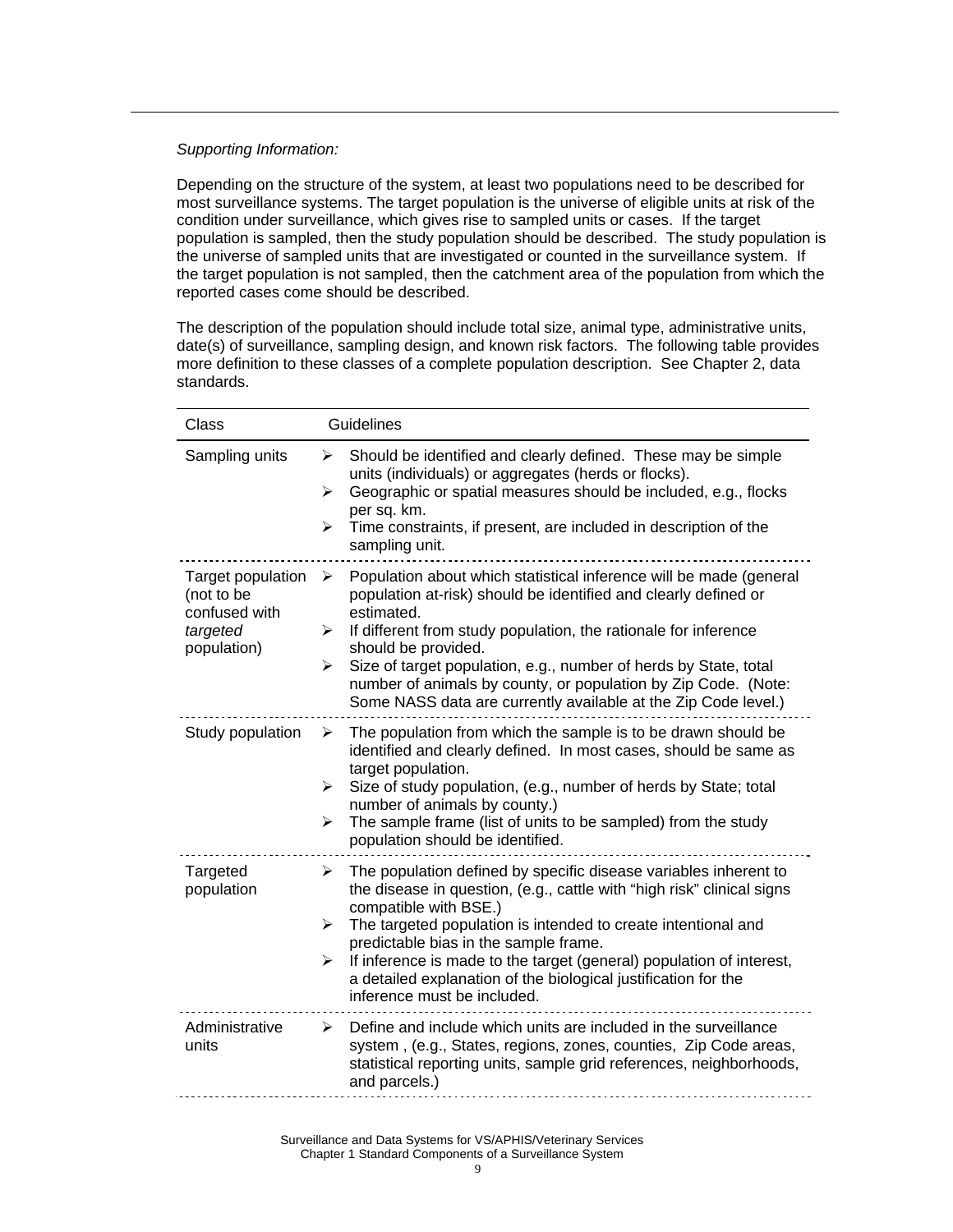| Size of sample<br>service area | Number of reporting units, (e.g., labs, clinics, slaughter plants.)<br>➤<br>Should include geographic area serviced per unit sampled.<br>≻<br>Number of eligible units served by reporting unit (per unit of<br>➤<br>geographic area being serviced).                                                                                                                                                                                                                                                                                                                                                                                                                                                                                                            |
|--------------------------------|------------------------------------------------------------------------------------------------------------------------------------------------------------------------------------------------------------------------------------------------------------------------------------------------------------------------------------------------------------------------------------------------------------------------------------------------------------------------------------------------------------------------------------------------------------------------------------------------------------------------------------------------------------------------------------------------------------------------------------------------------------------|
| Animal or group<br>type        | The species, breed, and type (if applicable) of animals should be<br>➤<br>evident; include breeds and crosses.<br>Define the animal by appropriate production phase concept.<br>➤<br>Age categories should include all appropriate categories pertinent<br>⋗<br>to the surveillance objectives.                                                                                                                                                                                                                                                                                                                                                                                                                                                                  |
| Date                           | $\triangleright$ Population description should include applicable date.<br>All date entries are as accurate as possible. At the minimum,<br>➤<br>include the date of sample collection and date of lab diagnosis.<br>Report results are consistent using the defined date, (i.e., positive<br>➤<br>scrapie date is NVSL confirmed date.)                                                                                                                                                                                                                                                                                                                                                                                                                         |
|                                | Sampling process $\triangleright$ Refer to standard 1.9, sampling methods.                                                                                                                                                                                                                                                                                                                                                                                                                                                                                                                                                                                                                                                                                       |
| Risk and<br>exposure factors   | Population risk factors that may influence the outcome of the<br>➤<br>study. Confounders should be included in the description of the<br>population (e.g., waste feeder hog operations).<br>$\blacktriangleright$<br>Risk factors need to be identified for statistical analysis.<br>Anecdotal descriptions should not be used.<br>When populations under consideration have unique risk factors<br>➤<br>or exposure to disease agents, the risk and exposure factors<br>under study (independent variables) should be carefully defined<br>to clearly differentiate the sectors of the population. If the<br>surveillance applies to waste feeder, transitional, and commercial<br>herds, risk/exposure factors must be clearly described prior to<br>sampling. |

## *1.7 Case Definition*

Standard: The surveillance system has clear and understandable case definitions that include criteria for diagnosis, laboratory criteria for confirmation, any restriction or application of the case definition to specific geographical or demographic characteristics, and descriptions of case classification categories.

- a. The working case definition is clear and understandable by the individuals who use it to identify and report cases.
- b. Case definitions are consistent between all documents relating to a surveillance system or program, (e.g., CFR, UM&R, VS policy memos, etc.)
- c. Case definitions are specific enough to avoid counting cases in more than one category.
- d. Methods used to verify reported cases are clearly described.
- e. The process is documented for handling data and information when case definitions change.

*Supporting Information:* 

A surveillance system depends on clear case definitions for animal health-related events under surveillance. The case definition may include clinical manifestations (i.e., clinical signs); laboratory test results; necropsy findings; epidemiologic information such as subject, place, and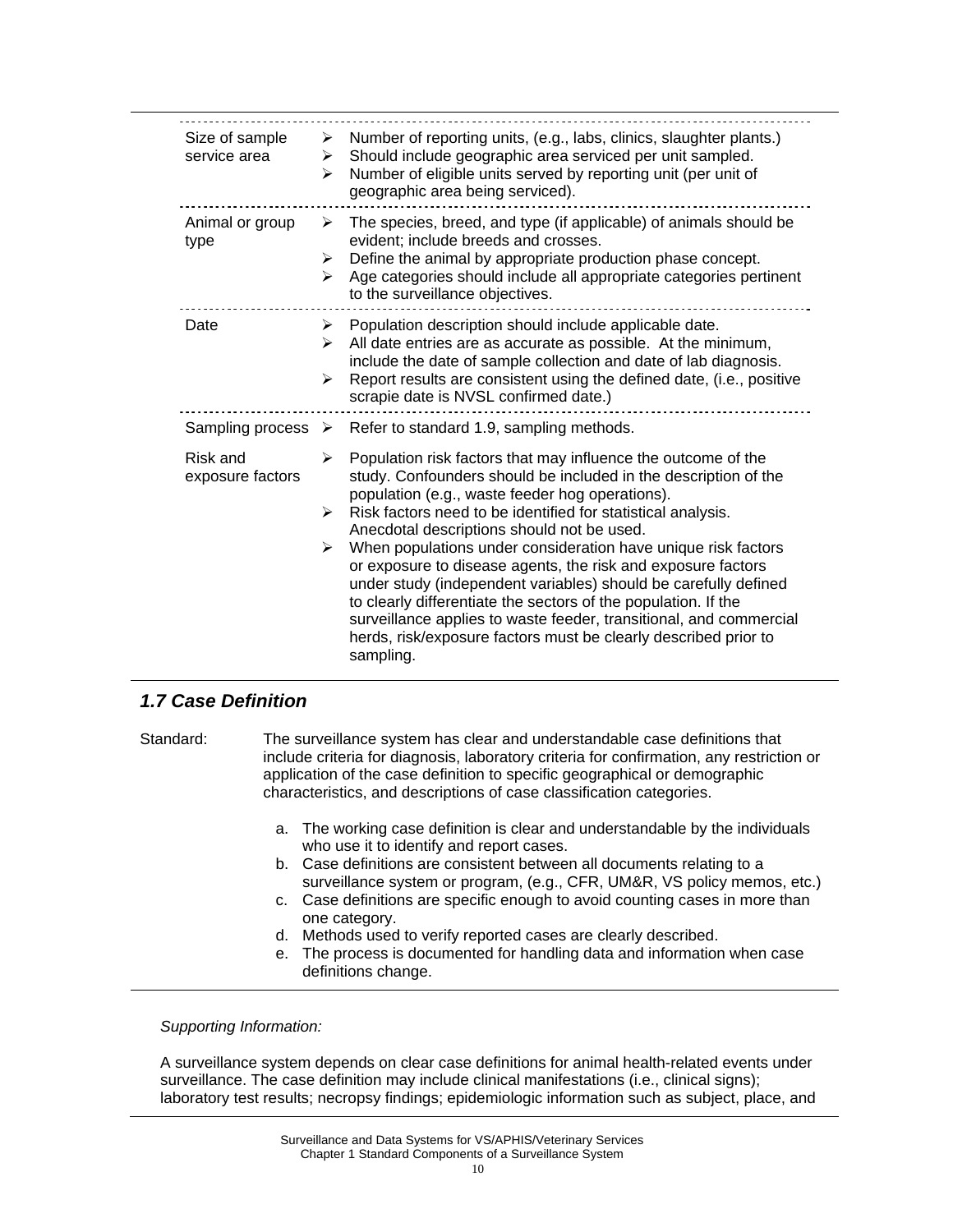time; and/or specified behaviors, as well as levels of certainty including confirmed/definite, probable/presumptive, or possible/suspected).

The use of a standard case definition increases the specificity of reporting and improves the comparability of animal health-related events reported from different sources of data including geographic areas, and minimizes inappropriate regulatory actions, (i.e., movement restrictions, by placing cases in mutually exclusive categories.) Case definitions might exist for a variety of animal health-related events under surveillance, including diseases, injuries, adverse exposures, and risk factor or protective behaviors.

| Class                                         | Guidelines                                                                                                                                                                                                                                                                                                                                                                                                                                                                                                                                                                                                                                                                                                                                                                                                                                                                                                                                                                          |  |  |
|-----------------------------------------------|-------------------------------------------------------------------------------------------------------------------------------------------------------------------------------------------------------------------------------------------------------------------------------------------------------------------------------------------------------------------------------------------------------------------------------------------------------------------------------------------------------------------------------------------------------------------------------------------------------------------------------------------------------------------------------------------------------------------------------------------------------------------------------------------------------------------------------------------------------------------------------------------------------------------------------------------------------------------------------------|--|--|
| Clinical<br>description                       | Brief one- to two-paragraph synopsis of clinical signs, history, and<br>➤<br>presentation.<br>Acute, chronic, and late onset forms of disease should be described.<br>➤<br>Consideration should be given to asymptomatic or inapparent carrier<br>$\blacktriangleright$<br>reservoirs that could play a role in disease transmission.                                                                                                                                                                                                                                                                                                                                                                                                                                                                                                                                                                                                                                               |  |  |
| Clinical case<br>definition                   | A clinical case definition can be used to broaden or restrict the<br>➤<br>sensitivity of a surveillance system by designating the species of<br>animal(s) under surveillance and inclusion or exclusion of clinical<br>signs or lesions for the disease or condition under investigation.<br>Animals meeting a clinical case definition may be used to screen for<br>inclusion of further testing.                                                                                                                                                                                                                                                                                                                                                                                                                                                                                                                                                                                  |  |  |
| Epidemiologic<br>criteria and<br>restrictions | $\triangleright$ Criteria may restrict case definition to individual animals, herds,<br>flocks, or premises that possess specific epidemiological<br>characteristics.<br>Criteria and restrictions may relate to the geographic location of an<br>➤<br>animal, farm, or premises; a particular point in time or season of the<br>year; or a particular behavior associated with disease transmission or<br>risk factor.<br>Surveillance may be compartmentalized within a segment of a<br>➤<br>vertically integrated industry, (e.g., genetic grandparent stock,<br>multipliers, commercial production); age group, (e.g., nursery vs.<br>weaners); or commodity type, (e.g., meat type chickens vs. layers.)<br>Criteria and restrictions should be used to clearly define population of<br>$\blacktriangleright$<br>interest under surveillance. See standard 1.6.<br>May also include variables related to habitat, environmental<br>➤<br>conditions, seasonality, climate, etc. |  |  |
| Laboratory criteria                           | May vary depending on the level of certainty required for surveillance.<br>➤<br>Screening tests are generally performed rapidly, are usually widely<br>➤<br>available within a laboratory system, and are relatively inexpensive.<br>They typically trade lower specificity for higher sensitivity, which<br>results in some level of false positive results. False negatives are<br>undesirable but may occur.<br>Confirmatory tests are typically less rapid and more difficult to<br>➤<br>perform, are less readily available within a laboratory system because<br>of additional expertise needed to perform the test, and are more<br>expensive than more commonly used screening tests. The ideal<br>confirmatory test should be highly specific.<br>Laboratory tests may not always serve as the gold standard for<br>≻                                                                                                                                                      |  |  |

The following table provides guidelines on these classes of a case definition:

Surveillance and Data Systems for VS/APHIS/Veterinary Services Chapter 1 Standard Components of a Surveillance System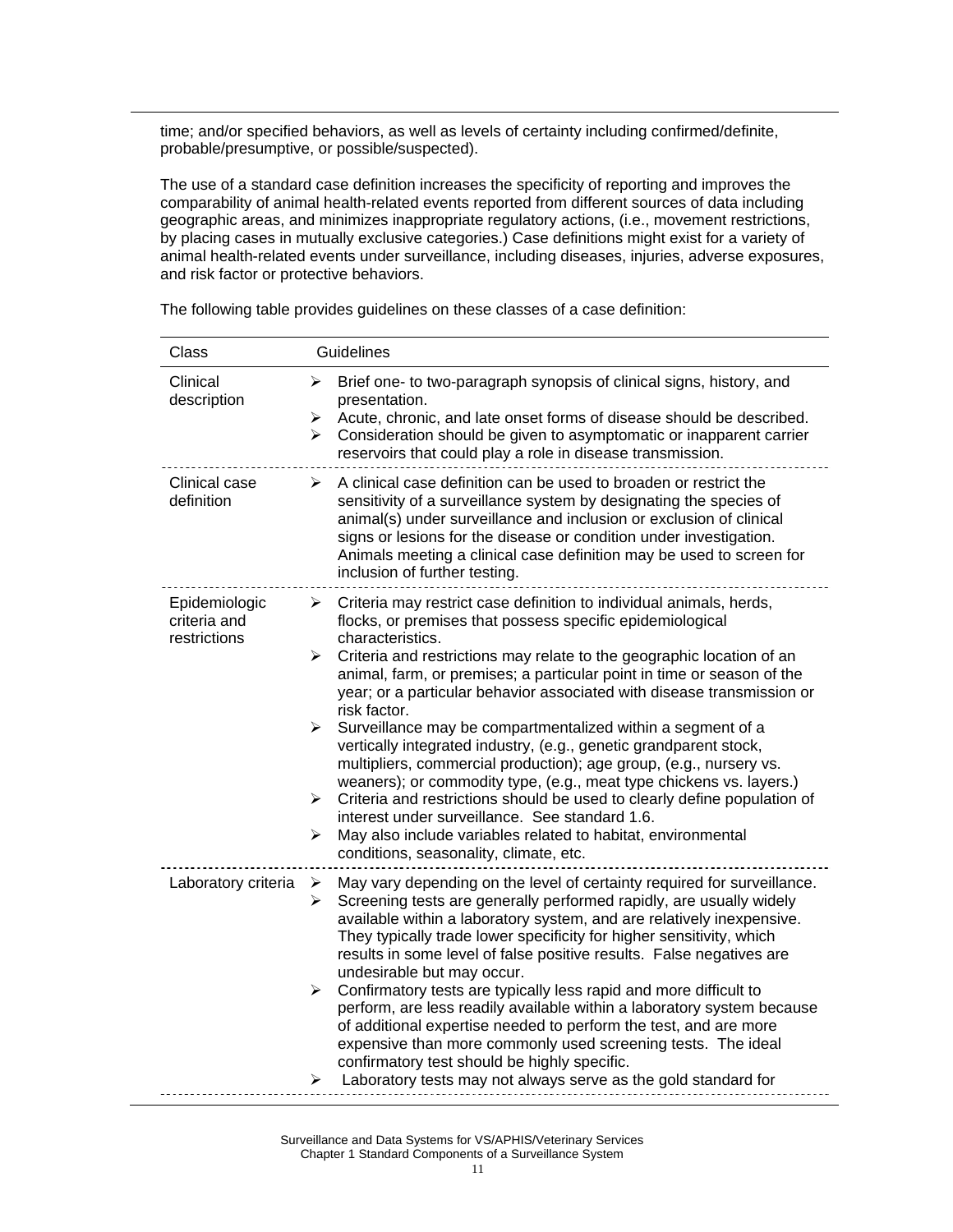|                                                                    | $\blacktriangleright$<br>≻      | disease confirmation. Limitations should be identified and addressed.<br>The type of diagnostic test and cutoff point or dilution used to define<br>categories of cases may be included in the case definition.<br>The type of test (e.g. ELISA, PCR, etc.), and any additional particulars<br>specific to the testing, should be included if applicable.)<br>The test should adapt to changing technology as new methods are<br>established and are determined superior to older methods.                                                                                                                                                                      |
|--------------------------------------------------------------------|---------------------------------|-----------------------------------------------------------------------------------------------------------------------------------------------------------------------------------------------------------------------------------------------------------------------------------------------------------------------------------------------------------------------------------------------------------------------------------------------------------------------------------------------------------------------------------------------------------------------------------------------------------------------------------------------------------------|
| Case classification $\triangleright$<br>(definition<br>categories) | ≻<br>$\blacktriangleright$<br>≻ | Case classifications usually represent various levels of certainty and<br>include categories such as suspect, probable, and confirmed.<br>Categories should be clearly defined and mutually exclusive.<br>Levels of certainty may be defined using clinical signs identified<br>through physical examination of the animal, antemortem or<br>postmortem laboratory diagnostic tests, gross necropsy findings,<br>histopathology, or the opinion of a recognized expert such as a<br>foreign animal disease diagnostician (FADD).<br>Reporting criteria may vary depending on level of certainty.                                                                |
| Required<br>comments                                               | ≻                               | Surveillance plans may require certain forms of disease to be<br>reported (e.g., fever, encephalitis, or meningitis); documentation of<br>the vaccination status of the animal, herd, or flock; type of vaccine<br>used; or lot number. Environmental exposure history of the animal,<br>flock, or herd; history of arthropod exposure; or history of importation<br>of animals, semen, or embryos from an endemic country or state may<br>also be needed. Other information such as feedstuff or water source,<br>evidence of foreign animal disease exposure or intentional release, or<br>reproductive status could also be included in the case definition. |

## *1.8 Data Sources*

Standard: All data sources for the surveillance system are clearly identified.

#### *Supporting Information:*

Surveillance efforts typically rely on data from multiple sources. Some examples of data sources include:

- $\triangleright$  Producers
- $\triangleright$  Private practitioners or veterinary teaching hospitals
- ¾ Veterinary diagnostic laboratories, (e.g., university, State, Federal, or private)
- ¾ Government agencies, Federal, State, and local (e.g., animal health and agriculture agencies: FSIS, NASS, ERS, CSREES, FSA, RMA, RD, NRCS, etc., U.S. customs or border patrol, EPA, USGS, DHS, DHHS, Census Bureau, and others)
- $\triangleright$  Brand inspectors
- ¾ Affiliations or professional organizations, (e.g., milk marketing boards, registries)
- ¾ Businesses, (e.g., abattoirs, packing plants, pharmaceutical companies, zoos)
- $\triangleright$  Livestock markets
- $\triangleright$  Slaughter plants
- ¾ Renderers
- $\triangleright$  Business reporting services
- $\triangleright$  Surrogate/proxy data
- $\triangleright$  Aerial imagery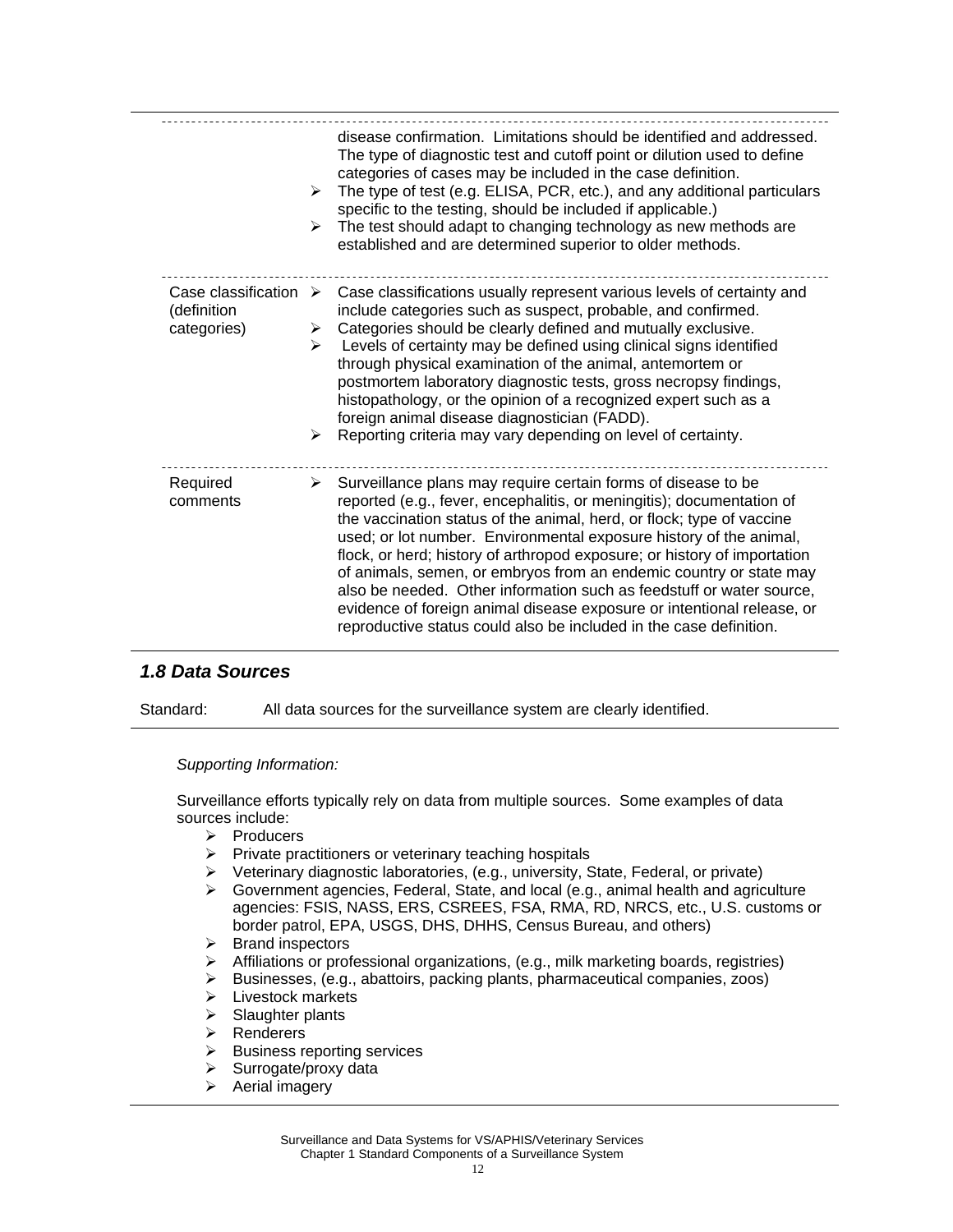The surveillance documents should clearly describe all data sources that the surveillance system is expected to include, as well as associated strengths and limitations.

### *1.9 Sampling Methods*

Standard: Sampling methods are thoroughly detailed in a surveillance plan or equivalent document.

- a. The sampling methods include methods to assure: geographic representation without introducing spatial bias, an appropriate level of sampling, and a measurement method that ensures appropriate denominator information for analysis.
- b. Sample size is determined with appropriate mathematical and epidemiological justification including measures of overall sensitivity such as design prevalence, detection limit, and level of confidence.
- c. Sampling methods include information on modes of data collection, triggers for data collection, frequency of data collection, and transmittal of field or laboratory data to program managers or coordinators.
- d. Sampling strategy should address and avoid unintentional bias, (e.g., sample selection, collection, reporting, and confounders.)
- e. Test sensitivity, specificity, and predictive values are considered in the sample strategy.
- f. Methods of data collection are described for each identified data source.
- g. Sampling methods carefully consider data sensitivity and confidentiality issues. See Chapter 3 for data confidentiality standards. Applicable Federal regulations should be noted.
- h. Changes to sampling methods for the surveillance system are appropriately documented and include a rationale for the change.

#### *Supporting Information:*

All sampling procedures and protocols, including field and laboratory data collection techniques, should be documented, including changes to data collection procedures as new procedures are identified to enhance the system. This information may be found in surveillance plans, uniform methods and rules, the code of Federal regulations, or annual or progress reports. See Chapter 3 for additional information on training staff for data collection and data confidentiality standards.

Population parameters are clearly described, including populations involved in the study and surveillance as well as populations for which inferences are being made. See standard 1.6, population characteristics.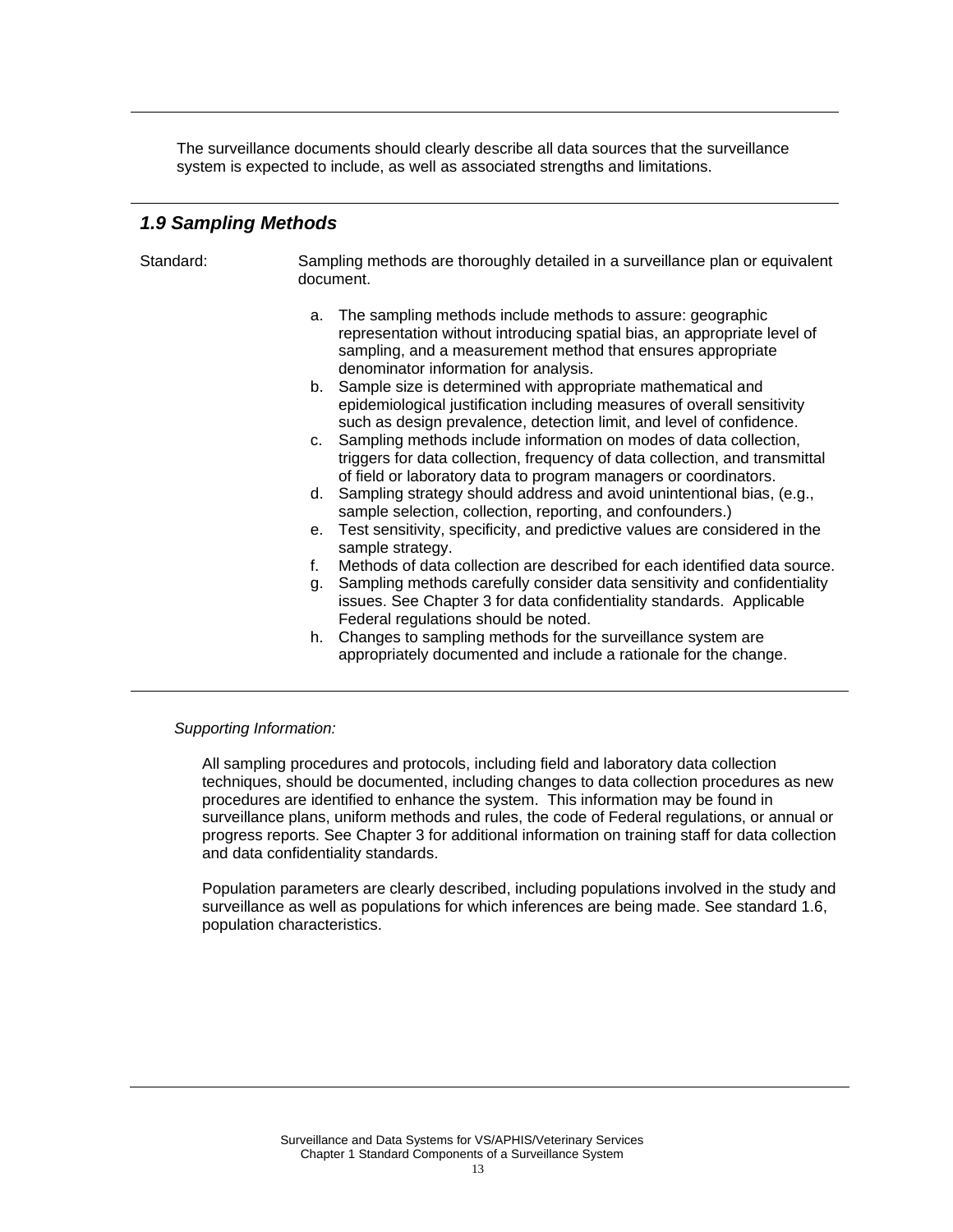| Class                                                        | Guidelines                                                                                                                                                                                                                                                                                                                                                                                                                                                                                                                                                                                                                 |
|--------------------------------------------------------------|----------------------------------------------------------------------------------------------------------------------------------------------------------------------------------------------------------------------------------------------------------------------------------------------------------------------------------------------------------------------------------------------------------------------------------------------------------------------------------------------------------------------------------------------------------------------------------------------------------------------------|
| Sampling method                                              | Should be clearly defined and may utilize any justifiable<br>➤<br>epidemiological method, (e.g., simple random, systematic, cluster,<br>stratified, or complex sampling, convenience or probability sampling.)<br>Includes methods for randomization and stratification.<br>➤<br>Includes information on the use of grids and transects where<br>➤<br>applicable.<br>Includes discussion, where applicable, of level of detection<br>➤<br>(threshold), statistical level of confidence, diagnostic (field) sensitivity<br>of the sampling, predictive value, and in some cases comparison to<br>other methods of sampling. |
| Outcome variables $\geq$                                     | See standard 1.4, expected outcomes, products, decisions, and<br>actions.                                                                                                                                                                                                                                                                                                                                                                                                                                                                                                                                                  |
| Exposure/risk<br>factor variables                            | See standard 1.6, population characteristics. Should be clearly<br>≻<br>identified.                                                                                                                                                                                                                                                                                                                                                                                                                                                                                                                                        |
| Choice of sampling $\triangleright$<br>method                | Justification is described including purpose of the sampling strategy<br>(e.g., sampling for detection, census, prevalence determination, or<br>disease trends.)                                                                                                                                                                                                                                                                                                                                                                                                                                                           |
| Geographic extent<br>of the study area<br>under surveillance | Sampling unit should contain a spatial context, (e.g., 2 randomly-<br>➤<br>selected samples per grid cell from 30 randomly-selected grid cells<br>over a 400-sq.km. area, or 300 slaughter samples from abattoir that<br>services 4 counties.)                                                                                                                                                                                                                                                                                                                                                                             |
| Time intervals and<br>frequency of data<br>collection        | Sampling rate or frequency and the response rate for survey data.<br>➤<br>Time the agent, or the pathological consequences, are first observed.<br>➤<br>Information regarding date/times of sample collection, date/times of<br>➤<br>diagnostics, and date/times of lab reporting.                                                                                                                                                                                                                                                                                                                                         |
| Methods of data<br>collection and<br>handling                | Refers to how raw data are gathered from the field, (e.g., face-to-face<br>➤<br>interviews, questionnaires, blood samples collected at sale or<br>market, or necropsies of tissues from suspect animals.)<br>Sample handling protocols, specimen chain-of-custody protocols,<br>➤<br>and cold chain measures should be available from laboratories.<br>Sample degradation factors may be critical for some types of<br>➤<br>surveillance and should be addressed.                                                                                                                                                          |
| Sources of<br>potential bias                                 | Are determined to all possible extent prior to data collection.<br>➤                                                                                                                                                                                                                                                                                                                                                                                                                                                                                                                                                       |
| Trigger(s) for data<br>collection                            | Describe the event(s) that initiate data collection, such as the<br>➤<br>detection of an animal with clinical signs of disease.                                                                                                                                                                                                                                                                                                                                                                                                                                                                                            |
| Data collection and $\triangleright$<br>transmittal          | From the field or laboratory may include Web-based data entry<br>forms, e-mail, fax, postal mail, spreadsheets (sent by e-mail or fax),<br>or entry into database software such as Oracle or Microsoft Access.                                                                                                                                                                                                                                                                                                                                                                                                             |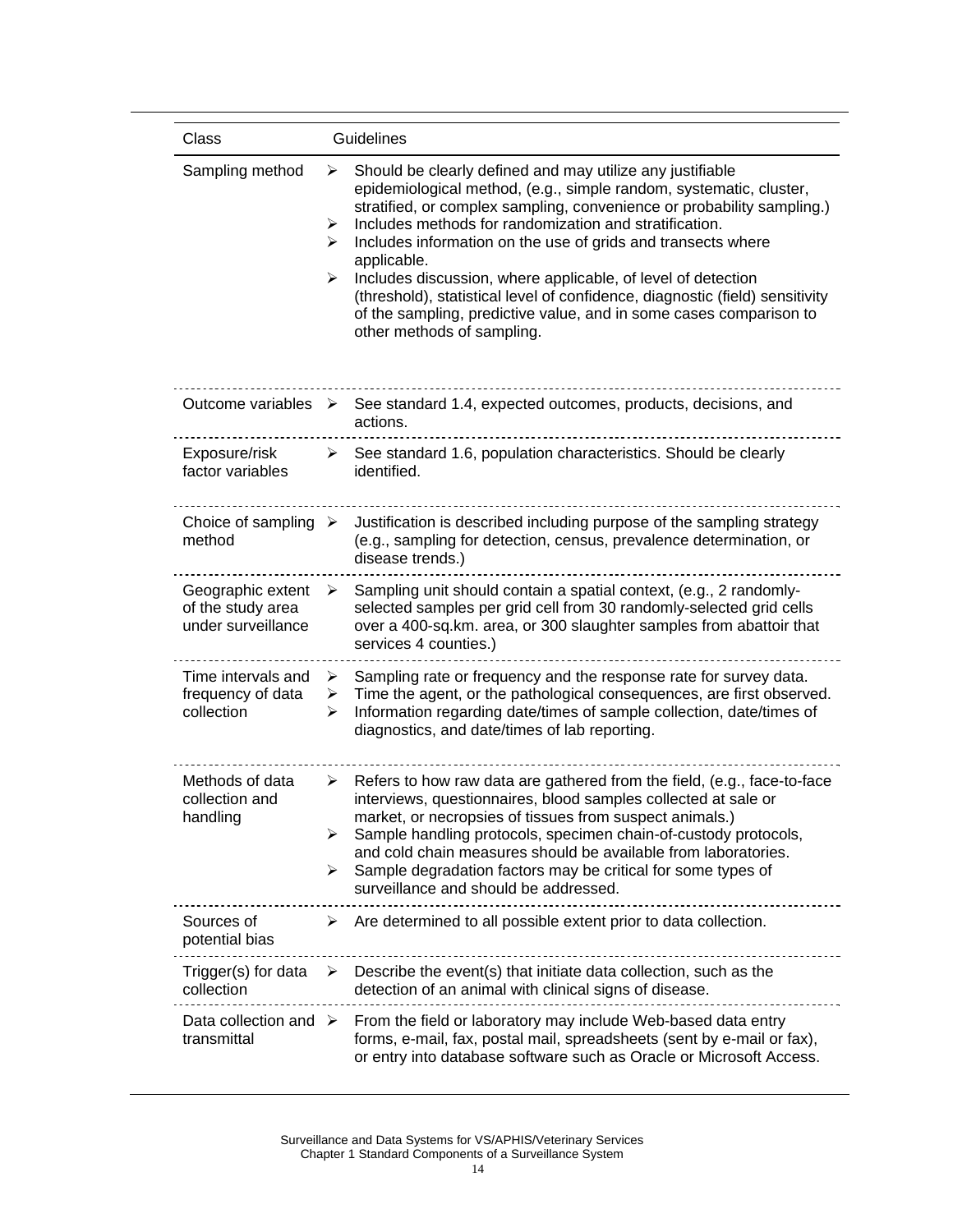## *1.10 Data Analysis and Interpretation*

| Standard: | The methods used in summarizing, analyzing, and interpreting data are<br>described in surveillance planning documents. In addition, the processes for<br>analysis and interpretation are evident in reports and presentations.                                                                                                                                                                                                                                                                                                                                                                                                                                                                                                                                                                                                                                                                                                                                                                                                                                                                                      |
|-----------|---------------------------------------------------------------------------------------------------------------------------------------------------------------------------------------------------------------------------------------------------------------------------------------------------------------------------------------------------------------------------------------------------------------------------------------------------------------------------------------------------------------------------------------------------------------------------------------------------------------------------------------------------------------------------------------------------------------------------------------------------------------------------------------------------------------------------------------------------------------------------------------------------------------------------------------------------------------------------------------------------------------------------------------------------------------------------------------------------------------------|
|           | The parties responsible for data summarization, analysis, and<br>a.<br>interpretation are identified.<br>b. A scientifically sound and detailed plan of data analysis and<br>interpretation is consistent with the purpose, objectives, and expected<br>products for the surveillance system.<br>c. Analytic methods are discussed in terms understood by VS<br>professionals, including decision-makers whose expertise is not in a<br>mathematical or analytical field. See standard 1.11.<br>d. The data type collected is appropriate for the method(s) of analysis<br>planned (e.g., categorical data may not be amenable to some methods<br>of quantitative analysis.)<br>e. Data analysis methodology is appropriate and supportable given the<br>data sources, sampling methods, and type and quality of data.<br>Data interpretation provides timely, relevant information that meets<br>f.<br>surveillance objectives (standard 1.3) and expected outcomes (standard<br>$1.4$ ).<br>g. Methods for dealing with inherent biases, confounders, missing records,<br>and unequal sample sizes are addressed. |

#### *Supporting Information:*

Analysis: Outcomes of interest should have been determined prior to the collection of samples. General information is necessary for most analysis and may include descriptive statistics such as means, medians, modes, and standard deviations, as well as general epidemiological information including prevalence, incidence, and sampling duration. Of particular note to those developing surveillance plans and collecting data is consideration of population denominators. See standard 1.6, population characteristics.

More complex analysis, or analysis for unexpected purposes, may be conducted if the data are adequate; however, without advance planning, these needs may not be met.

Data interpretation is the process by which the analyst translates findings from the data into nonmathematical language useful for decision and policymakers. It should be transparent and describe the methods used to reach the options or conclusions presented. It also should be sensitive to the political environment, but the results not biased by political pressures. Where indicated, the interpretation of the analysis should provide options for decision-makers to consider. For example, if the analysis indicated a need for further surveillance, the analyst might provide parameters for different ways to achieve the goal along with strengths and weaknesses for each of them. Additionally, any assumptions that influenced the interpretation should be clearly articulated along with their ramifications and limitations. Finally, if possible, the sensitivity of any variable with exceptional influence should be discussed. For example, if the data from one area or set of samples have undue influence on the outcome, this influence should be discussed in the interpretation.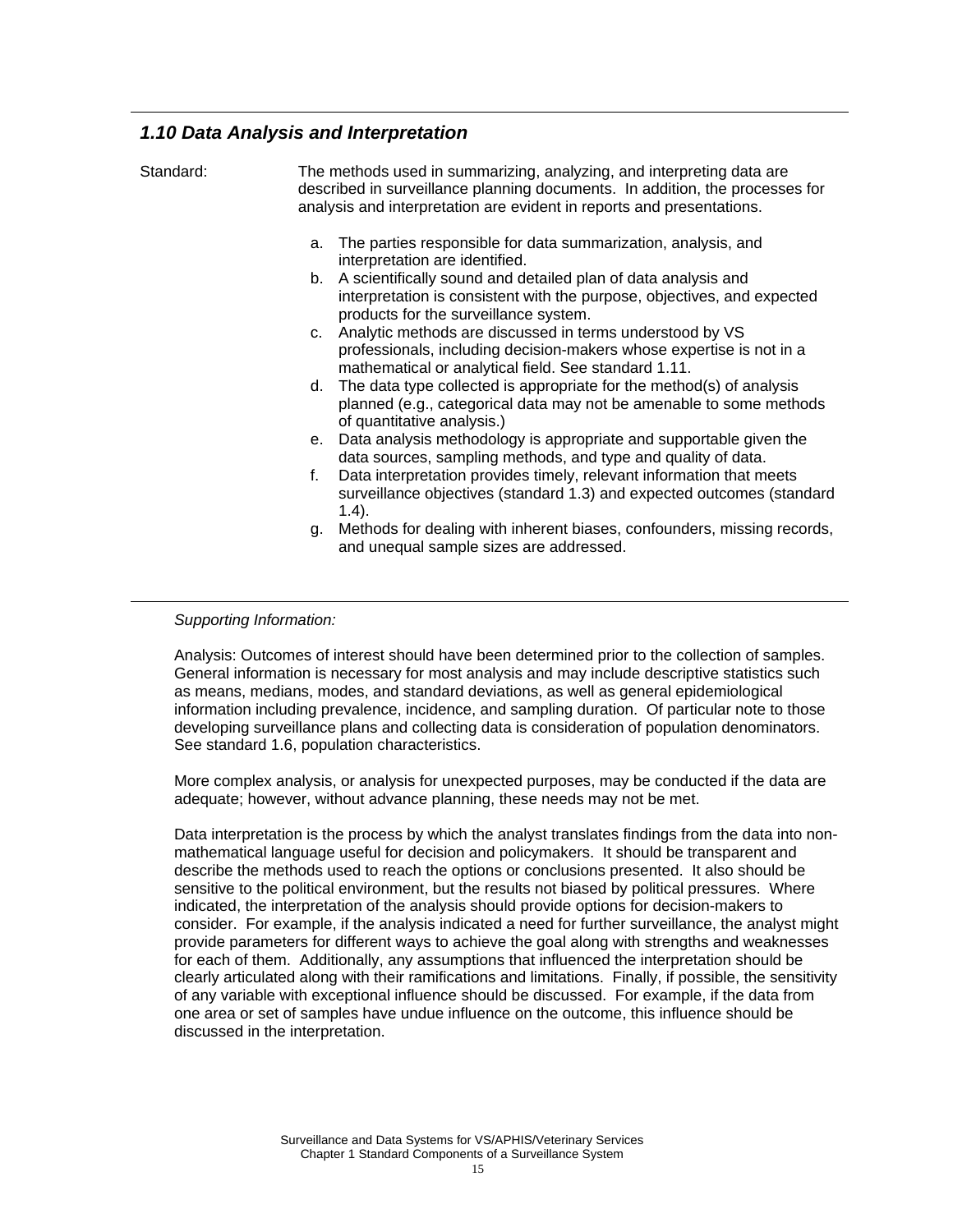## *1.11 Data Presentation and Reports*

Standard: Data presentation and reporting procedures specify the content, frequency, audiences, and methods of data dissemination (e.g., mail, e-mail, fax, private Web site, public Web site) for reporting data obtained through the surveillance system.

- a. The parties responsible for data presentation and reporting are identified.
- b. A plan for information dissemination is developed that assures communication to stakeholders and provides details on reporting format and frequency for distinct audiences so that communications are designed for maximal benefit for the target audiences.
- c. Statistical or mathematic outcomes are explained in terms that an audience of non-specialists is likely to understand, and in technical detail adequate for peer reviewers.
- d. Reports describing progress or conclusions are timely and relevant.
- e. Presentations and reports carefully consider data sensitivity issues. See Chapter 3 for data sensitivity issues and references to Federal regulations regarding confidentiality.
- f. The implementation of data reporting procedures is evident from reports and other presentations and publications.
- g. Data reports and publications are consistent with the expected products for the surveillance system.

#### *Supporting Information:*

The dissemination of processed information derived from collected data to users and the linkage of targeted information to specific stakeholders completes the surveillance cycle. No surveillance system is complete unless it provides information that influences actions and decisions. Dissemination of surveillance data to those who need to know is a critical component of a surveillance system. Recipients should include those who prepare (or should prepare) reports, data collectors, and those with administrative or program planning and decision-making authority, as well as those involved with policy development.

A description of the surveillance plan and associated outcomes must include the intended audience and, for each audience, the communication format and frequency of reporting. Audiences include responsible parties within the surveillance system, as well as agency decision-makers and industry groups. In addition, the list of data sources should be considered as a specific audience. Careful planning is needed to target information and reports appropriately for maximal benefit.

The frequency of reports will depend upon the collection system used and the needs of users.

Reports should be timely and relevant. The frequency of reports will depend upon the collection system and the needs of users. Certainly, one must consider the impact and consequences of reporting data in varying stages of analysis and interpretation, but one must also weigh the impact and consequences of delaying reporting.

Chapter 3 provides additional information on data confidentiality standards.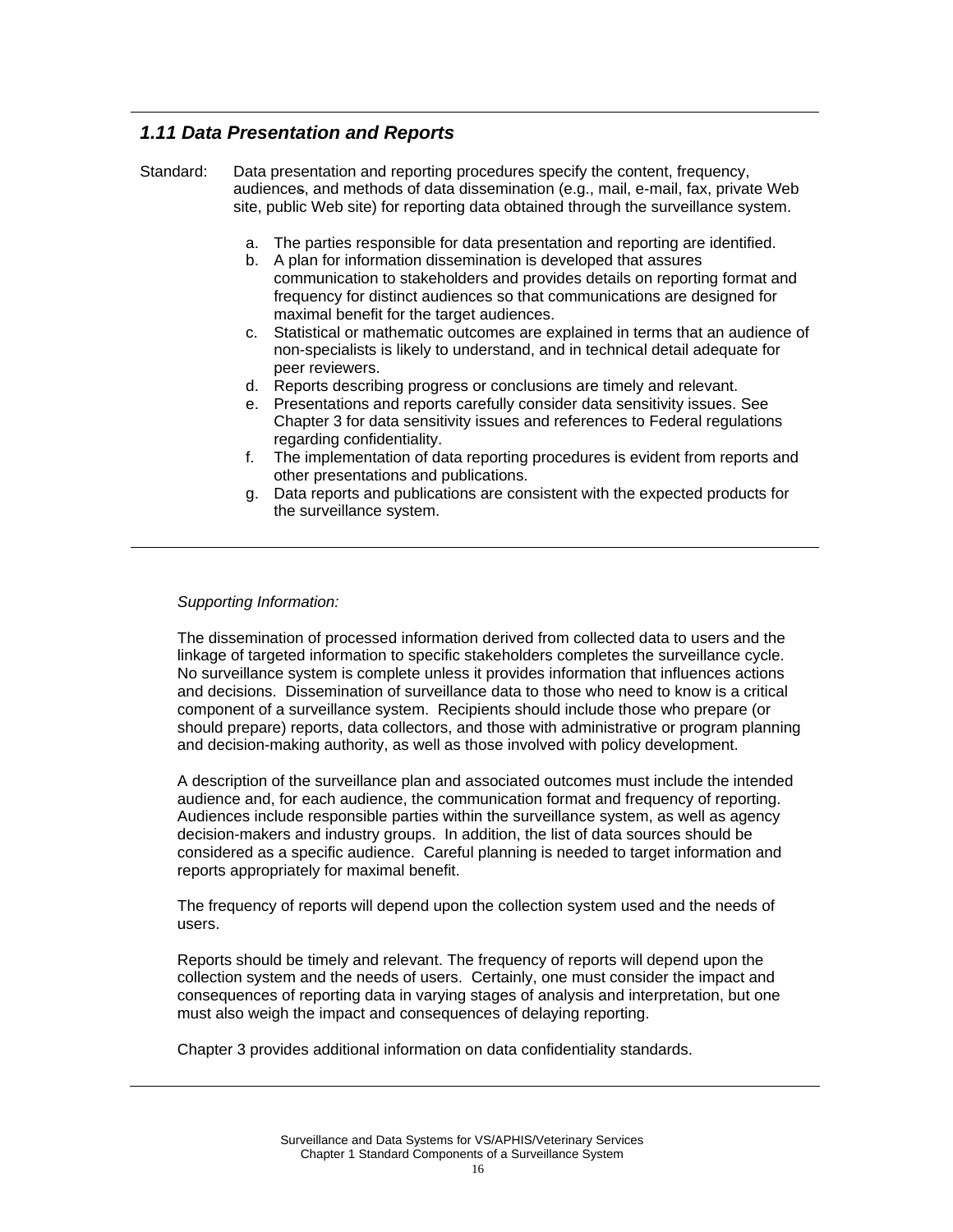## *1.12 Surveillance System Implementation: Priorities, Timelines and Internal Communications*

- Standard: The relative priorities of the surveillance system and timeline for implementing various aspects of the system are described in surveillance and implementation planning documents, and include specific information to facilitate internal communications.
	- a. The timeline for implementing the surveillance system is consistent with the stated priorities for the system and there is logical order in implementing the surveillance system.
	- b. Surveillance objectives have been prioritized and agreed upon by responsible parties.
	- c. Internal communication pathways and documents are clear and understood by all responsible parties.
	- d. All responsible persons or groups have received adequate training and have a clear understanding of their role in implementation.

#### *Supporting Information:*

The action steps needed to implement the various aspects of the surveillance system, and timelines, are described in the surveillance plan or associated implementation plan.

When surveillance objectives are met, information is provided to help determine actions and decisions. Some decisions and therefore some components of a surveillance system may have higher priority needs than others.

- $\geq$  The political environment and economic impacts associated with the disease may dictate the priority of implementation.
- $\triangleright$  Resource limitations and time constraints, as well as the need to pilot test various components of the system, may determine which components are addressed first.
- $\triangleright$  The objectives of the surveillance system should be carefully reviewed to prioritize implementation of various components of the system.
- $\triangleright$  To lend order to the prioritization process, stakeholders and responsible parties should agree on ranking criteria and their relative importance.
- $\triangleright$  The priorities of the agency, including those outlined in the VS Strategic Plan and NAHSS Strategic Plan, should be considered when prioritizing the surveillance objectives. See standard 1.3, surveillance objectives.

Responsible parties should develop appropriate documents for internal communications, including disease fact sheets, training manuals for all aspects of the surveillance system, and recording and reporting forms. In addition, internal communication plans and documents should be developed to ensure that all responsible parties understand the surveillance procedures and communication pathways, as well as the implementation action steps and timeline.

Communication with the IT application development team should occur early and often as surveillance moves from the planning stage to implementation. Responsible persons or groups charged with planning, implementation, and IT development should work cooperatively to develop clear data system requirements.

Training for data collection, data entry, sample collection, documentation, shipping of samples, and sample processing should be completed prior to commencement of each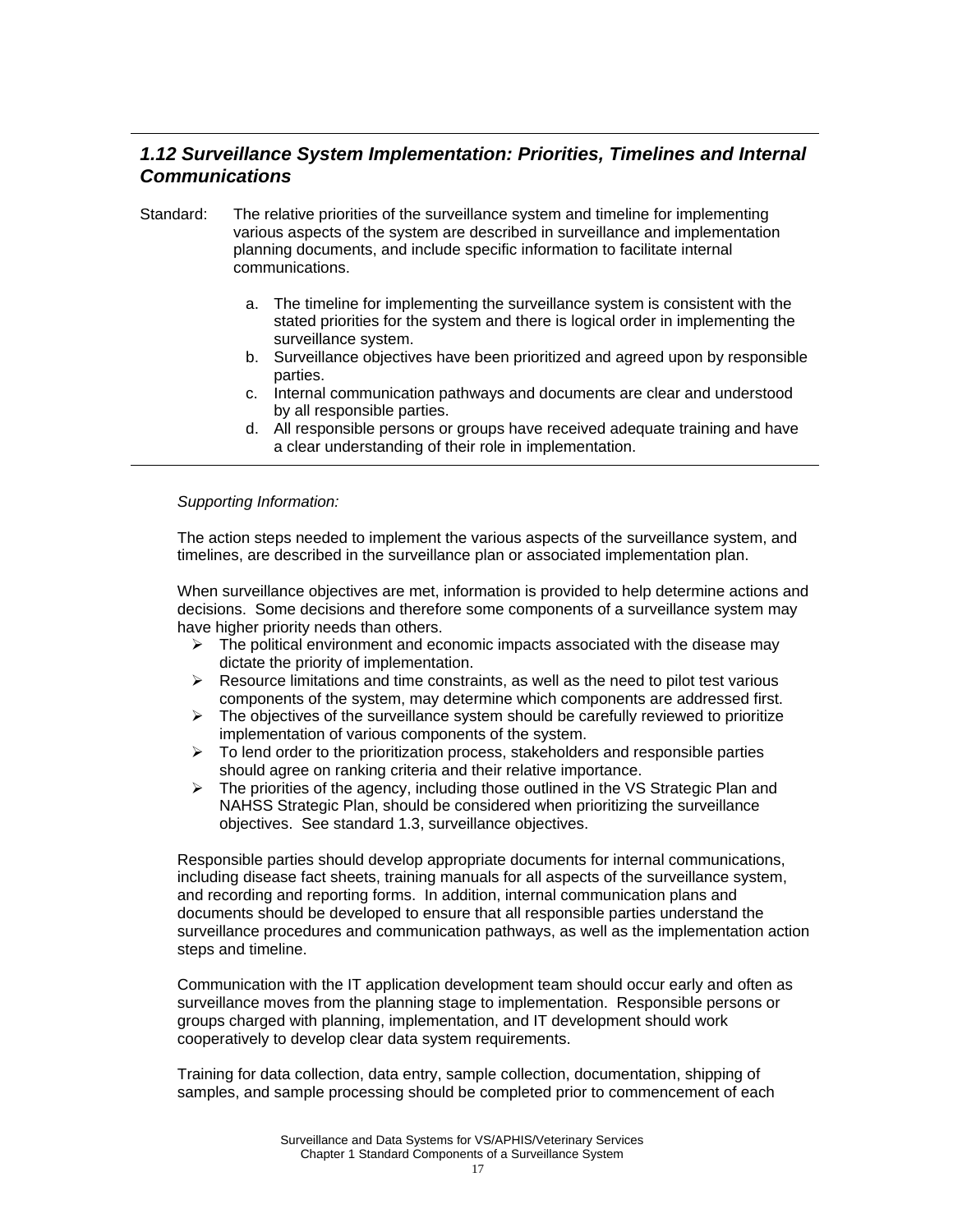individual's involvement in the surveillance activities. See Chapter 3.

### *1.13 Resources*

- Standard: Assessment of necessary resources is prepared to evaluate the human and financial aspects of design, implementation, and maintenance of the surveillance system.
	- a. The budget for the surveillance system is consistent with its priorities, purposes, objectives, and expected outcomes.
	- b. The budget for the surveillance system sufficiently ensures that the standards for data collection, management, and quality control may be achieved.
	- c. Human resources and technical expertise are available to achieve the surveillance priorities, purposes, objectives, and expected outcomes.
	- d. Budget information is routinely reviewed to evaluate alignment of the budget, the purpose and objectives of the system, and the system's products to date.

*Supporting Information:* 

The budget includes direct costs.

Direct cost information includes any Federal funds appropriated to support other Federal or State agencies in the surveillance system. Information about use of budgeted funds – labor, rent, capital purchases, testing, indemnity, mail, supplies, vehicles, cleaning and disinfection costs, printing, etc. – must be collected.

Human resources are identified for the surveillance system. These may be new hires or redistributed from other duties.

## *1.14 Surveillance Plan Performance Metrics*

Standard: One or more objective measures of the surveillance system's performance is included in the surveillance plan.

#### *Supporting Information:*

Metrics of performance should be part of a surveillance system and provide a means to measure the efficacy of the system.

- $\triangleright$  The performance metrics should be consistent with the objectives and expected outcomes for the surveillance system and, ideally, provide a measure of the extent to which expected outcomes are achieved.
- $\triangleright$  The metrics should be quantifiable and the unit of measure may be addressed for budgeting needs. The population and geographic scope of each metric is identified.
- $\triangleright$  The metrics may be modified or replaced over time as needed to meet the needs of the system or changes in technology.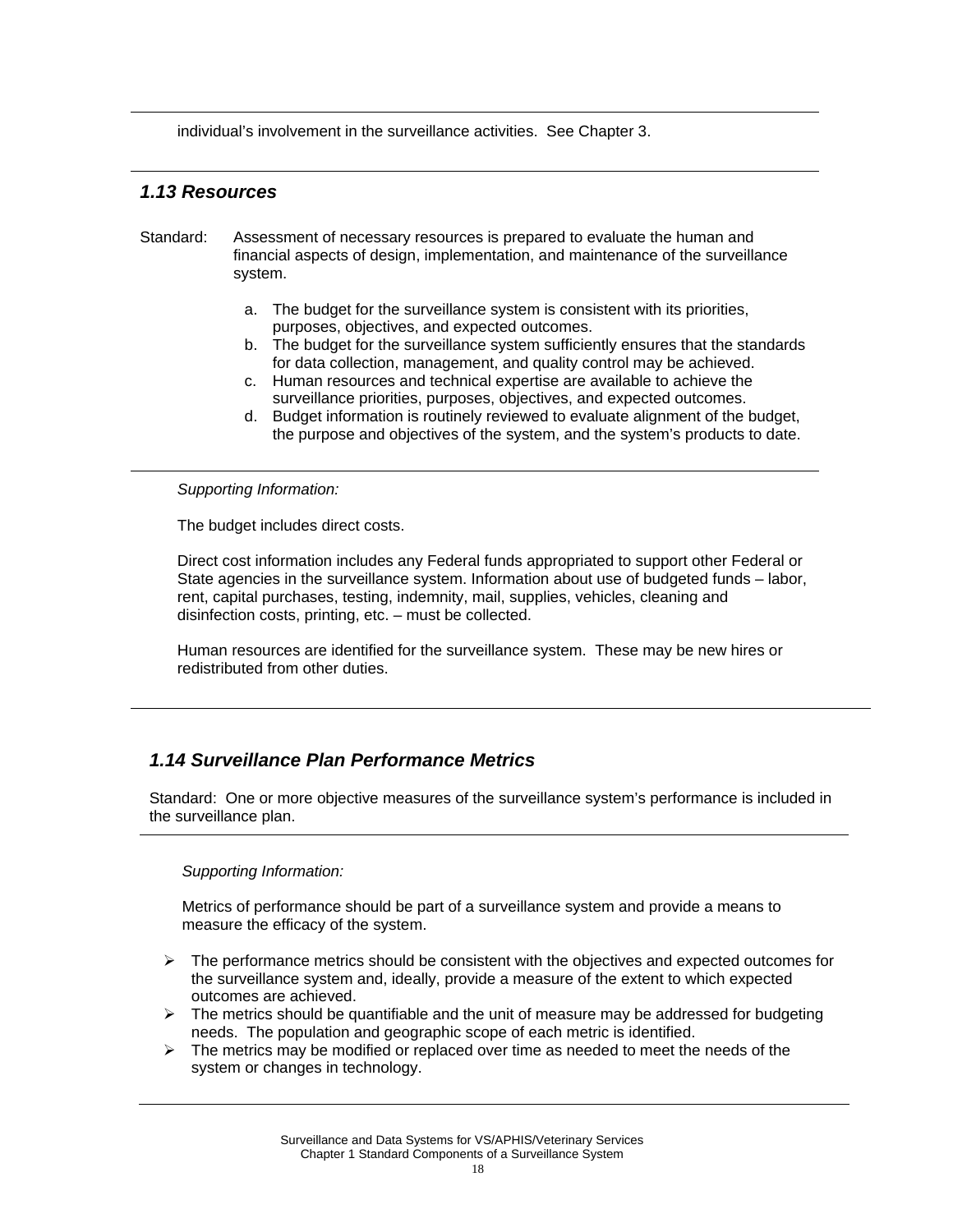Note: While quantitative performance metrics are ideal, some subjective metrics may also provide useful information for measuring a system's performance and these may be included as performance metrics.

*Examples:*  Testing adequate to meet specified prevalence at a given level of confidence. This might be a number of samples or a number of surveillance points from a targeted strategy. Testing adequate to maintain a predetermined level of confidence. This might be equal to risk of disease introduction  $+$  the risk of pre-existing but not yet detectable disease. Testing adequate to detect disease in a specified number of days/weeks/months. Testing adequate to meet a specified sensitivity or specificity (i.e., probability of positive surveillance if disease exists or probability of negative surveillance if no disease exists). Testing adequate to provide a negative predictive value (i.e., a measure of freedom from disease). This is the probability that no disease exists given negative surveillance. A specified number of samples or observations in a given time, population, or location.

## *1.15 Surveillance System Evaluation*

Surveillance system evaluation is the collection and review of information undertaken to assess how well the surveillance system fulfills its stated objectives and meets accepted standards. The evaluation process identifies system strengths and areas for improvement. The evaluation findings are intended to facilitate the system's role in a coordinated, integrated National Animal Health Surveillance System (NAHSS), consistent with the VS Strategic Plan.

- Standard: The surveillance system is periodically evaluated to determine how effectively the system fulfills its stated objectives and meets surveillance system standards. The evaluation is conducted using the methods described in the Protocol for Evaluation of Surveillance Systems. (E-mail national.surveillance.unit@aphis.usda.gov. for more information.)
	- a. The purpose and outcome of the evaluation process are articulated and understood by responsible parties, stakeholders, and those involved in conducting the evaluation.
	- b. Results of the evaluation are shared with responsible parties and stakeholders.
	- c. Evaluation results provide meaningful information for program budgeting and setting program priorities.
	- d. Evaluation results provide viable alternatives, improvements, or suggested solutions for components of the surveillance system that are deficient.
	- e. The uses of past evaluation results are evident.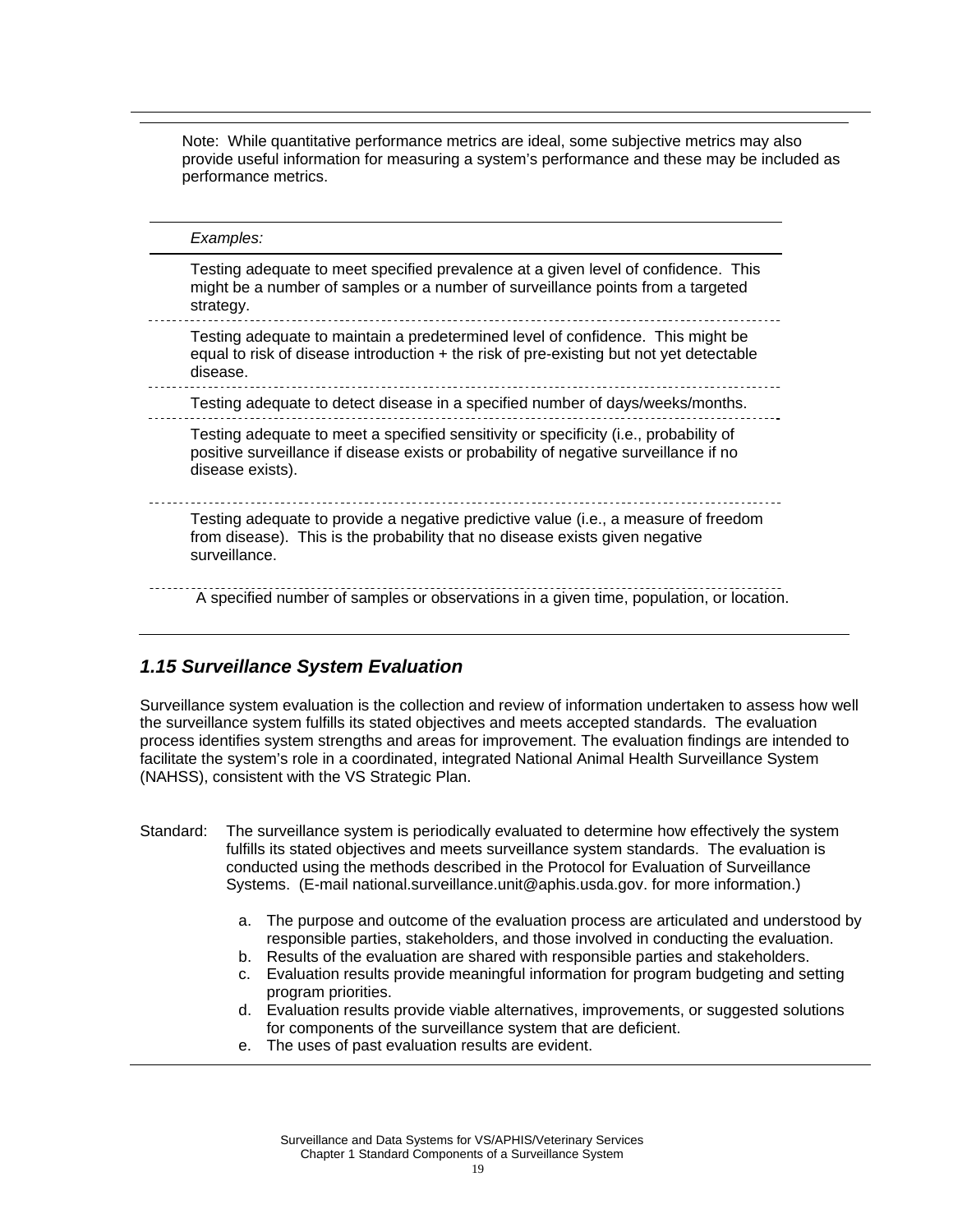Surveillance systems should reflect national disease control and eradication priorities and promote the best use of public resources in the development of effective and efficient surveillance. National animal health surveillance systems have been developed in the past without standardized guidelines, designed at different times, and operated by different units within Veterinary Services (VS). VS field staff have been charged with implementing multiple systems with different objectives using different methods, terminology, and reporting forms and frequency. This may introduce extra costs and inefficiencies into these systems. Thus, there is a pressing need for regular evaluation of current animal health surveillance systems, especially given their complexity and the fact that most animal health data are collected under less than ideal circumstances. Also, in order to remain effective and useful, surveillance systems should adapt to changing situations such as new research findings regarding diagnostics, therapeutics or control procedures, significant changes in prevalence, legislation, global market pressures, or producer/public attitudes.

Surveillance systems should be evaluated regularly to ensure that they remain efficient, useful, and effective in order to meet their objectives. The evaluation process should include an assessment of whether the system's objectives are being achieved and whether it is serving a useful function. The evaluation of surveillance systems should include recommendations for improving quality and efficiency, such as eliminating unnecessary duplication.

The 2001 Animal Health Safeguarding Review recommended that VS promote a more coordinated and integrated approach to the surveillance and control of infectious disease. The proposed evaluation protocol is an important tool to achieve this goal.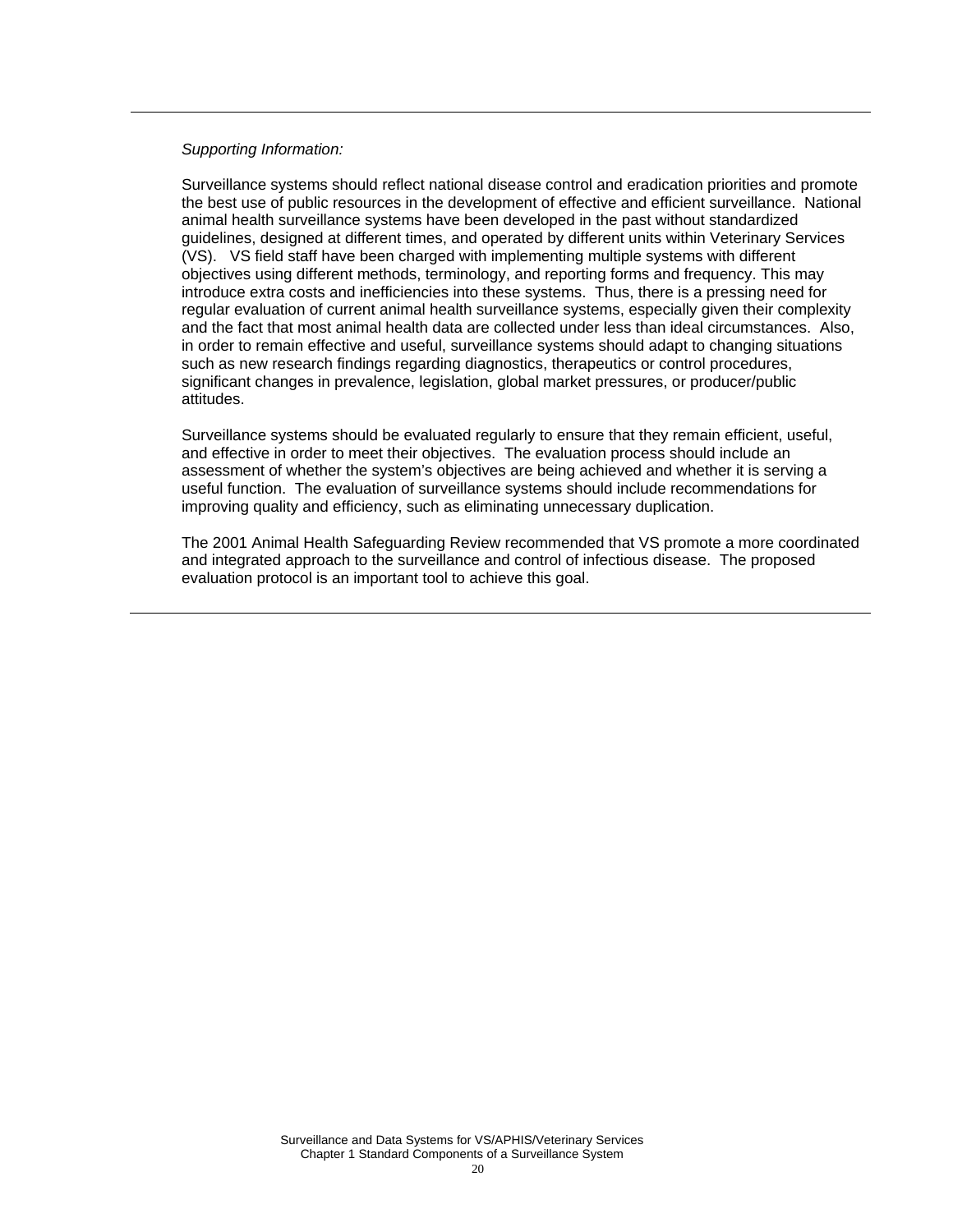## **Chapter 2 Data Concepts and Data Classes**

## *2.1 Introduction*

Animal health surveillance requires timely, accurate, and accessible data that facilitate analysis and reporting and contribute meaningful information for decision-making. Although surveillance databases are designed to collect specific data that will enable analysts to address the goals and objectives of a specific system, some data classes, or fields, are recorded in nearly all surveillance systems (e.g., dates, location information, species names, disease names, and others). The use of standards when capturing common data classes assures that the resulting databases not only provide data necessary to address system-specific objectives, but also for broader information inquiry and analysis. Within VS, data standards enhance our ability to provide timely and useful animal health information.

This chapter identifies the commonly used data classes in animal health surveillance systems and provides standard specifications for recording these fields. This chapter may also serve as a useful "library" of common data classes to be considered when developing a data collection system for animal health surveillance purposes. Additionally, appendices at the end of this document provide specific codes for several commonly used data classes.

The data categories and classes described here do not include all fields needed to address the specific needs of a particular surveillance system, but provide a starting point for a data dictionary. Similarly, it is not expected that every data class listed will be useful for every surveillance system. Surveillance planners, data analysts, and database designers should determine their specific data needs and use the appropriate standards and specifications for their system. Business rules, entity relationships, and other "best practices" in the design and implementation of database systems are beyond the scope of this chapter, although these factors may significantly impact data quality and accessibility. For surveillance systems within USDA/APHIS/VS, surveillance planners and database designers should request assistance from the VS Application and Information Management (VS AIM) group for more assistance with database design, implementation, and management.

Table: Summary of data concepts listed in this chapter.

#### **Data Concept**

| 2.3.01 Event                                   |
|------------------------------------------------|
| 2.3.02 Subject                                 |
| 2.3.03 Population                              |
| 2.3.04 Sample                                  |
| 2.3.05 Observation or Test Results Information |
| 2.3.06 Premises                                |
| 2.3.07 Person                                  |
| 2.3.08 Geographic Information                  |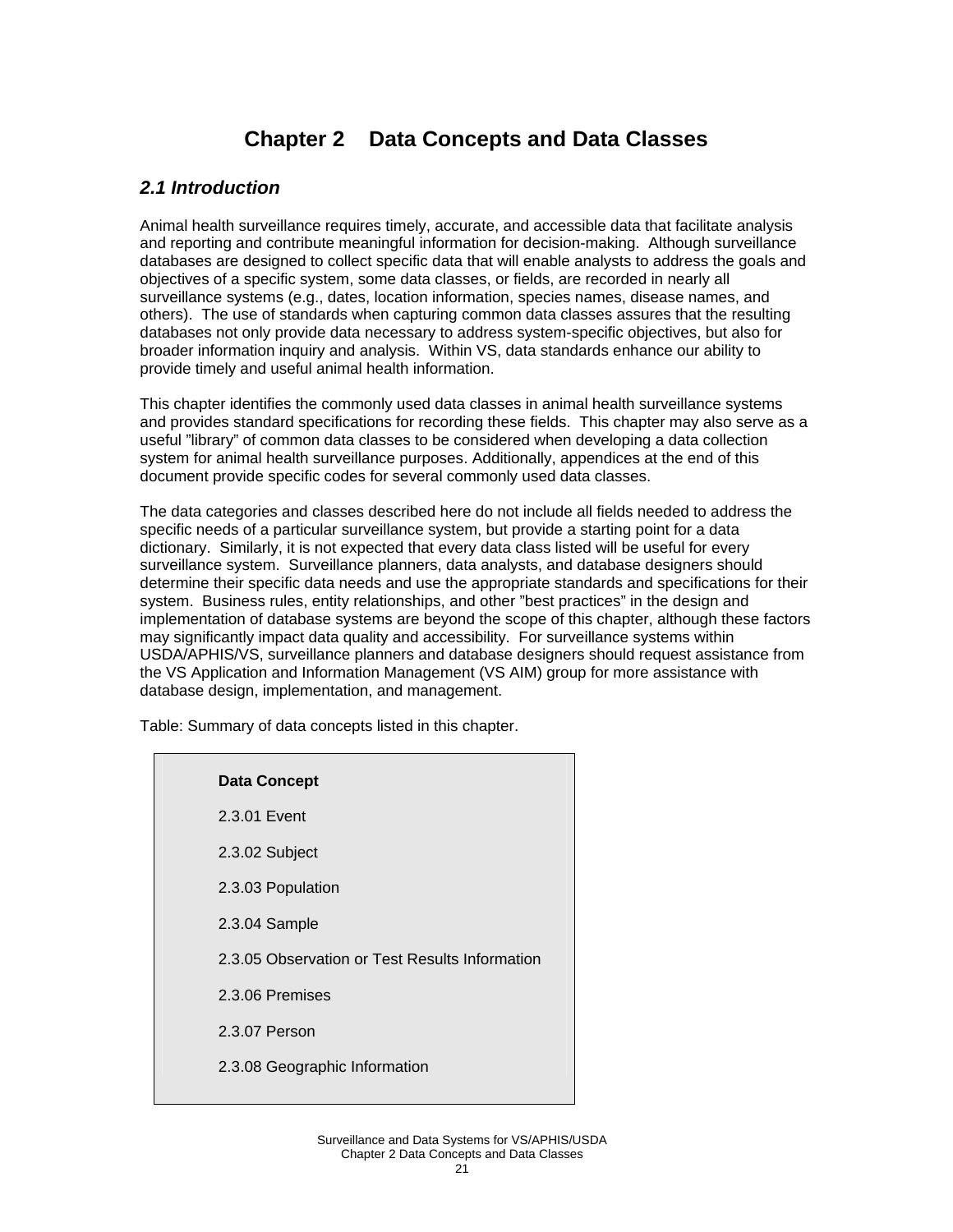*Terms.* This chapter identifies *data concepts* and *data classes*. A *data concept* is a general grouping of data classes that are common to surveillance systems. *Data classes* are the individual data items (e.g., fields or variables) recorded within a concept. Although some concepts or classes are common to most surveillance systems, the use or importance of many will vary according to objectives and scope of the particular system. Data classes are distinguished into "tiers" based on frequency of use and how common they are in most surveillance programs.

The grouping of data classes into concepts facilitates the presentation of standards information so that data classes related to similar topics can be considered as a group. Data concepts may or may not parallel tables in a relational database. For example, classes in the concept "event" may all occur in a single database table, but classes in the concept "geographic information" will likely occur in many tables within a database.

| Term                | <b>Description</b>                                                                                                                                                | <b>Examples</b>                                                     |
|---------------------|-------------------------------------------------------------------------------------------------------------------------------------------------------------------|---------------------------------------------------------------------|
| Data Concept        | A general grouping of classes for a<br>surveillance system. These are<br>generally non-redundant, non-<br>ambiguous, and necessary for any<br>surveillance system | Event<br>Sample<br>Results<br>Premises<br>Person<br>Geographic Info |
| Tier 1 Data classes | The most frequently used data classes<br>in a concept                                                                                                             | Disease<br><b>Species</b>                                           |
| Tier 2 Data classes | Data classes used in some but not all<br>surveillance databases                                                                                                   | <b>Breed</b>                                                        |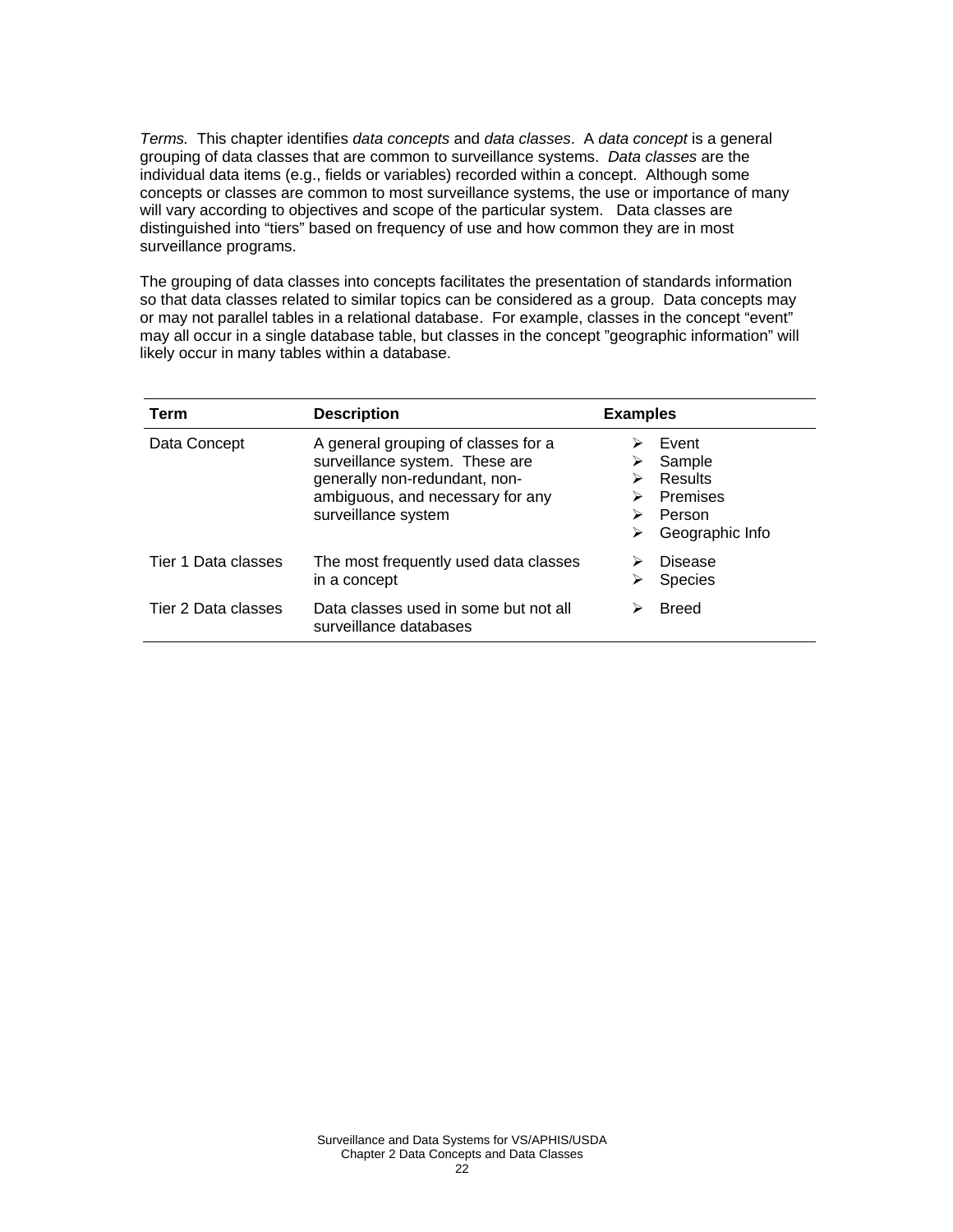## *2.2 General Data Standards and Specifications*

String values coded as integers:

- ¾ Some variables specified as string variables in this chapter may be coded as integers IF the database includes a related reference table to explain the code meanings (e.g., "gender" may be coded as integers 1, 2, etc. when related to a reference table with a description for each code.)
- ¾ Boolean Values: For Boolean values that are coded as integers, no=0 and yes=1.
- ¾ Date fields: The standards format for date fields is mm/dd/yyyy
- ¾ Metric vs. English Measurement Units: Metric or English units may be used for measurement (e.g., weight), but the selected measurement system must be used consistently throughout the database.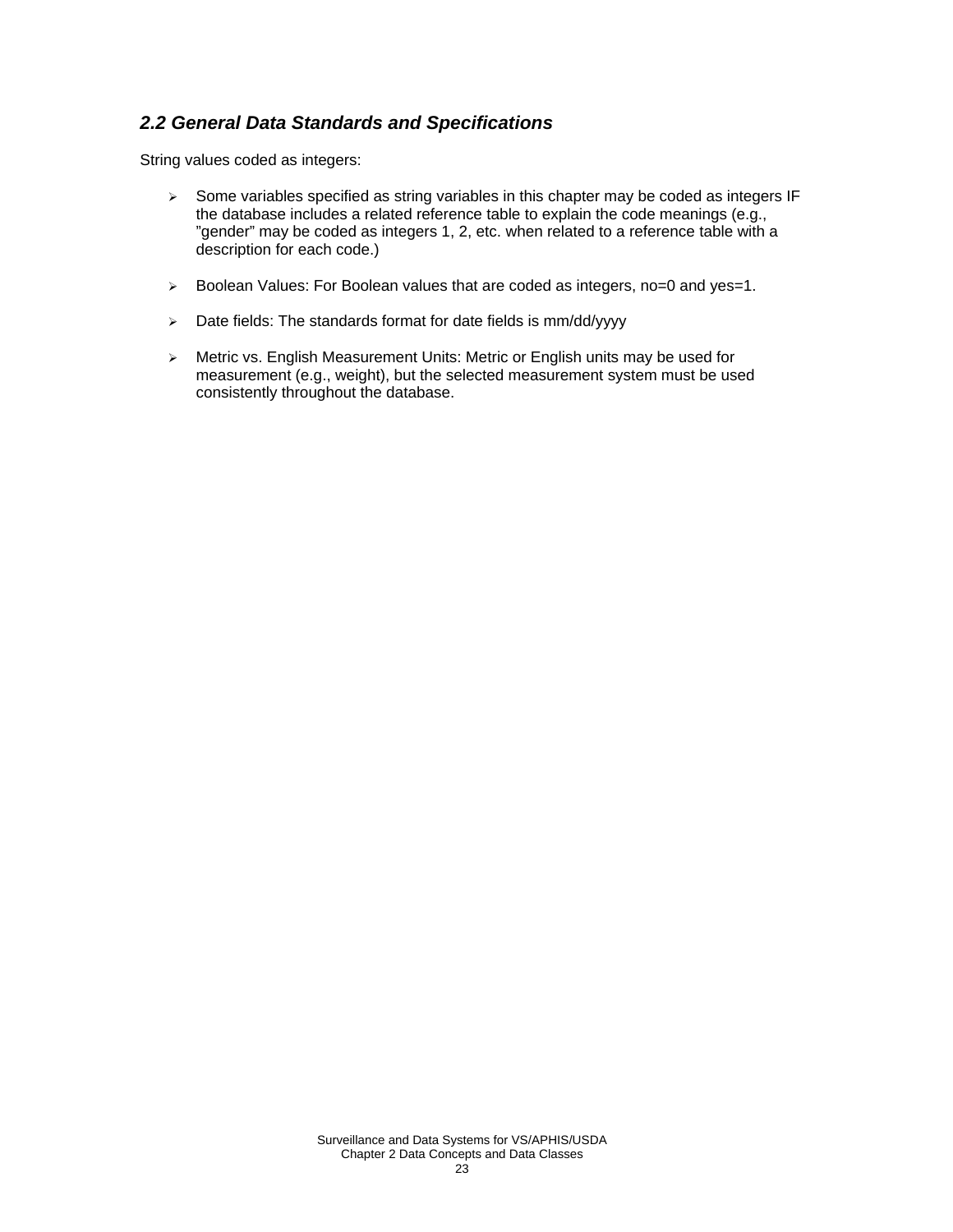## *2.3 Data Concepts*

## 2.3.01 Data Concept: Event

Animal health surveillance data are typically collected in association with an event such as market testing, slaughter, on-farm testing, and others. Classes in this concept describe or are associated with animal health events.

| Tier           | Data class                                                | Suggested<br>Database Name | Description                                                                                                                                                                                                                                                          | Specifications (Type,<br>length, precision, units) | Example                                         |
|----------------|-----------------------------------------------------------|----------------------------|----------------------------------------------------------------------------------------------------------------------------------------------------------------------------------------------------------------------------------------------------------------------|----------------------------------------------------|-------------------------------------------------|
|                | Event Type                                                | EVENT_TYPE                 | Type of event (e.g., vaccination event,<br>market testing)                                                                                                                                                                                                           | String                                             | Test; vac; insp                                 |
|                | Event Reason                                              | EVENT_REASON               | The trigger for the event or reason event is<br>recorded                                                                                                                                                                                                             | String or integer                                  | Market<br>Vaccination                           |
|                | <b>Event Date</b>                                         | <b>EVENT DATE</b>          | Date of the event                                                                                                                                                                                                                                                    | See "Date/Time" data<br>concept                    | See "Date/Time" data<br>concept                 |
|                | Event Location<br>(requires multiple EVENT_LOC<br>fields) |                            | Location of the event;<br>One or more fields that describe street<br>address, city, county, state, latitude/longitude, See "Geographic<br>or other location variables. The level of detail<br>recorded for location will depend on<br>management and analysis needs. | Information" data concept                          | See "Geographic<br>Information" data concept    |
|                | Disease/condition DISEASE                                 |                            | Disease or condition associated with the<br>event; may be recorded as numeric code or<br>string variable                                                                                                                                                             | String or integer                                  | See Appendix A "Disease<br>Codes"               |
|                | Species                                                   | <b>SPECIES</b>             | Species associated with the event; may be<br>recorded as numeric code or string variable                                                                                                                                                                             | String or integer                                  | See Appendix B "Species<br>Codes"               |
| $\overline{2}$ | <b>Breed</b>                                              | <b>BREED</b>               | Animal breed associated with the event; may<br>be recorded as numeric code or string<br>variable                                                                                                                                                                     | String or integer                                  | See Appendix C "Species-<br><b>Breed Codes"</b> |

Surveillance and Data Systems for VS/APHIS/USDA

#### Chapter 2 Data Concepts and Data Classes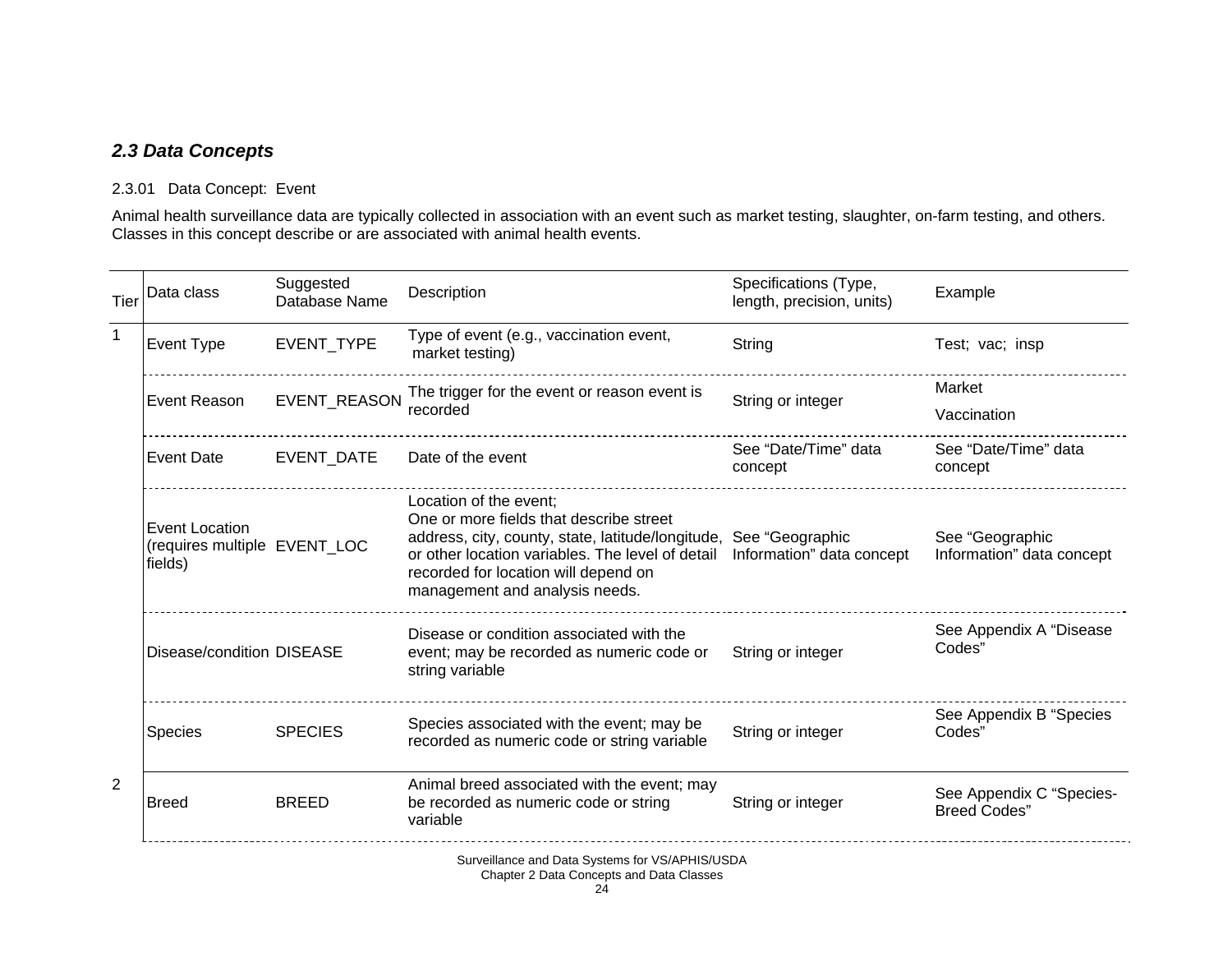| Initiating/previous<br>event                               | Provides link to previous event                                                                                             | String or integer                                                                               |
|------------------------------------------------------------|-----------------------------------------------------------------------------------------------------------------------------|-------------------------------------------------------------------------------------------------|
| Investigator                                               | Person who recorded the event information;<br>purposes                                                                      | often needed for program or data management See "Person" data concept See "Person" data concept |
| lPerson or<br>Complainant                                  | Person who requested or initiated the event                                                                                 | Strina                                                                                          |
| <b>Results Summary</b><br>(may require<br>multiple fields) | One or more fields that summarize the results<br>from the event, (e.g., number tested, number<br>negative, number positive) | String or double                                                                                |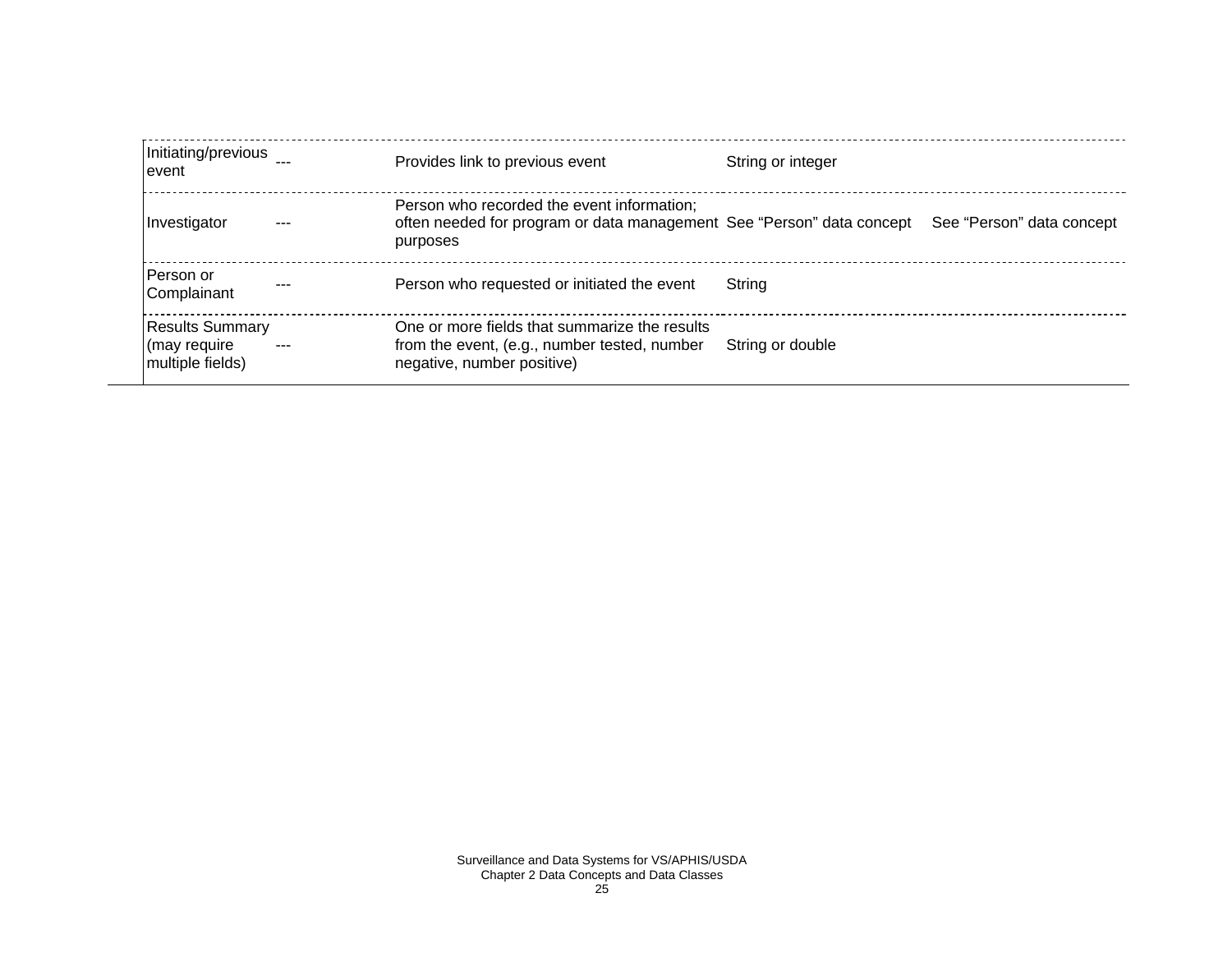#### 2.3.02 Data Concept: Subject

Data classes in this concept may describe an individual animal or an entire herd/flock. Surveillance analysis requires information about the characteristics of individual animals (or herds or flocks) and the population under surveillance. An individual animal record, or a record for an individual herd or flock, may include data fields that describe population characteristics; "subject" and "population" fields may occur in the same database table. However, population characteristics are described in a separate data concept because those characteristics should be considered separately while planning data collection and database systems to ensure that the results will provide useful information for analysis.

| Tier           | Data class                                                   | Suggested<br>Database Name | Description                                                                                                                                                 | Specifications (type,<br>length, precision, units) | Example                                  |
|----------------|--------------------------------------------------------------|----------------------------|-------------------------------------------------------------------------------------------------------------------------------------------------------------|----------------------------------------------------|------------------------------------------|
| 1              | <b>Species</b>                                               | <b>SPECIES</b>             | <b>Species</b>                                                                                                                                              | String                                             | See Appendix B "Species<br>Codes"        |
|                | Individual or<br>group indicator                             |                            | Indicates whether the subject is a group or an<br>individual animal                                                                                         | String or integer                                  |                                          |
|                | Age                                                          | <b>AGE</b>                 | Numeric value of the subject's age, usually in<br>months or years                                                                                           | Single                                             | 5                                        |
|                | Age Unit                                                     | AGE_UNIT                   | Unit of measure for age, usually indicates<br>month or year                                                                                                 | String or integer                                  | YR, MO<br>1, 2                           |
|                | Animal<br><b>Identification</b><br>Type/s                    | ID_TYPE                    | Type of animal identification methods (e.g. tag<br>type)                                                                                                    | String or integer                                  | See Appendix D<br>"Identification Types" |
|                | Animal<br>Identification<br>(may require<br>multiple fields) |                            | Variable(s) used to identify the animal or herd<br>in the database (e.g., id numbers for the<br>database record) and/or in the field (e.g., tag<br>numbers) | String                                             |                                          |
| $\overline{2}$ | <b>Breed</b>                                                 | <b>BREED</b>               | Breed of the subject; may be recorded as a<br>numeric code or string variable                                                                               | String or integer                                  | See Appendix C "Breed<br>Codes"          |
|                | Gender                                                       | <b>GENDER</b>              | Gender of the subject; may be recorded as a<br>numeric code or string variable                                                                              | String or integer                                  | See Appendix E "Gender<br>Codes"         |

Surveillance and Data Systems for VS/APHIS/USDA Chapter 2 Data Concepts and Data Classes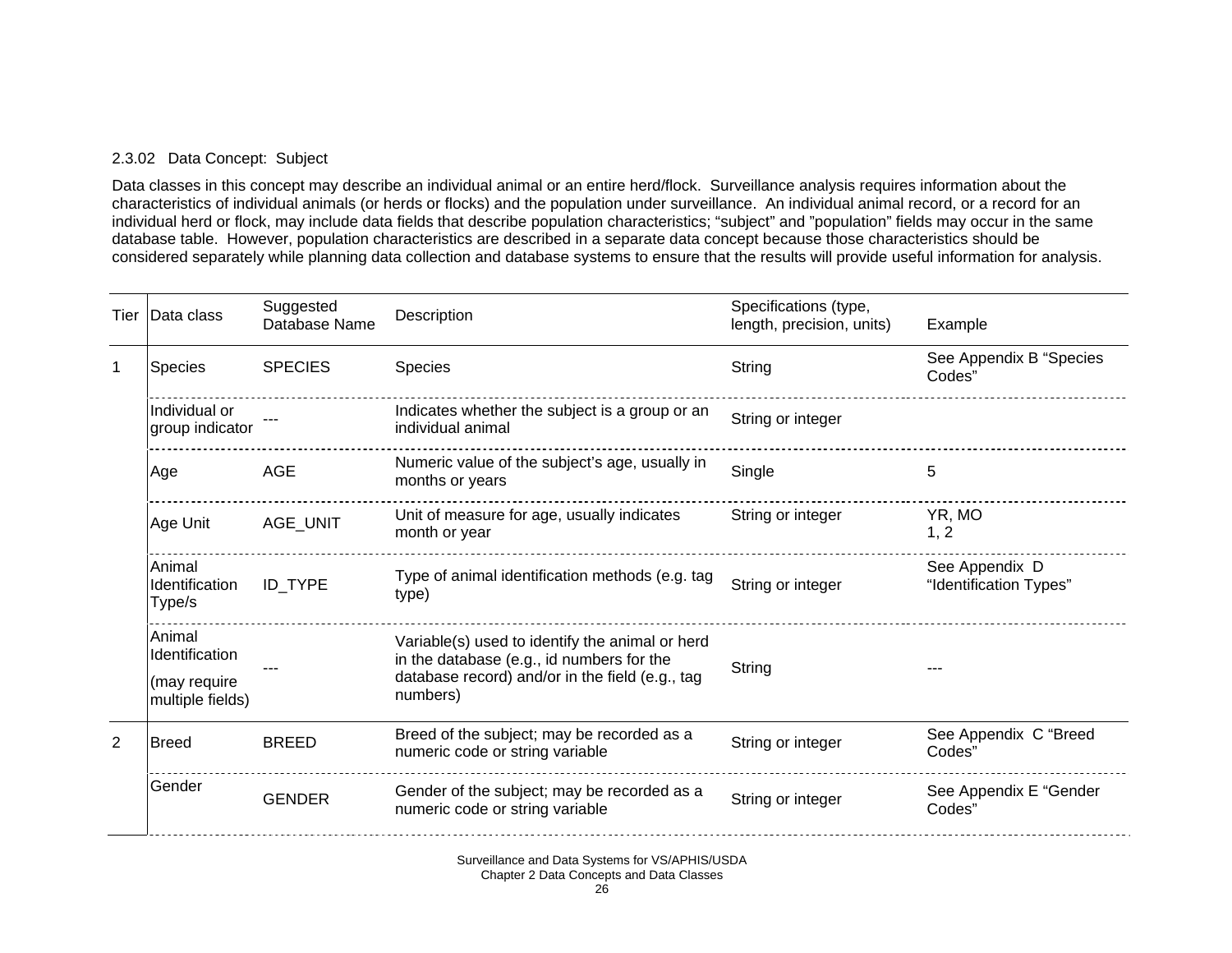| Neutered                                                | <b>NEUTERED</b> | Yes/ no / unknown field that indicates if the<br>animal is neutered                                                                                                                                                                                                                                                                                                 | String or integer<br>(use 0=no and 1=yes when $_{0, 1}$<br>integers to code yes/no<br>fields) | Yes/No/Unknown                                                |
|---------------------------------------------------------|-----------------|---------------------------------------------------------------------------------------------------------------------------------------------------------------------------------------------------------------------------------------------------------------------------------------------------------------------------------------------------------------------|-----------------------------------------------------------------------------------------------|---------------------------------------------------------------|
| Age range<br>(requires<br>multiple fields)              |                 | When an age range is given for a herd rather<br>than a single age value, the age range values<br>should be reported in separate fields that<br>indicate age and age unit values for the<br>minimum and maximum of the range; use of<br>text strings to describe age ranges should be<br>avoided (e.g., avoid using "15 months to 5<br>years" to describe age range) | String and integer                                                                            | Min_age=2<br>Min_age_unit=mo<br>Max_age=10<br>Max_age_unit=yr |
| Subject<br>location<br>(may require<br>multiple fields) |                 | Subject's (animal or herd/flock) current<br>residence location<br>One or more fields that describe street address, See "Geographic<br>city, county, state, latitude / longitude, or other<br>location variables. The level of detail recorded<br>for subject location will depend on management<br>and analysis needs.                                              | Information" data concept                                                                     | See "Geographic<br>Information" data concept                  |
| Subject origin<br>(may require<br>multiple fields)      |                 | Subject's (animal or herd/flock) location of<br>origin<br>One or more fields that describe street address, See "Geographic<br>city, county, state, latitude / longitude, or other<br>location variables. The level of detail recorded<br>for subject origin will depend on management<br>and analysis needs.                                                        | Information" data concept                                                                     | See "Geographic<br>Information" data concept                  |
| <b>Herd or Flock</b><br>size                            |                 | Herd or flock size is the number of animals in<br>the herd or flock. This class is critical when the<br>subject is the herd or flock rather than an<br>individual animal, but herd/flock size may also<br>be recorded when the subject is an individual<br>animal or sample; see "population data"<br>concept.                                                      | Integer                                                                                       | 1422                                                          |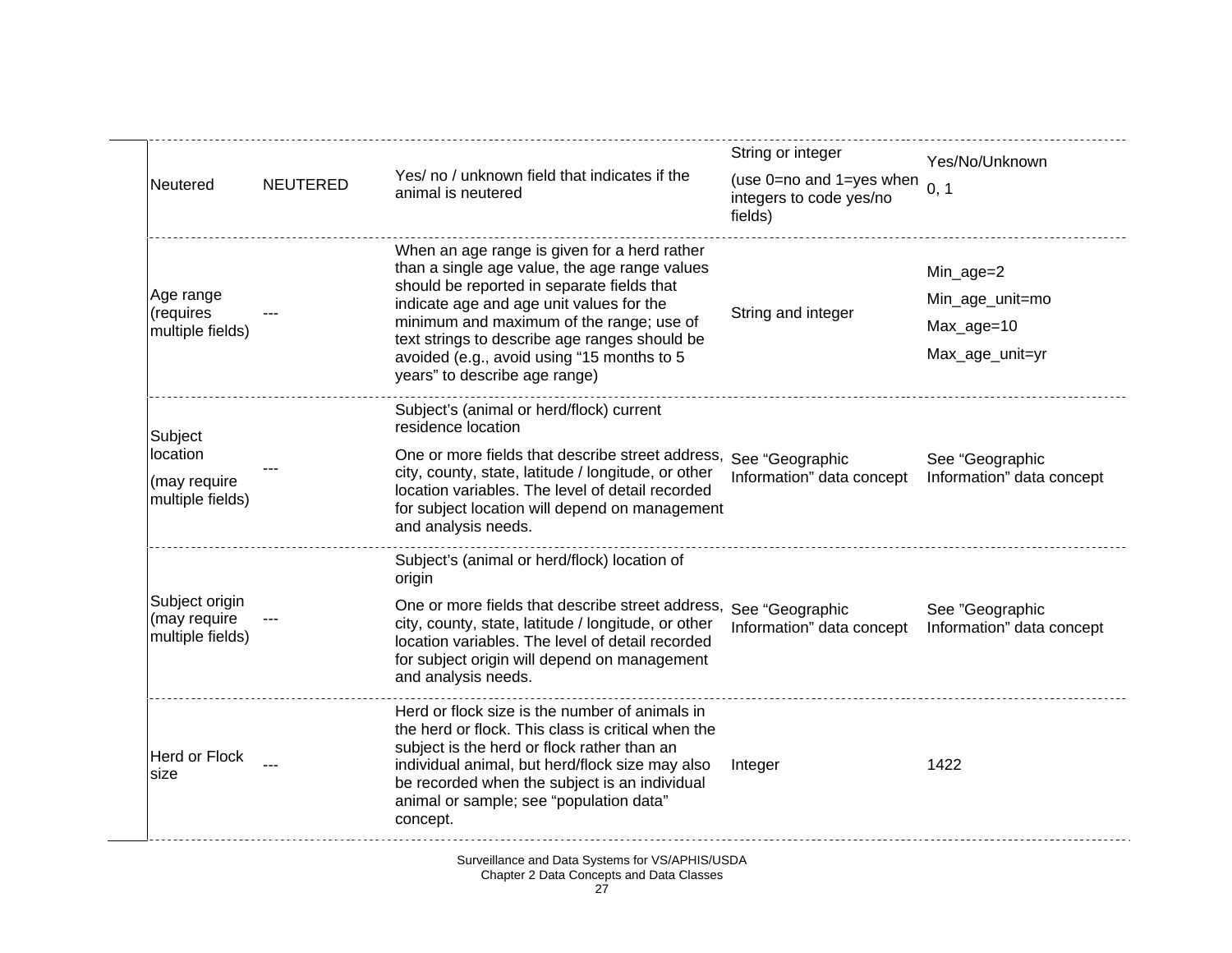| Weight                                | Numeric value of animal weight                                                                                                                                                                                                                                                                                                                   | Single  | 45.80                                            |
|---------------------------------------|--------------------------------------------------------------------------------------------------------------------------------------------------------------------------------------------------------------------------------------------------------------------------------------------------------------------------------------------------|---------|--------------------------------------------------|
| Weight Unit                           | Unit of measurement for weight, often pounds,<br>grams, kilograms; unit should be recorded<br>uniformly throughout the surveillance database<br>so that multiple words or abbreviations are not<br>used to indicate the same weight unit (e.g.,<br>kilograms, kg, or kilos); also, use metric or<br>English units consistently within a database | Integer | Lb, pounds, gm, kg,<br>kilograms                 |
| Use/Function                          | The intended use of the animal or herd from<br>the owner's perspective                                                                                                                                                                                                                                                                           | String  | See Appendix F "Subject"<br>Use/ Function Codes" |
| <b>Status</b>                         | Can be either an individual or herd/flock status                                                                                                                                                                                                                                                                                                 | Strina  | Vaccination, Weaning,<br>Infected, Exposed       |
| Number Sick                           | When the subject is a herd or flock, numbers<br>of sick animals should be reported by species<br>on each premises                                                                                                                                                                                                                                | Integer | 22                                               |
| Number Dead                           | When the subject is a herd or flock., number<br>of dead animals should be reported by<br>species on each premises                                                                                                                                                                                                                                | Integer | 11                                               |
| <b>Number</b><br>Clinically<br>Normal | When the subject is a herd or flock, number of<br>clinically normal animals should be reported by Integer<br>species on each premises                                                                                                                                                                                                            |         | 33                                               |
|                                       |                                                                                                                                                                                                                                                                                                                                                  |         |                                                  |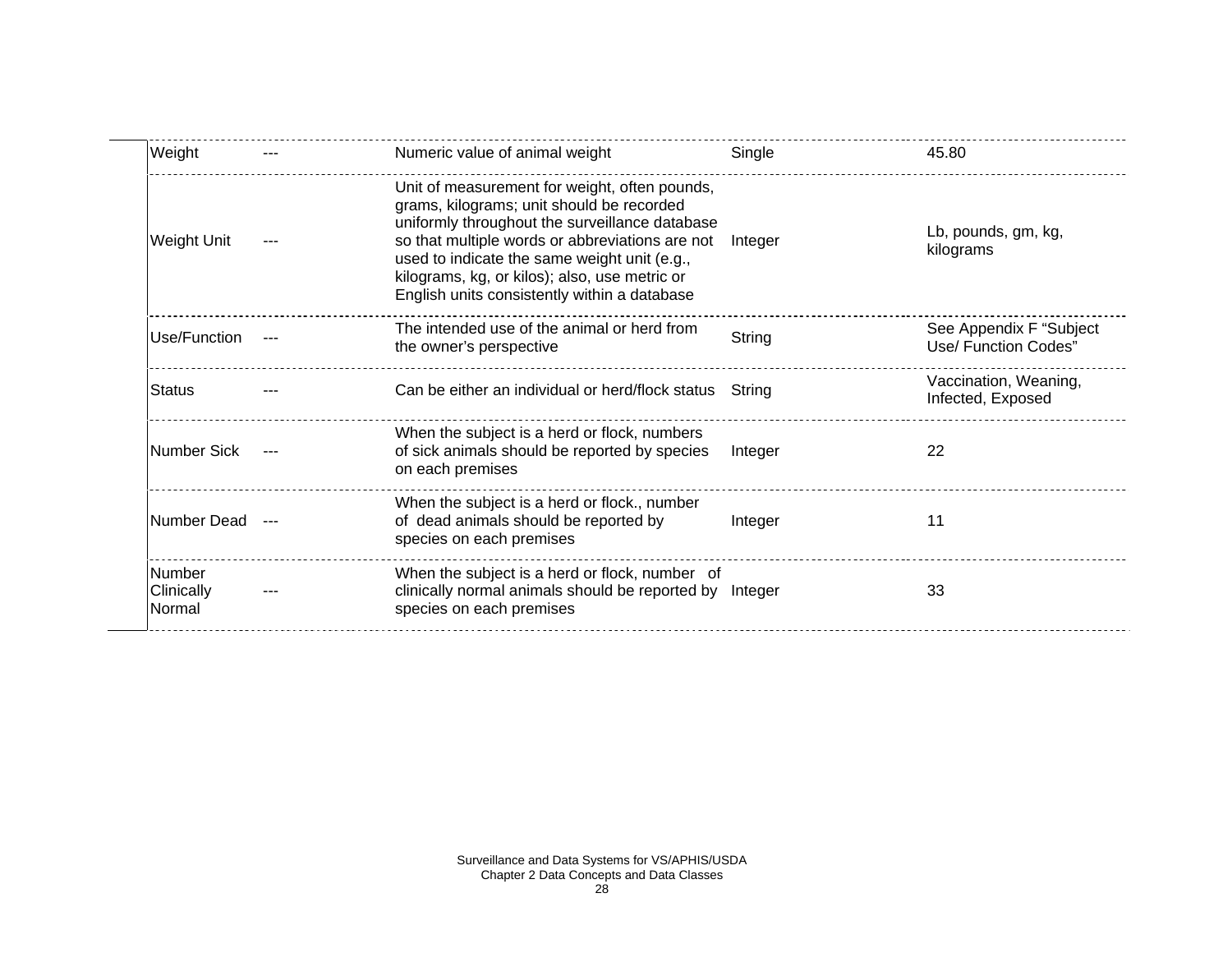### 2.3.03 Data Concept: Population

Population information is often captured in conjunction with event or subject records, and the specific population classes that need recording depend on the objectives and data analysis needs. Whether recorded explicitly during data collection associated with the surveillance activity or through other sources, details on size and demographics are essential for animal health surveillance analysis and should be considered.

| Tier         | Data class                                   | Suggested<br>Database<br>Name | Description                                                                                                                        | Specifications (Type, length,<br>precision, units) | Example                                         |
|--------------|----------------------------------------------|-------------------------------|------------------------------------------------------------------------------------------------------------------------------------|----------------------------------------------------|-------------------------------------------------|
| $\mathbf{1}$ | <b>Species</b>                               | <b>SPECIES</b>                | Species of the population                                                                                                          | String                                             | See Appendix B<br>"Species Codes"               |
|              | Herd/Flock<br>Size                           |                               | The number of animals in the herd or flock; size<br>may provide important "denominator" values for<br>analyzing surveillance data. | Integer                                            | 25,632                                          |
| 2            | Age                                          | AGE                           | Numeric value of age, usually in months or years Single                                                                            |                                                    | 5                                               |
|              | Age Unit                                     | AGE_UNIT                      | Unit of measure for age, usually indicates month<br>or year                                                                        | String or integer                                  | YR, MO<br>1, 2                                  |
|              | <b>Breed</b>                                 | <b>BREED</b>                  | Breed of the subject; may be recorded as a<br>numeric code or string variable                                                      | String or integer                                  | See Appendix "Breed<br>Codes"                   |
|              | Gender                                       | <b>GENDER</b>                 |                                                                                                                                    | String or integer                                  | See Appendix "Gender<br>Codes"                  |
|              | Location (may<br>require<br>multiple fields) |                               | Fields that describe the location of the study<br>population                                                                       | See "Geographic<br>Information" data concept       | See "Geographic<br>Information" data<br>concept |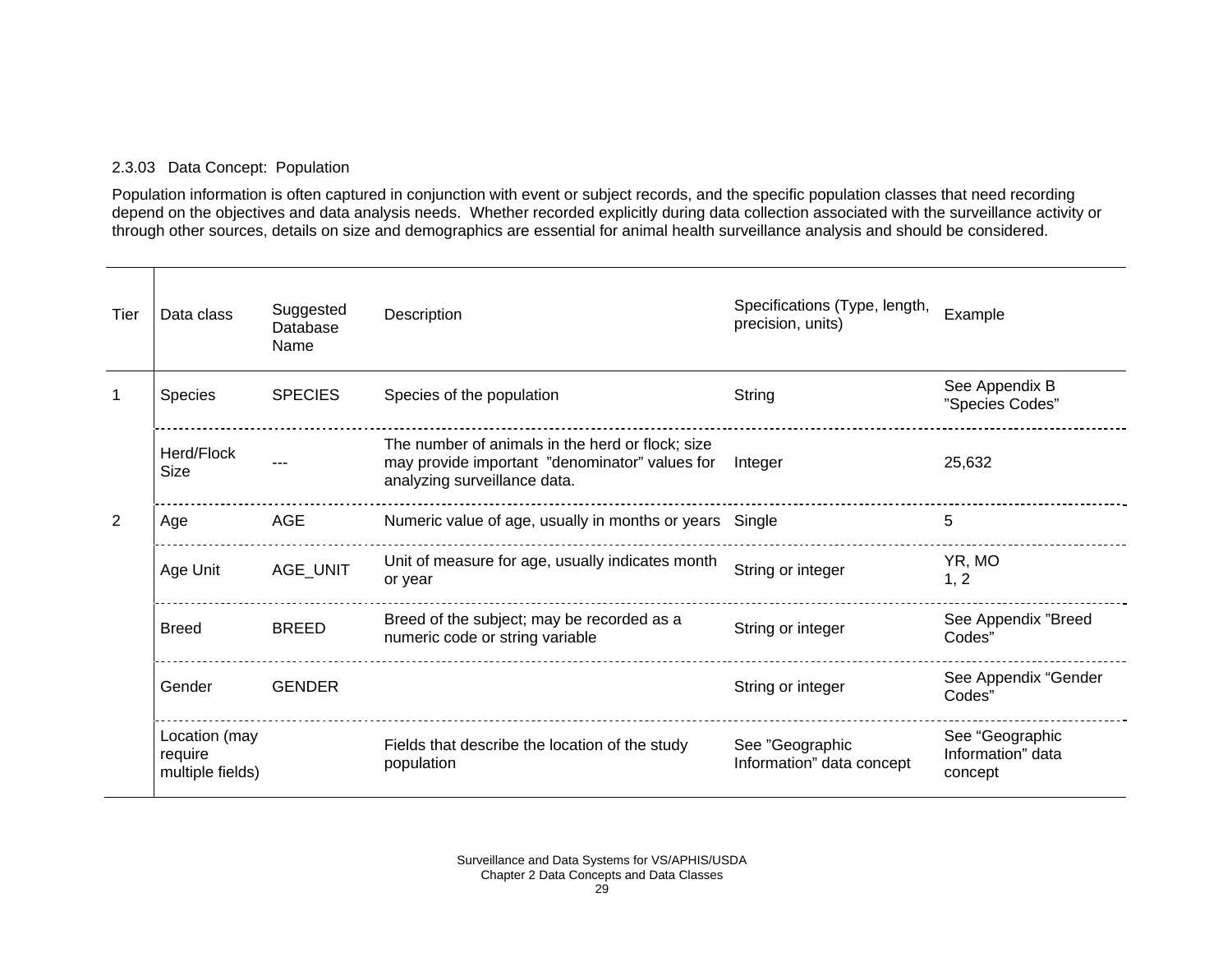## 2.3.04 Data Concept: Sample

Data classes in this concept describe samples that are collected. Minimally, the sample identifier and sample type must be recorded.

| Tier | Data class                                          | Suggested<br>Database<br>Name | Description                                                                                                                                                                                                                                                         | Specifications (type, length,<br>precision, units) | Example                                         |
|------|-----------------------------------------------------|-------------------------------|---------------------------------------------------------------------------------------------------------------------------------------------------------------------------------------------------------------------------------------------------------------------|----------------------------------------------------|-------------------------------------------------|
|      | Sample<br>identification                            |                               | Identifier used to uniquely identify individual<br>samples; may be recorded as a numeric code or<br>string variable                                                                                                                                                 | String or integer or double                        | A12345                                          |
|      | Sample type                                         |                               | Type of tissue sampled                                                                                                                                                                                                                                              | String                                             | See Appendix G<br>"Sample Type<br>Codes"        |
|      | Date collected                                      |                               | Date the sample was collected                                                                                                                                                                                                                                       | See "Date/Time" data concept                       | See "Date/Time"<br>data concept                 |
|      | Collection site<br>(may require<br>multiple fields) |                               | Location where the sample was collected; one or<br>more fields that describe street address, city,<br>county, state, latitude/longitude, or other location<br>variables. The level of detail recorded for location<br>will depend on management and analysis needs. | See "Geographic Information"<br>data concept       | See "Geographic<br>Information" data<br>concept |
| 2    | Animal record<br>identification                     |                               | Key field used to link the animal and sample<br>records in the database; required when animal and<br>sample records are stored in separate tables                                                                                                                   | String or integer or double                        |                                                 |
|      | Preservation                                        |                               | Method used to preserve sample                                                                                                                                                                                                                                      | String                                             | Ice, formalin                                   |
|      | Collector (may<br>require multiple<br>fields)       | $\sim$ $\sim$                 | Person who collected the sample                                                                                                                                                                                                                                     | See "Person" data concept                          | See "Person" data<br>concept                    |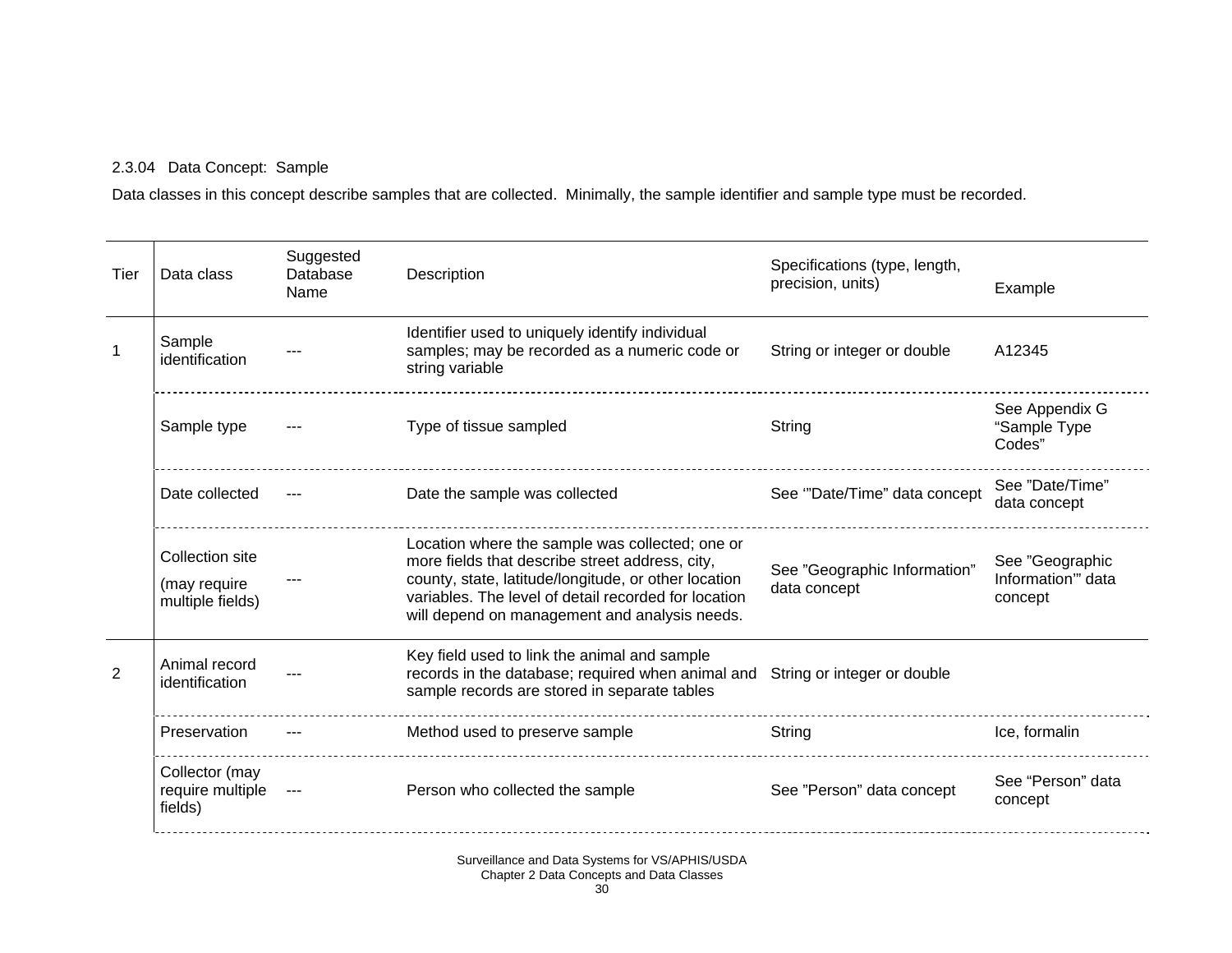| Submitter (may<br>require multiple<br>fields) |         | Person who submitted the sample                                        | See "Person" data concept    | See "Person" data<br>concept    |
|-----------------------------------------------|---------|------------------------------------------------------------------------|------------------------------|---------------------------------|
| Method of<br>shipment                         | $- - -$ | Method of getting sample from collection site to<br>testing site (lab) | String                       | Truck, air                      |
| Date shipped                                  | $- - -$ | Date sample was shipped from collection site to<br>testing site (lab)  | See "Date/Time" data concept | See "Date/Time"<br>data concept |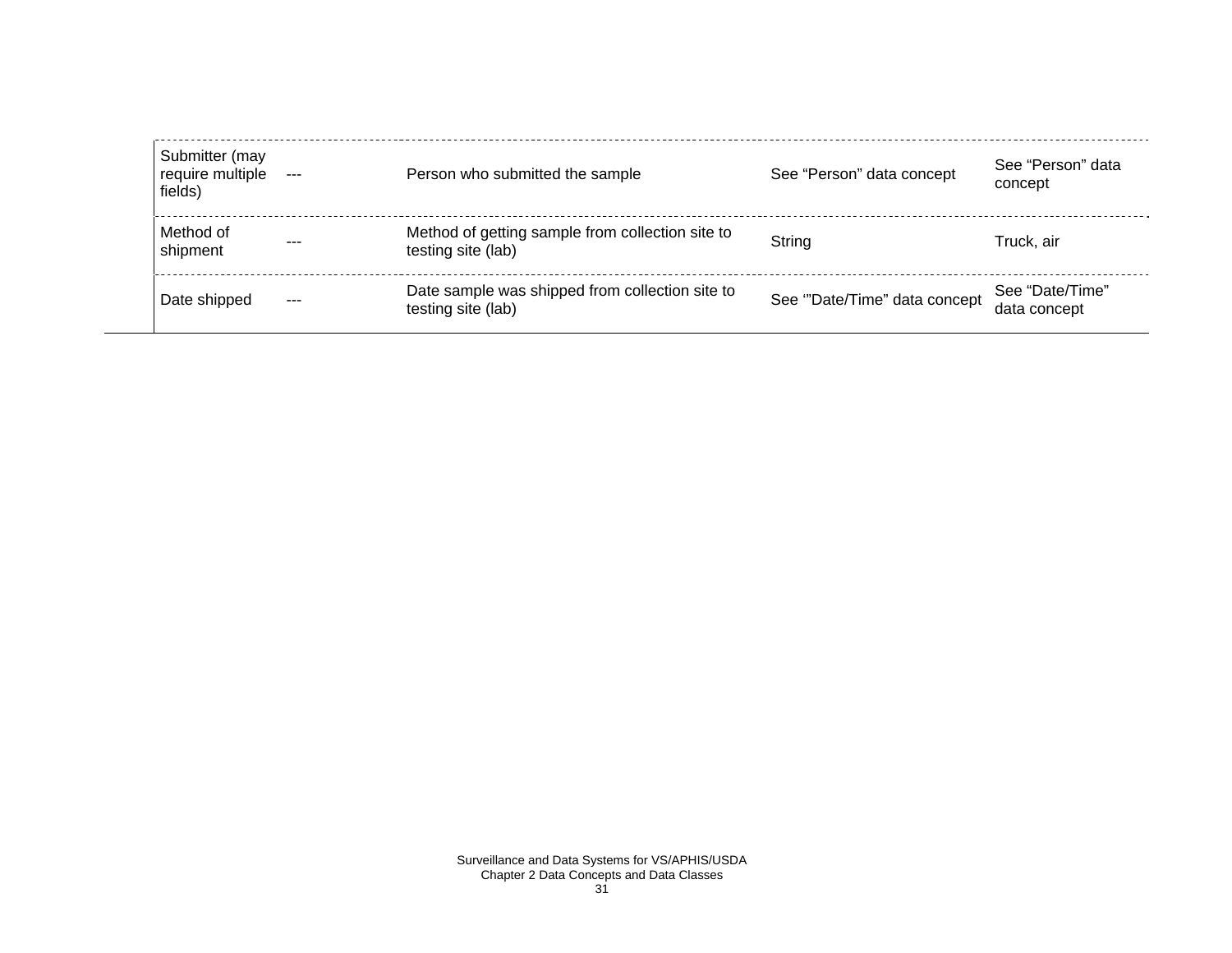### 2.3.05 Data Concept: Observation or Test Results Information

Data classes in this concept describe results from tests performed on samples or observational data collected during an animal health event.

| Tier | Data class                                               | Suggested<br>Database<br>Name | Description                                                                                                                                                                                                                                         | Specifications (type,<br>length, precision, units)                    | Example                                                     |
|------|----------------------------------------------------------|-------------------------------|-----------------------------------------------------------------------------------------------------------------------------------------------------------------------------------------------------------------------------------------------------|-----------------------------------------------------------------------|-------------------------------------------------------------|
|      | Test type                                                |                               | Type of test performed or test name                                                                                                                                                                                                                 | String                                                                | PCR, ELISA                                                  |
|      | <b>Test</b><br>observation                               |                               | Quantitative or qualitative values that describe the<br>result of the test. The values recorded for test<br>results, whether quantitative or qualitative, require<br>careful consideration of potential broader<br>applications of the data.        | String or integer or single<br>or double; depends on<br>test type     | Positive<br>1.2345<br>55                                    |
|      | Test date                                                |                               | Date test was conducted                                                                                                                                                                                                                             | See "Date/Time" data<br>concept                                       | See "Date/Time" data<br>concept                             |
|      | <b>Test location</b><br>(may require<br>multiple fields) |                               | Location where test was performed; may be a<br>laboratory name, laboratory identification number,<br>or multiple fields describing physical location. The<br>level of detail recorded for location will depend on<br>management and analysis needs. | String or integer, or<br>See "Geographic<br>Information" data concept | NVSL, or<br>see "Geographic<br>Information" data<br>concept |
| 2    | Date received ---                                        |                               | Date sample was received                                                                                                                                                                                                                            | See "Date/Time" data<br>concept                                       | See "Date/Time" data<br>concept                             |
|      | Test date                                                |                               | Date the sample was tested                                                                                                                                                                                                                          | See "Date/Time" data<br>concept                                       | See "Date/Time" data<br>concept                             |
|      | Clinical Sign                                            |                               | Physical observation of symptoms. It is preferable to<br>record individual signs in separate fields for<br>electronic tabulation of data.                                                                                                           | String                                                                | Recumbent, diarrhea,<br>respiratory distress.               |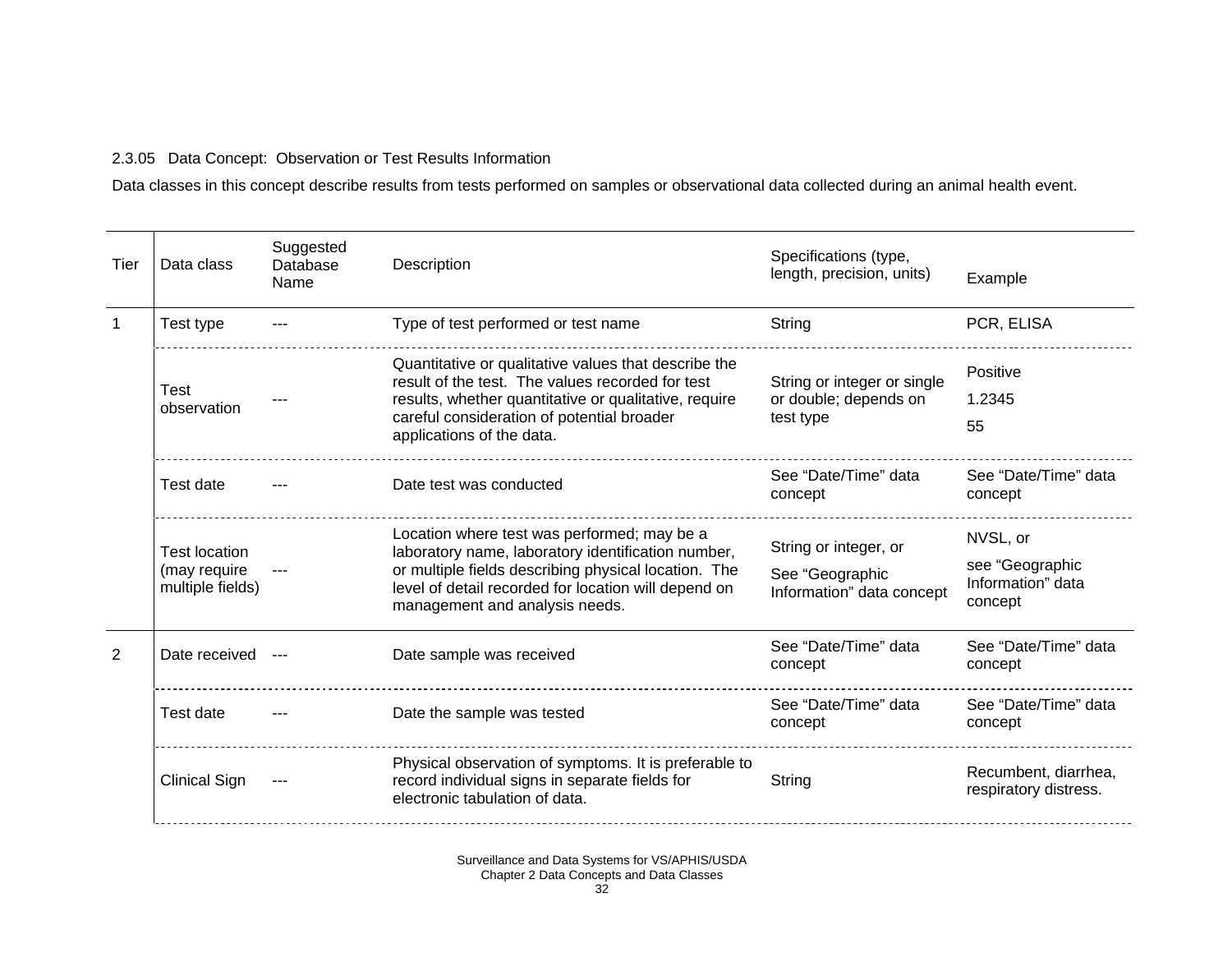| <b>Test</b><br>interpretation              | A qualitative judgment regarding the test outcome                                                                   | String                       | See Appendix H<br>"Result Interpretation<br>Codes" or positive,<br>suspect, negative |
|--------------------------------------------|---------------------------------------------------------------------------------------------------------------------|------------------------------|--------------------------------------------------------------------------------------|
| System<br>affected                         | Anatomical system affected by the disease or<br>condition                                                           | String                       | Respiratory,<br>reproductive, GI, CNS                                                |
| Person<br>(may require<br>multiple fields) | Person who interpreted or reported the test<br>information; often needed for program or data<br>management purposes | See "Person" data<br>concept | See "Person" data<br>concept                                                         |
| Remarks                                    | Remarks related to the test or observation                                                                          | String                       |                                                                                      |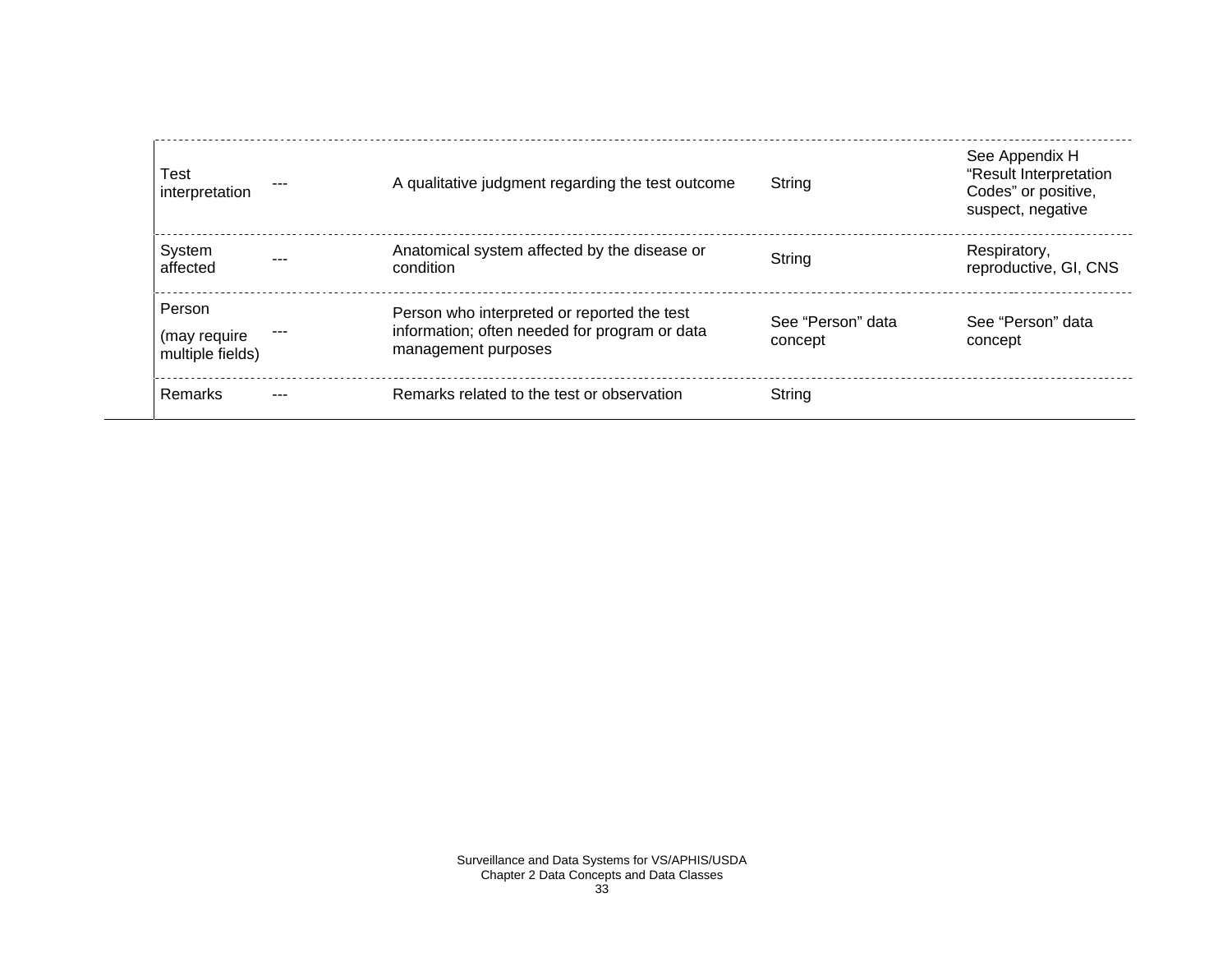#### 2.3.06 Data Concept: Premises

Premises information may be captured in association with event or subject records, or captured separately and linked by common identifiers to event or subject data. Premises must be a physical geographic location (i.e,. post office box is not acceptable).

| Tier | Data class                                | Suggested<br>Database<br>Name | Description                                                                                                                                                                                                                                                                | Specifications (type, length,<br>precision, units)         | Example                                         |
|------|-------------------------------------------|-------------------------------|----------------------------------------------------------------------------------------------------------------------------------------------------------------------------------------------------------------------------------------------------------------------------|------------------------------------------------------------|-------------------------------------------------|
|      | Premises id                               |                               |                                                                                                                                                                                                                                                                            | String                                                     |                                                 |
|      |                                           |                               | The unique identifier for the premises                                                                                                                                                                                                                                     | Premises identification<br>numbers should be assigned      |                                                 |
| 1    |                                           | PREM ID                       | Premises identification numbers should be<br>assigned using the National Animal<br><b>Identification System</b>                                                                                                                                                            | using the National Animal<br><b>Identification System</b>  | 002FVPL                                         |
|      |                                           |                               |                                                                                                                                                                                                                                                                            | (alpha-numeric 7, random,<br>character 7 is a check value) |                                                 |
|      | Location<br>(requires<br>multiple fields) |                               | Location of the premises; this will include<br>multiple fields describing physical address,<br>city, county, state, latitude/longitude, and other<br>location variables. The level of detail recorded<br>for premises location will depend on<br>management analysis needs | See "Geographic Information"<br>data concept               | See "Geographic<br>Information" data<br>concept |
| 2    | Premises type ---                         |                               | A description of the type of premises, such as<br>farm, slaughter plant, market, etc.                                                                                                                                                                                      |                                                            | See Appendix I<br>"Premises Type Codes"         |
|      | <b>Species</b>                            |                               | A description or list of species present on the                                                                                                                                                                                                                            |                                                            | See Appendix B                                  |
|      | (may require<br>multiple fields)          |                               | premises; may be needed for program<br>management purposes                                                                                                                                                                                                                 | String                                                     | "Species Codes"                                 |
|      |                                           |                               |                                                                                                                                                                                                                                                                            |                                                            |                                                 |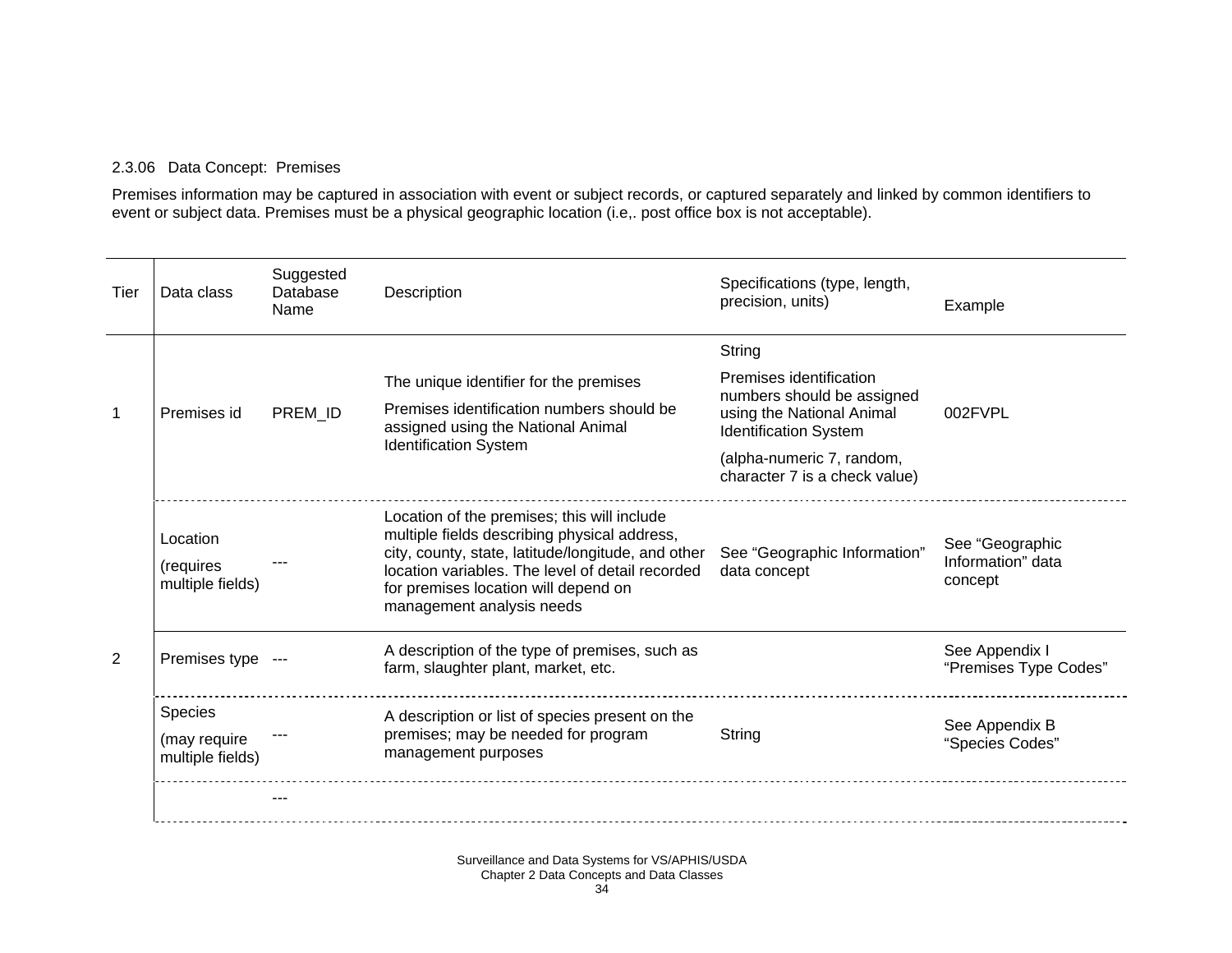| Contact/s                        |                                                                                                                                                                                 | See "Person" data concept                |                                           |
|----------------------------------|---------------------------------------------------------------------------------------------------------------------------------------------------------------------------------|------------------------------------------|-------------------------------------------|
| (may require<br>multiple fields) | Premises owner(s) or contact person(s) for the<br>premises; often needed for program or data<br>management purposes; may include person<br>name, phone numbers, mailing address |                                          | See "Person" data<br>concept              |
| Status                           | Status of the premises (e.g., quarantine,<br>certified, exposed)                                                                                                                | String                                   | See Appendix J<br>"Premises Status Codes" |
| Active status<br>---             | Current operational condition/status                                                                                                                                            | String or integer or Boolean<br>(yes/no) | Active<br>Inactive                        |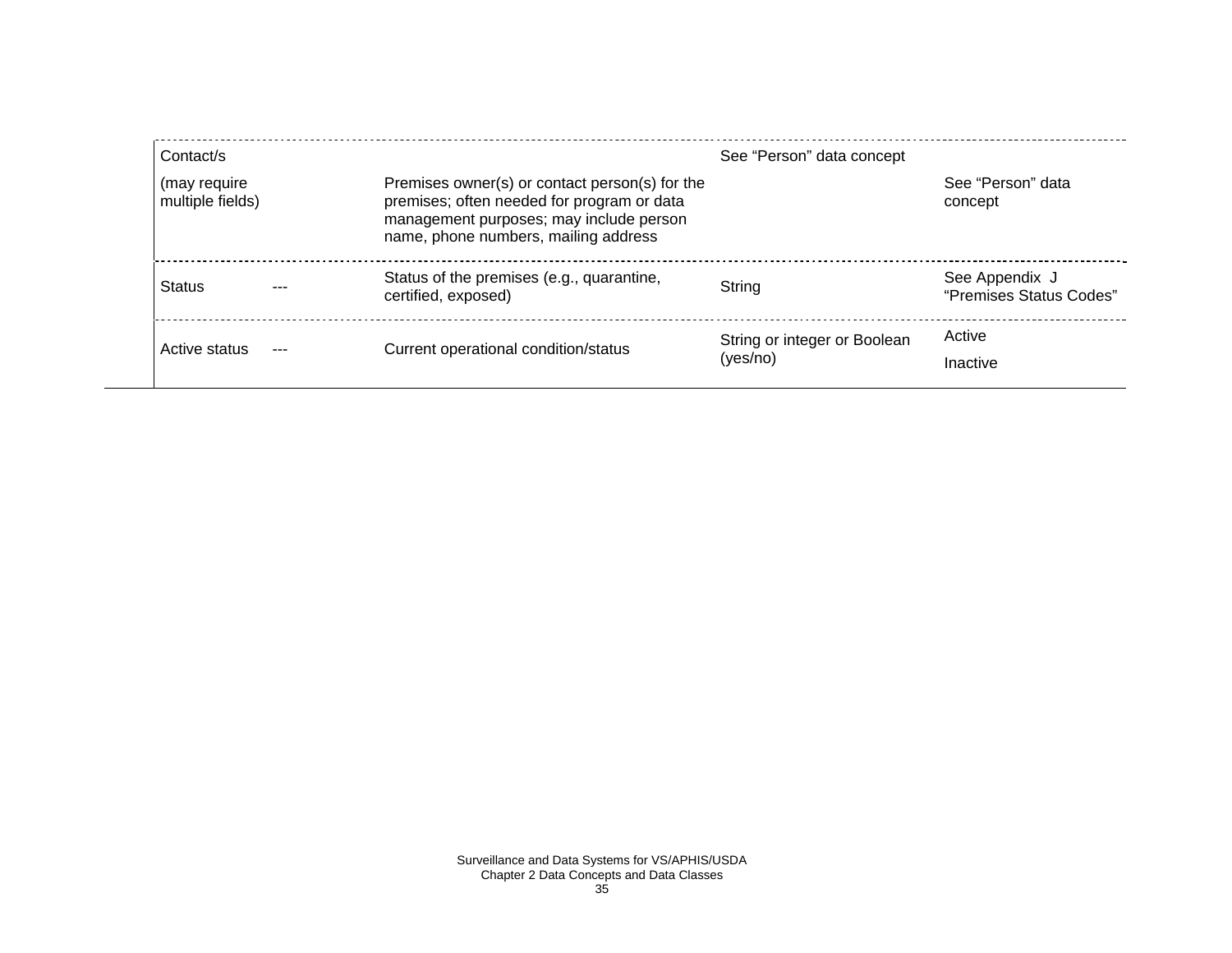### 2.3.07 Data Concept: Person

Classes in this concept describe the attributes of any person directly or indirectly related to the surveillance data or data flow such as data collectors, animal owners, laboratory personnel, and others. Classes in the person concept may occur in many tables related to the collection of animal health surveillance data. See the event, subject, observation or test results, and premises categories for instances where person is indicated as a data class.

| Tier | Data class                                                | Suggested<br>Database Name | Description                                                                                                                                                                       | Specifications (type, length,<br>precision, units) | Example               |
|------|-----------------------------------------------------------|----------------------------|-----------------------------------------------------------------------------------------------------------------------------------------------------------------------------------|----------------------------------------------------|-----------------------|
|      | Last Name                                                 |                            | Person's last name; should be in a separate<br>field from the first name                                                                                                          | String, upper, no spaces                           | Smith                 |
|      | <b>First Name</b>                                         |                            | Person's first name; should be in a separate<br>field from the last name                                                                                                          | String, upper                                      | John or<br>John Jacob |
| 2    | Agency<br>Name<br>(may require<br>multiple<br>fields)     |                            | Agency name or professional affiliation; names<br>or acronyms/codes must be uniform<br>throughout a database so that one agency is<br>not indicated by multiple names or acronyms | String                                             | <b>APHIS</b>          |
|      | Role /<br>Concept/<br>Affiliation                         |                            | The person's role or relationship to the<br>regulatory program                                                                                                                    | String                                             |                       |
|      | Phone<br>number(s)(m<br>ay require<br>multiple<br>fields) |                            | Area code plus 7-digit number                                                                                                                                                     | Number, xxx-xxx-xxxx                               |                       |
|      | Fax Number ---                                            |                            | Area code plus 7-digit number                                                                                                                                                     | Number, xxx-xxx-xxxx                               |                       |

Surveillance and Data Systems for VS/APHIS/USDA Chapter 2 Data Concepts and Data Classes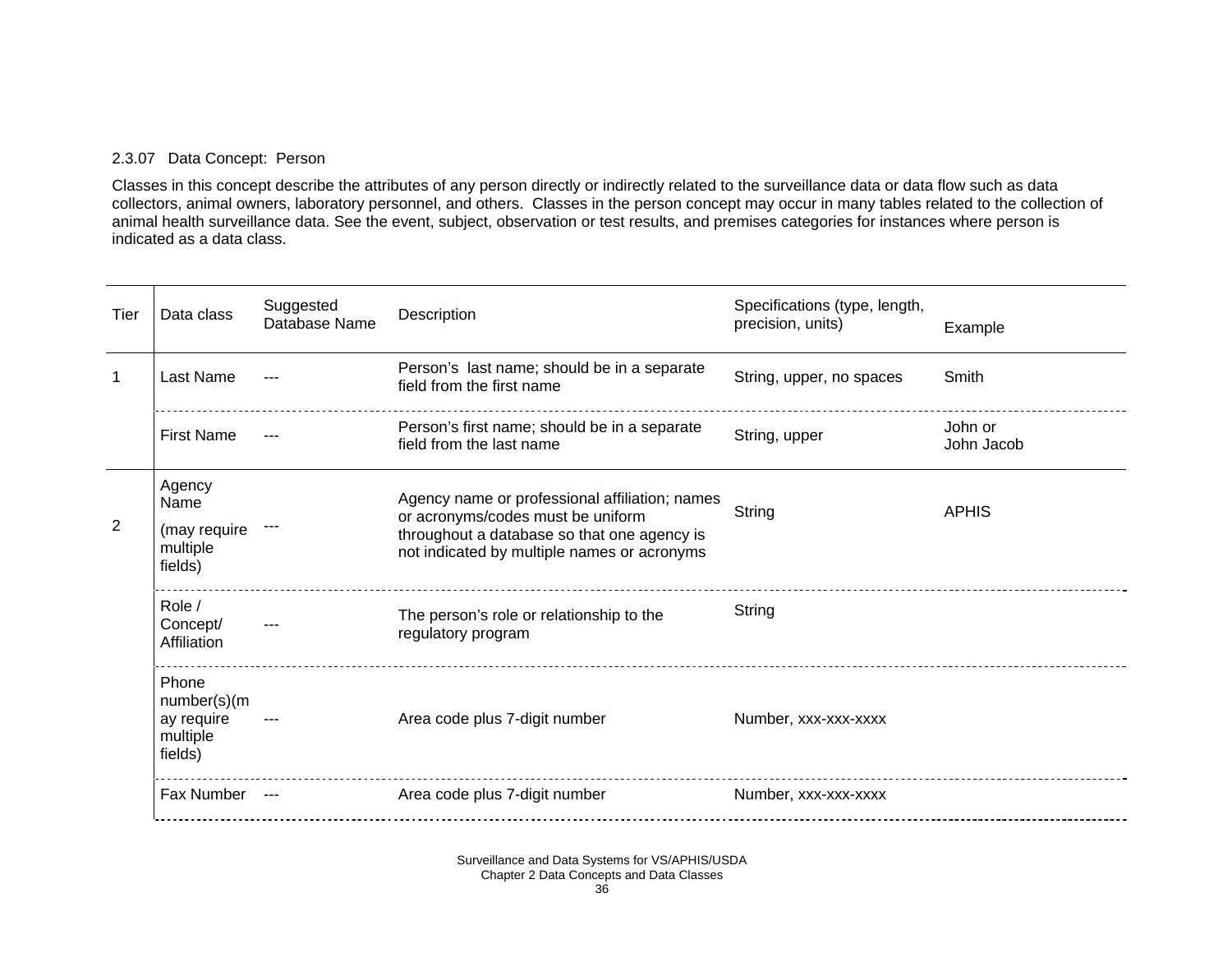| Address<br>(requires<br>multiple<br>fields)  |     | Person's mailing address                                                                               | See "Geographic<br>Information" data concept | See "Geographic<br>Information" data<br>concept |
|----------------------------------------------|-----|--------------------------------------------------------------------------------------------------------|----------------------------------------------|-------------------------------------------------|
| Location<br>(requires<br>multiple<br>fields) |     | Person's physical location; may be needed if<br>physical location is different from mailing<br>address | See "Geographic<br>Information" data concept | See "Geographic<br>Information" data<br>concept |
| E-mail<br>address                            |     | Person's e-mail address                                                                                | String; no spaces                            | person@agency.gov                               |
| Person type                                  |     | The person's role as it relates to the<br>surveillance data or data flow                               | String                                       | Owner, veterinarian                             |
| Person<br><b>Status</b>                      |     | The person's activity status                                                                           | String                                       | Retired, active, inactive                       |
| Prefix                                       |     | Prefix to a person's name                                                                              | String                                       | Dr., Mrs.                                       |
| <b>Suffix</b>                                | --- | Suffix to a person's name                                                                              | String                                       | Jr., Sr.                                        |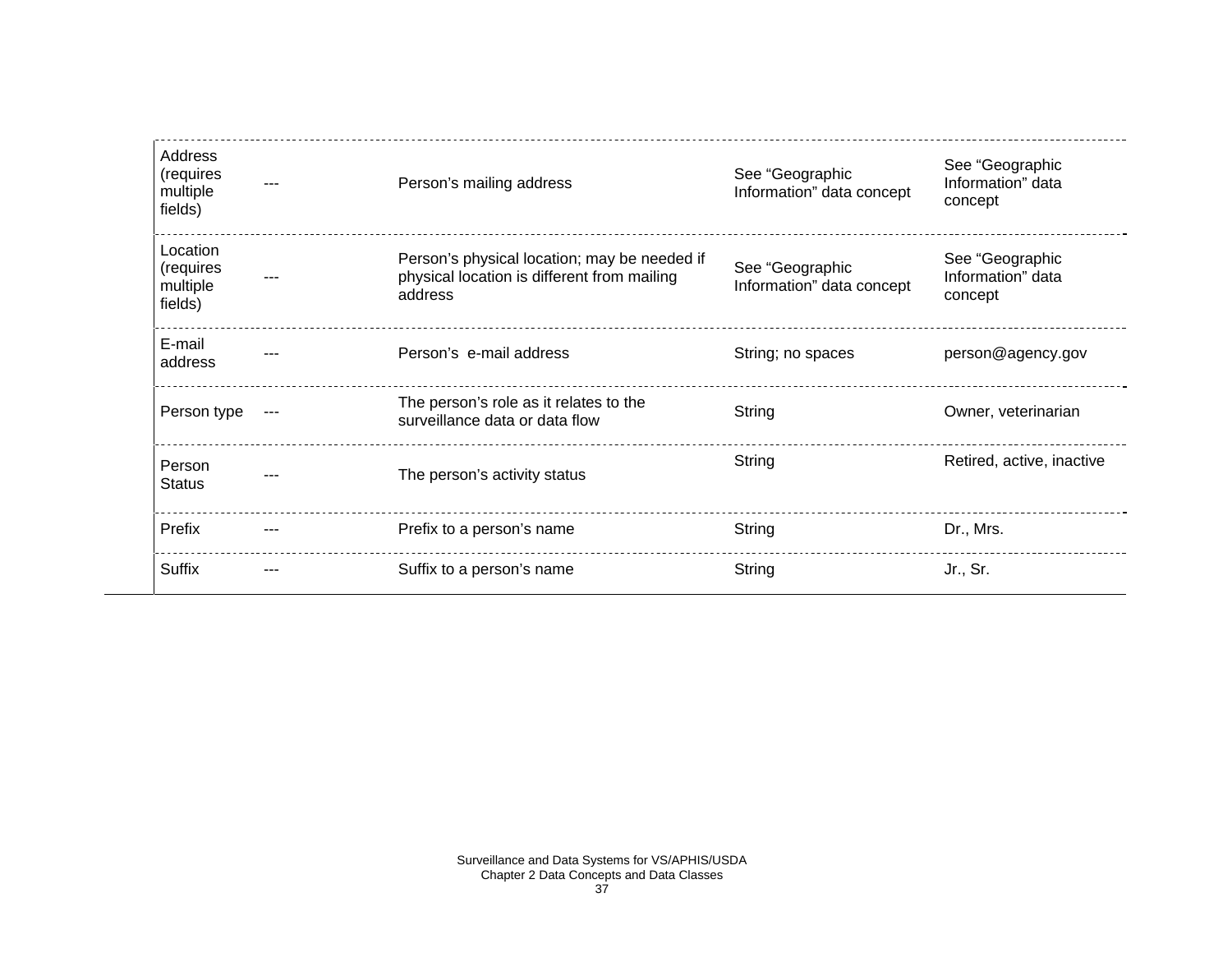#### 2.3.08 Data Concept: Geographic Information

Classes in this concept describe the attributes of any location information recorded in relation to surveillance data such as event or premises locations, or address information associated with people (see the "Person" data concept). Classes in the geographic information data concept may occur in many tables related to the collection of animal health surveillance data. See the event, subject, observation or test results, and premises categories for instances where location is indicated as a data class.

| Tier | Data class                            | Suggested<br>Database Name | Description                                                                                 | Specifications (type, length,<br>precision, units) | Example                 |
|------|---------------------------------------|----------------------------|---------------------------------------------------------------------------------------------|----------------------------------------------------|-------------------------|
|      | Address                               | <b>ADDRESS</b>             | Physical address of the location                                                            | Use postal service<br>standards                    | 17454 Roller Coaster Rd |
|      | City                                  | <b>CITY</b>                | City name                                                                                   | String                                             |                         |
|      | <b>State</b>                          | <b>STATE</b>               | Two-character state abbreviation                                                            | Use postal service<br>standards                    | AK, CO, NY              |
|      | County                                |                            | County name                                                                                 | String                                             | Erie                    |
|      | Zip Code                              |                            | U.S. Postal Service 5-digit mail delivery area.                                             | String                                             | 80132                   |
|      | Zip Code<br>plus 4                    |                            | A geographic segment within the U.S. Postal<br>Service 5-digit mail delivery area.          | String                                             | 8312                    |
|      | State /<br><b>County FIPS</b><br>code |                            | State/County Federal Information Processing<br><b>Standard Code</b>                         | String                                             | 08041                   |
|      | <b>City FIPS</b><br>code              |                            | Metropolitan Areas Federal Information<br><b>Processing Standard Code</b>                   | String                                             | CO322                   |
|      | <b>Front Gate</b><br>Latitude         |                            | Defined as the point of transition from public to<br>private access when entering premises. | Double; decimal degrees                            | 39.097886               |
|      |                                       |                            |                                                                                             |                                                    |                         |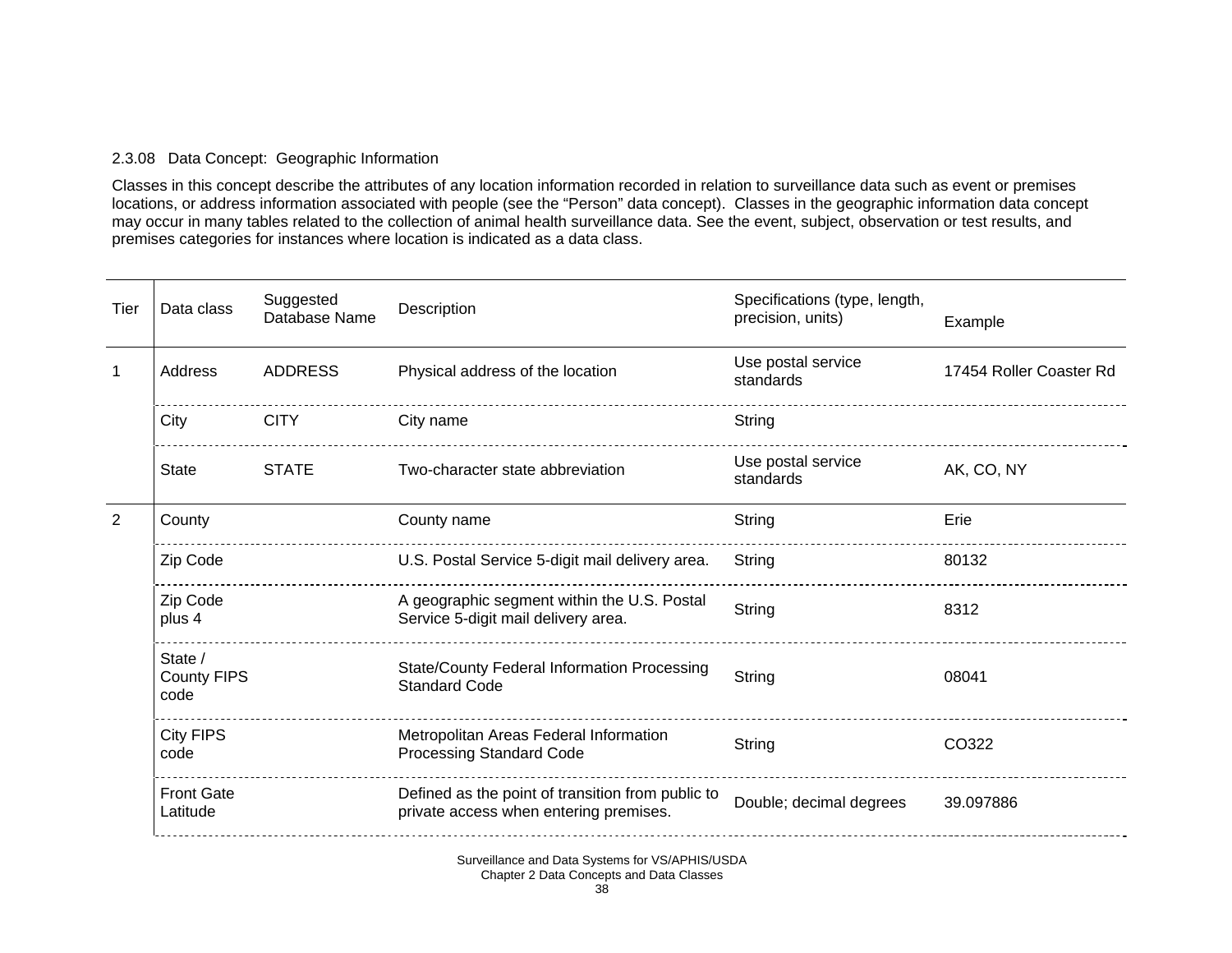| <b>Front Gate</b><br>Longitude                   | Defined as the point of transition from public to<br>private access when entering premises. | Double; decimal degrees | -104.845889                                                                     |
|--------------------------------------------------|---------------------------------------------------------------------------------------------|-------------------------|---------------------------------------------------------------------------------|
| Coordinate<br>type (front<br>gate)               | Method used to determine front gate<br>coordinate (see appendix for values)                 | String                  | GPS, GEO<br>See Appendix K<br>"Coordinate Type Codes<br>for Geographic Classes" |
| Validation<br>code (front<br>gate)               | Method used to validate front gate coordinate<br>(see appendix for values)                  | String                  | NVG, CBG<br>See Appendix L<br>"Validation Codes for<br>Geographic classes"      |
| Estimated<br>positional<br>error (front<br>gate) | Estimated positional error during GPS data<br>collection.                                   | Double; meters          | 42                                                                              |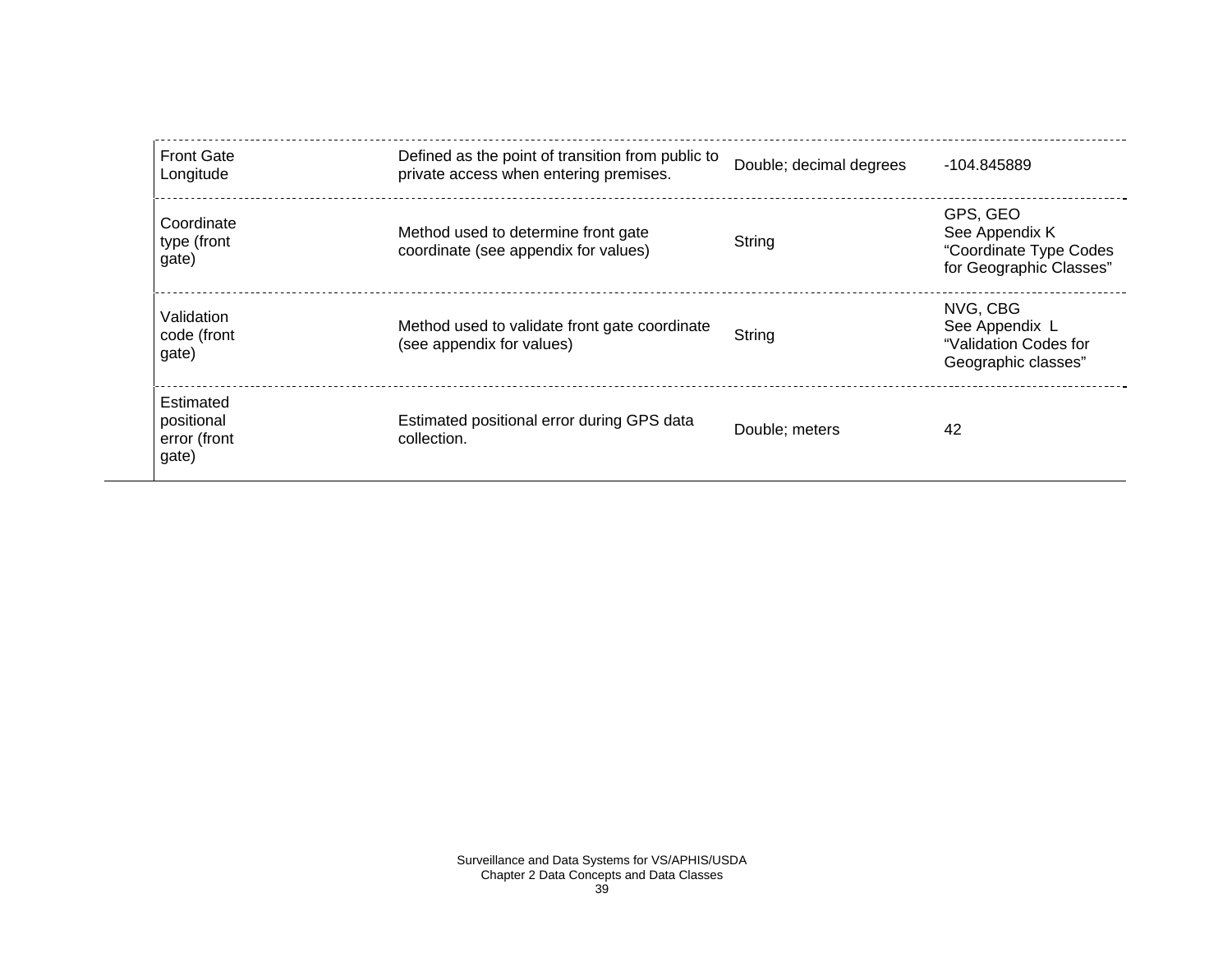## **Chapter 3 Standards for VS Animal Health Surveillance Database Systems**

The success of an animal health surveillance system depends largely on the availability of high quality and accessible data that can be easily and readily used for meaningful analysis and reporting. Data with these characteristics result from expert design of secure, accessible database systems; systematic procedures that assure data quality; and clear and efficient communication among a diverse group of professionals. That group includes, among others, IT experts, animal health surveillance experts, laboratory scientists, statisticians, program managers, veterinarians, and animal health technicians.

This chapter is intended to provide a high-level description of the standards for animal health surveillance database systems. While Chapter 2 focused on the details of standardizing database fields through the use of uniform naming and formatting conventions, this chapter addresses broader topics of database design, data storage, data security, data confidentiality, data quality, and related issues. The chapter describes expectations for designing, implementing, and managing VS data systems developed for national animal health surveillance. These expectations are organized around four broad and interconnected concepts: (1) system design, (2) storage, accessibility, and security, (3) data quality, and (4) system documentation.



Surveillance and Data Systems for USDA/APHIS/VS Chapter 3 Standards for Database Systems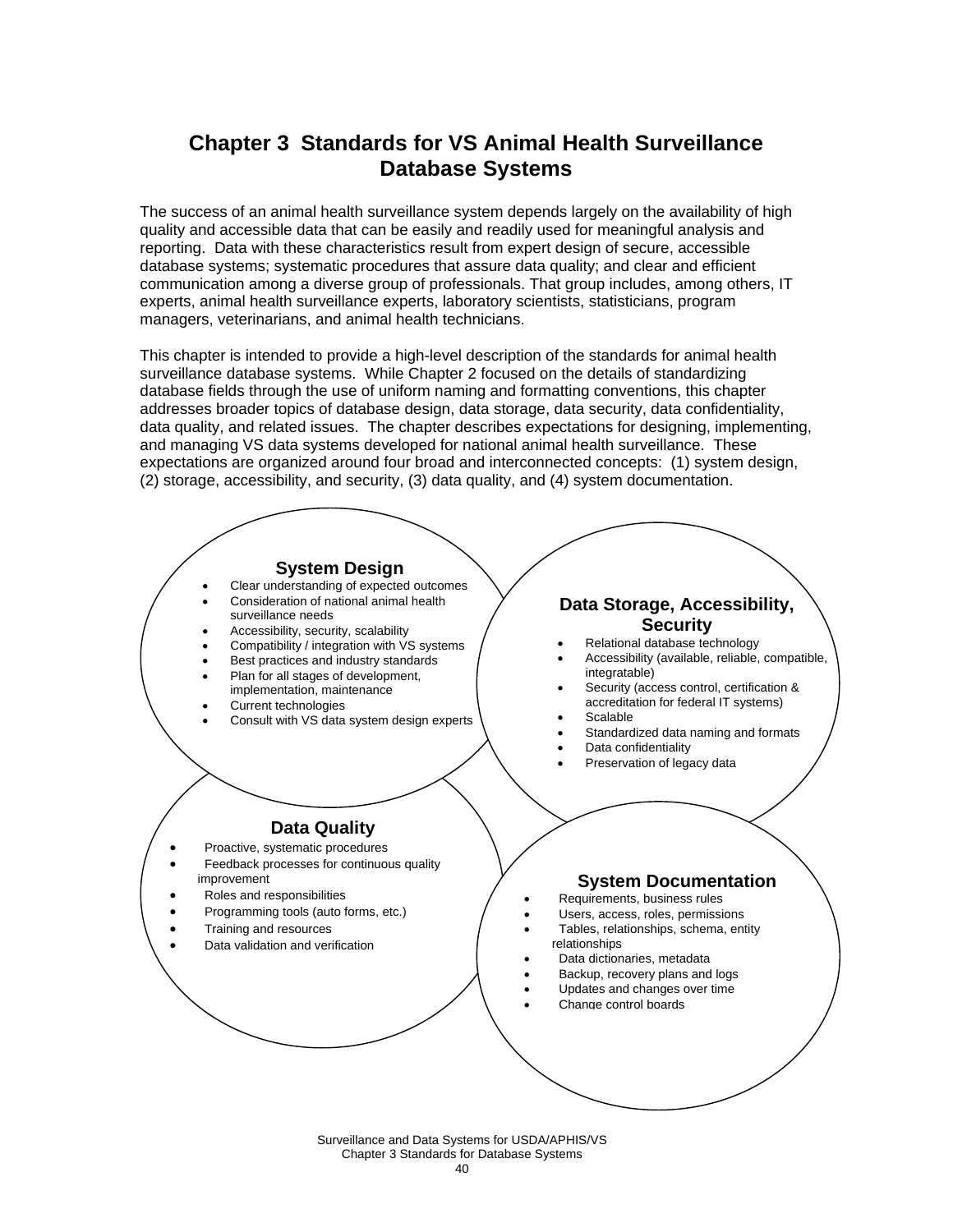The chapter does not provide detailed technical information on these subjects; users interested in technical aspects should refer to the wealth of books and Web sites available on these topics, or they may consult the professional experts within VS. The chapter also does not address data system needs for particular end users such as epidemiologists or geospatial analysts. The idea is that if the systems development concepts are properly addressed, then the needs of specific end users will be satisfied.

Table. Summary of Standards For Data Systems

| Data System Design Standards:                                       |  |  |  |  |  |
|---------------------------------------------------------------------|--|--|--|--|--|
| 3.1 Data System Design                                              |  |  |  |  |  |
| 3.2 Data Storage and Transfer                                       |  |  |  |  |  |
| 3.3 Data Security and Backup                                        |  |  |  |  |  |
| 3.4 Security Certification and Accreditation for Federal IT Systems |  |  |  |  |  |
| 3.5 Data Quality                                                    |  |  |  |  |  |
| 3.6 Data System Documentation                                       |  |  |  |  |  |
| 3.7 Data Confidentiality                                            |  |  |  |  |  |
|                                                                     |  |  |  |  |  |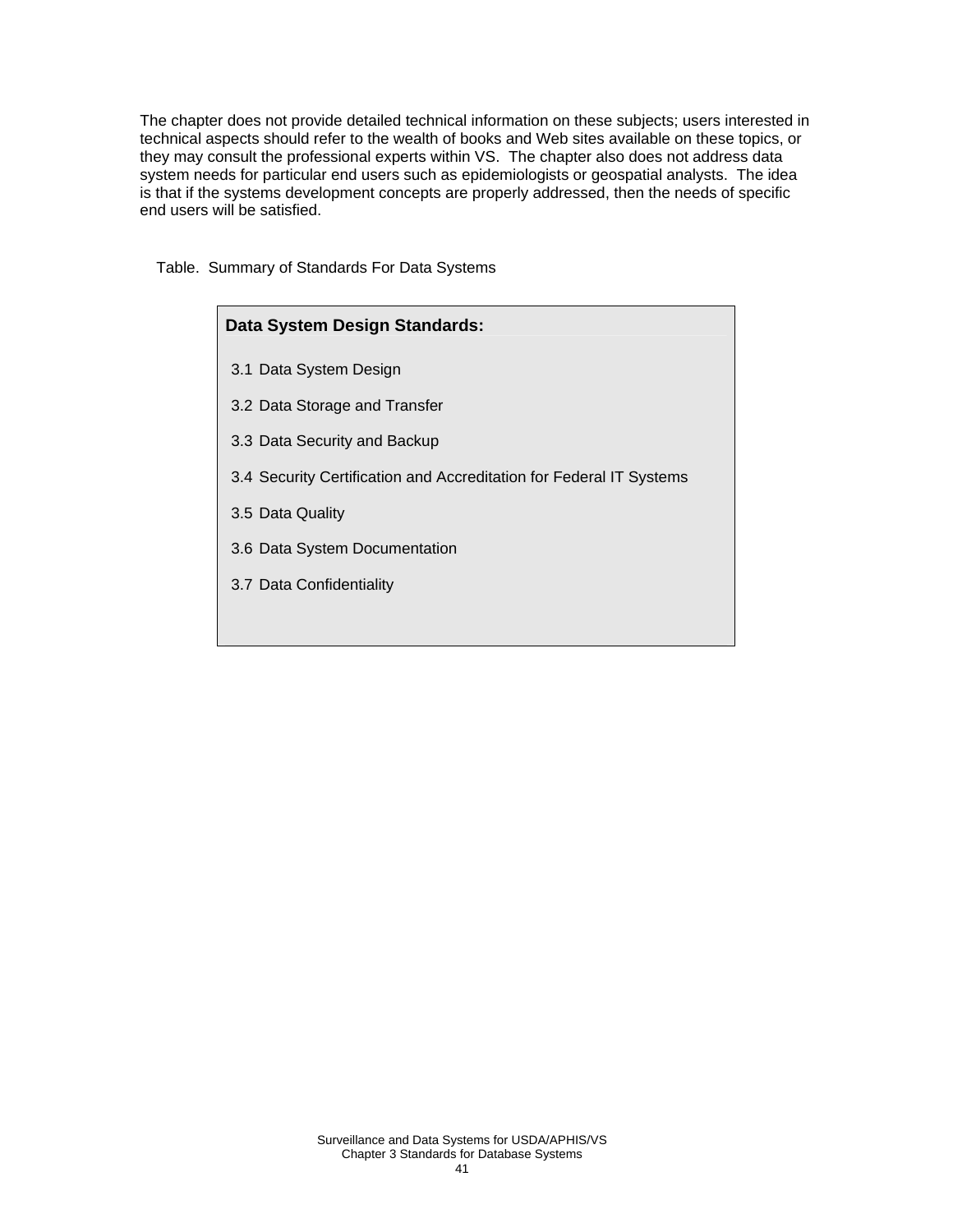## *3.1 Data System Design*

Standard: The data system for the surveillance program ensures that appropriate data are collected and stored to meet the objectives of the surveillance program.

- a. Integration and compatibility with other VS systems is carefully considered in the data system design.
- b. The data system is designed using industry standards and best practices for database system development.

#### *Supporting Information:*

A sound database design creates the foundation of the surveillance system's data collection efforts. Database design ensures that the necessary data will be available to support the objectives and expected outcomes of the surveillance system and ensures the data will be available in a useful format. Resources describing best practices and industry standards for system and database design may be found in many books and Web sites, and the details of this subject are beyond the scope of this document. However, these considerations for VS animal health surveillance database design are emphasized:

- Data systems for VS animal health surveillance programs should be developed in consultation with VS' Center for Animal Disease Information and Analysis (CADIA). CADIA provides leadership in the areas of information systems, technology for collecting data in non-office environments, managerial and epidemiologic reporting, risk analysis methodologies, and computer-based modeling of animal disease.
- Data system design must consider integration and compatibility with other VS data systems including, but not limited to, Emergency Management Response System (EMRS), Generic Database (GDB has been recently renamed Animal Health and Surveillance Management information system [AHSM]), National Animal Identification System (NAIS), National Premises Identification System, and the VS Atlas of Animal Health Information - Spatial Data Library. When integration with existing systems is not possible, justification for this deficiency should be documented.
- Current technologies designed to enhance data communication and exchange between systems should be used to facilitate accessibility, integration, and compatibility (e.g., XML, HL7 messaging, web services). This concept relates to standards 3.1 and 3.2.
- Data system design should consider accessibility, security, scalability, maintenance/support, risks and impacts. The system documentation should reflect these issues (see standard 3.5, system documentation)
- As described in Chapter 1 (standards 1.10 and 1.11), a clear understanding of the objectives of the surveillance system, expected products of the surveillance system, and how data will be analyzed and reported should be established before data modeling is initiated. Application and database development teams should work closely with the surveillance planners and managers to assure that the data system is aligned with goals and expected outcomes.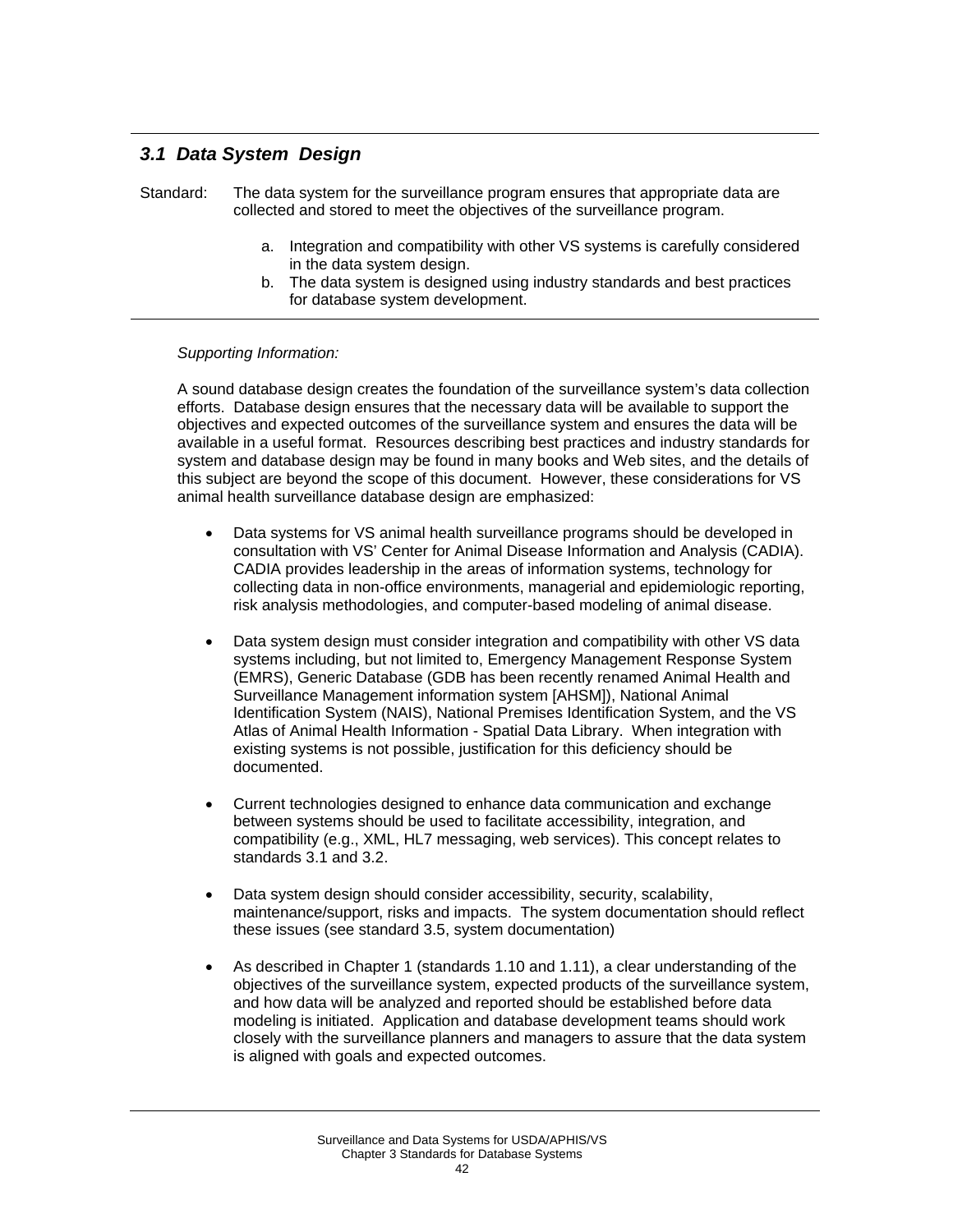- Data system design includes standard design practices such as:
	- o Development and evaluation of conceptual and physical data models
	- o Development of schema and entity-relationship diagrams that define relationships and reflect data flow, events, and business rules
	- o Databases are normalized to reduce data redundancy and the associated pitfalls; ideally, databases are normalized to a modified third normal form.
	- o Restricted use of user-defined or miscellaneous fields or tables
- Data system design follows standard stages of the database or software development life cycle, including planning, analysis, design, construction, testing, implementation, and maintenance.

## *3.2 Data Storage, Accessibility, and Transfer*

- Standard: Data for the surveillance program are stored in an electronic relational database using standardized naming and formatting conventions for data fields. The database system allows access to different types of authorized users and allows for easy data transfer and integration with other systems.
	- a. Electronic, relational databases are used to store data and are designed using the industry standards as described in standard 3.1.
	- b. To facilitate the flow of information among systems, the database uses the standardized data naming and formatting conventions described in Chapter 2.
	- c. The data are stored in a manner that facilitates the flow of information across systems.
	- d. The database should be scalable to allow for appropriate expansion of the system and reliable for continuous use.
	- e. The data storage system should maintain and make accessible legacy data for the program.

*Supporting Information:* 

*Relational databases.* Electronic, relational databases provide the most accessible, reliable, scalable, and secure form for storing surveillance information. Spreadsheets are typically not appropriate for storing animal health surveillance system data. Relational databases provide these advantages:

- Tools for efficient and secure data storage, retrieval, and update
- Descriptions of the stored data items and their formats (i.e., metadata, data dictionaries)
- Tools for transaction and concurrency control that allow multiple users to access and use the database(s) simultaneously
- Tools for data recovery
- Tools for database security, including user authorization and backups.

*Standardized data formatting.* One of the challenges of database design and development is deciding what data to include (i.e., what fields or elements), and how to format the data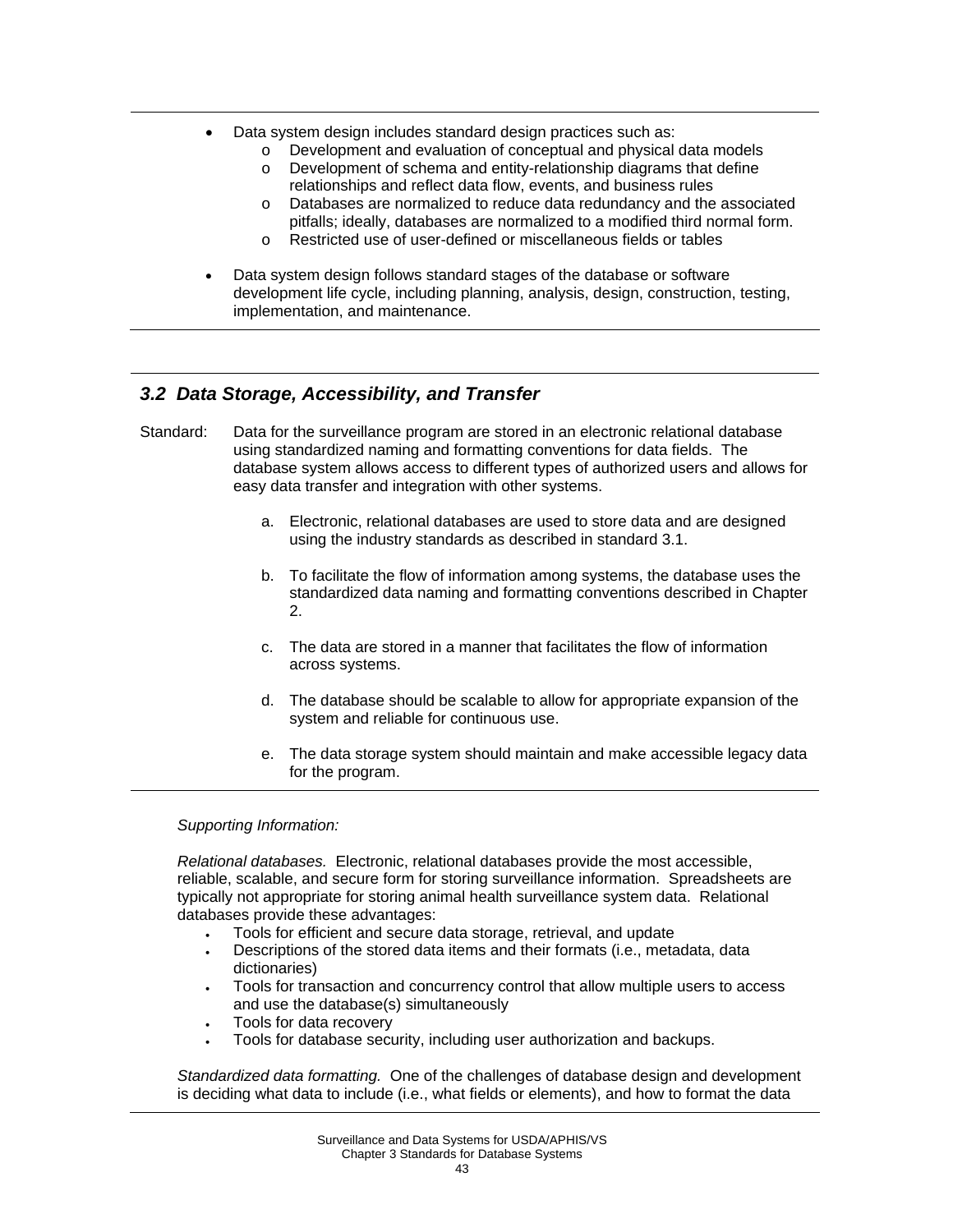so it is compatible with other systems. Use of standardized naming and formatting of data fields greatly increases the ability to integrate information from multiple data collection systems. Chapter 2 addresses the naming and formatting of data elements.

*Accessibility.* Data and information accessibility is critical to a successful surveillance program. Animal health surveillance data must be accessible, in a timely manner, to a variety of authorized users who may need this information for analysis, reporting, and decision-making, particularly in emergencies. Tools should be available that allow access to data by authorized users so this information can be queried or extracted to other software for analysis (e.g., statistical or geospatial analysis).

*Exchange of Data Among Systems.* More information can be obtained from the same amount of data if the data are stored in a manner that facilitates the transfer of data to other systems or integration of data with other systems. Extensible Markup Language (XML) is commonly used for this purpose; XML facilitates information exchange among systems by encoding data with meaningful structure and semantics that computers and humans can understand (see <www.orafaq.com/glossary>). Other technologies or industry practices may also facilitate data flow among systems. This concept relates to standards 3.1 and 3.2.

*Scalable.* The database technology and architecture should allow appropriate levels of expansion of the system without compromising system efficiency.

*Reliability.* Reliability refers to the user's ability to consistently and efficiently use the database system for data entry or retrieval. Animal health surveillance systems must be able to consistently provide many users with simultaneous access to high quality data.

*Legacy data (or historical data).* Older data from some surveillance programs may have been collected and stored using outdated computer technologies. These data are often still a vital source of national animal health surveillance information and should be maintained for use by analysts and decision-makers. Legacy data should be accessible, and clear documentation should be available to describe these data to ensure usability in the future.

### *3.3 Data Security and Backup*

Standard: Data for the surveillance program should be accessible to authorized users and be secure, recoverable, and reliable. The database is backed up to minimize intentional or accidental loss of information.

#### *Supporting Information:*

*Security.* The database should be strictly controlled and managed to prevent intentional or accidental loss of information. Security measures should include, but not be limited to, authorization and authentication of users, limiting privileges of users based on roles, encryption, data backups, and data storage in multiple locations. Security measures should address loss of data, loss of confidentiality, loss of privacy, loss of integrity, and loss of availability. The official process of data system security certification and accreditation for federal IT systems is described in standard 3.3.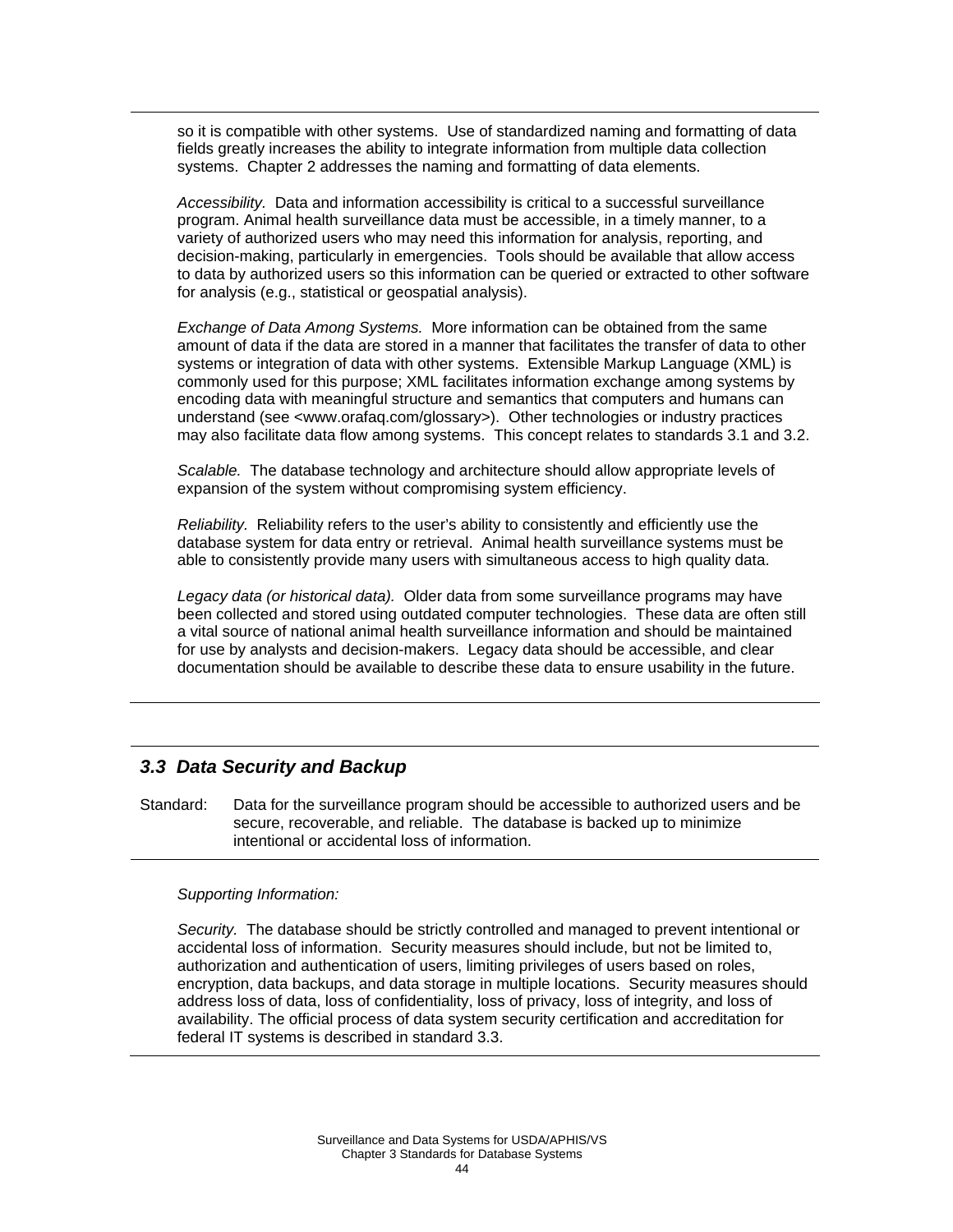*Database backup.* Backup is the process of periodically taking a copy of the database and moving it to an offline storage media<sup>2</sup>. Complete backup protocols and systems for animal health surveillance databases should be implemented to prevent loss of data that would effect daily operations. The backup system should consider how fast data recovery needs to occur, how long data must be available online, and methods for maintaining permanent backup media.

## *3.4 Security Certification and Accreditation (C&A)*

Standard: All federal IT systems must be officially authorized, from a security standpoint, to operate.

#### *Supporting Information:*

 $\overline{a}$ 

Numerous directives explicitly state the requirement for owning agencies to perform a security certification and accreditation (C&A) of their IT systems. The C&A process involves a comprehensive evaluation of the technical, operational, and management controls in place to properly secure both the data and infrastructure of a given application. Accreditation is a formal acceptance, by the agency in question, of any residual risks once the security measures identified are in place, and is the official authority to operate the system as described in the associated documentation.

#### C&A standards require these steps:

- Establish and document access controls
- Maintain configuration management plan
- Perform a risk assessment
- Assess impact of data to personal privacy
- Ensure existence of a disaster recovery plan
- Create and maintain a system security plan

Critical components of the C& A process include:

- The system is certified and accredited every 3 years or following any major change to the system.
- The security classification of the system is properly assessed
- Required security documents are in place and updated as related attributes of the application evolve.
- The C&A process is integrated into the system development life cycle of any new system.

Information about the C&A process for federal IT systems is available through the VS Application and Information Management (VS-AIM) team; developers unfamiliar with the C&A requirements and process should contact VS-AIM.

 $2$  Connolly T, Begg D, Database Systems: A Practical Approach to Design, Implementation, and Management 3<sup>rd</sup> Edition. Addison-Wesley, 2002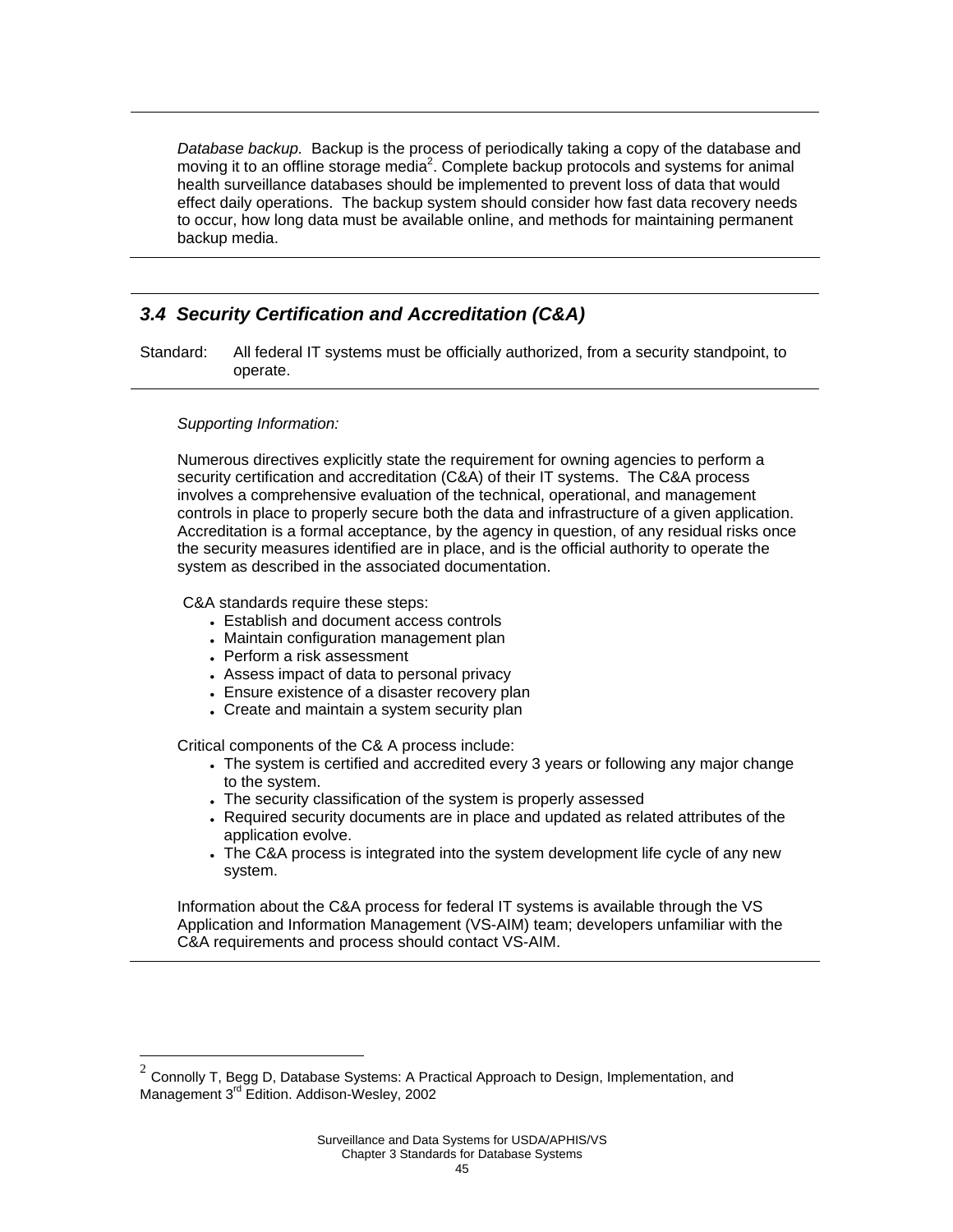## *3.5 Data Quality*

- Standard: The database system is designed, implemented, and maintained to ensure that data are of high quality.
	- a. Systematic and proactive procedures, used at multiple points in the data flow for the surveillance program, are implemented to ensure data quality; this includes feedback processes designed to not only inspect data for quality but also to address and fix the root causes of data errors.
	- b. Those responsible for data quality are identified and have a clear role in the data quality feedback process.
	- c. Programming tools are used to prevent data entry errors (e.g., code that enforces business rules or filters data that is out of range for particular fields).
	- d. Individuals responsible for data entry have training and resources to perform their job correctly.
	- e. Data are periodically validated and verified to ensure that the information is sufficiently accurate and complete to meet the needs of the surveillance program, and feedback from this process is used to improve the procedures used to ensure data quality.

#### *Supporting Information:*

Data that are complete and error-free are essential for a surveillance program to provide accurate reports and meaningful analyses in a timely manner. Data quality is defined as the ability of the data to meet the requirements of all internal and external customers. The level of accuracy, completeness, and timeliness may depend on the goals of a particular surveillance program, but animal health surveillance data collection efforts within VS also need to address the information needs described in the VS Strategic Plan  $3$ . In particular, VS' strategic goals for national animal health surveillance require data that are accurate, complete, accessible, available, and compatible with data from multiple systems. To achieve this, all animal health surveillance data systems within VS must demonstrate commitment to data quality. High quality data is not something that "just happens;" it is the result of systematic and proactive quality management efforts throughout the surveillance program and data system.

As with Data Systems Design (Standard 3.1), the measurement and improvement of data quality is a broad subject, and there are many books and Web sites on this topic. However, these considerations are of particular concern to data quality in VS animal health surveillance systems:

• Animal health surveillance systems within VS, and their underlying databases, should reflect commitment to implementing systematic and proactive procedures to

 $\overline{a}$ 

<sup>&</sup>lt;sup>3</sup> "Veterinary Services Strategic Plan FY 2004 to FY 2008,"

http://www.aphis.usda.gov/vs/pdf\_files/strat\_plan.pdf. Accessed March 20, 2006.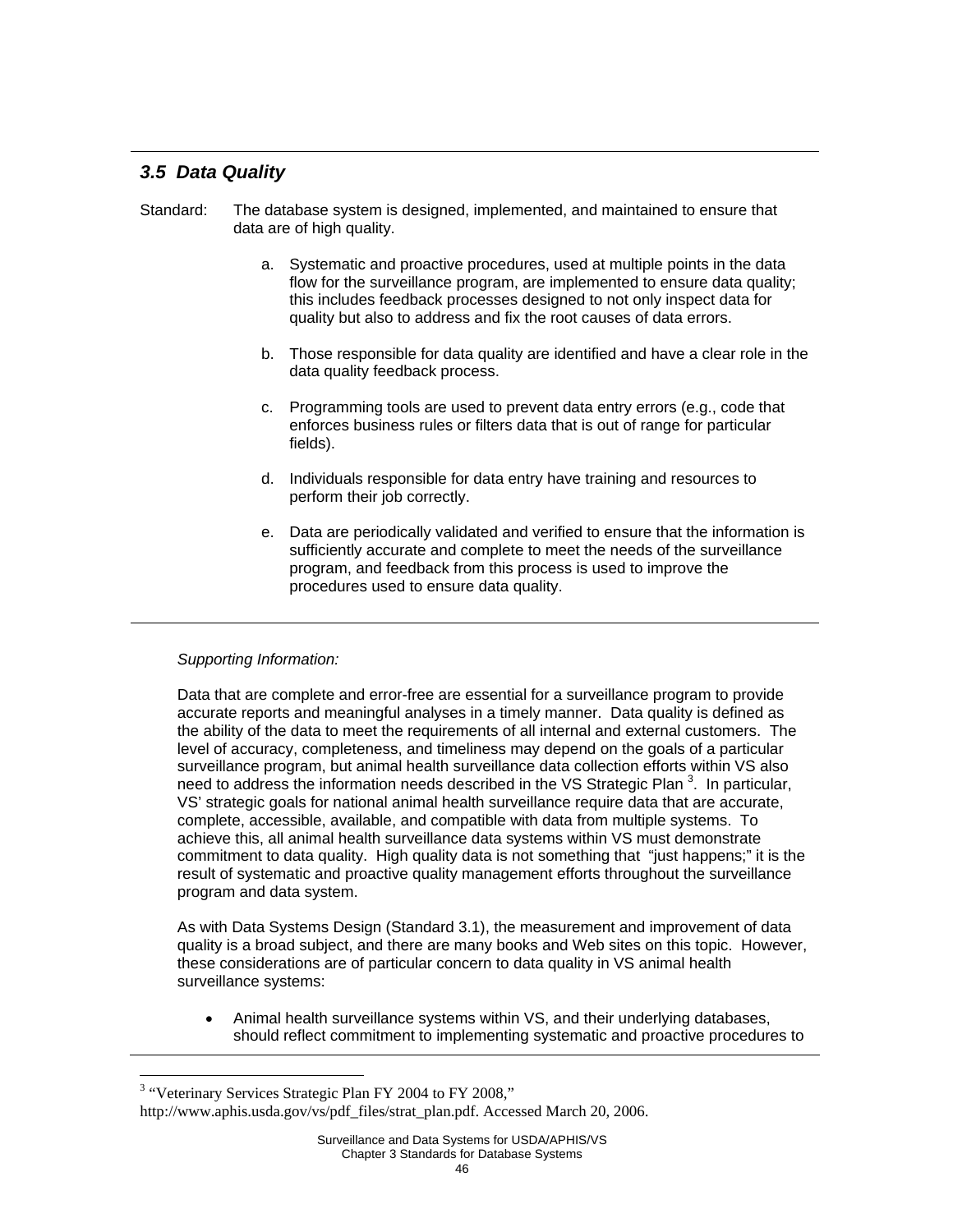assure data quality. These procedures should go beyond mere data inspection/correction and reflect a system-wide strategy to identify and eliminate causes of inadequate data quality. The allocation of resources within a surveillance program should reflect this commitment to data quality.

- Surveillance systems should identify teams of individuals who are tasked with data quality management; this group should include database managers as well as those involved with data entry, analysis, and reporting.
- Data entry user interfaces may be designed to minimize data entry errors. This may be achieved by restricting data entry in particular fields to acceptable values, cross-validating information within and between records, minimizing the use of free-text fields, using standardized terminology, using standardized lookup tables to control data entry, forcing users to double-key critical information, and constraints on data entry that assure data integrity.
- Training those responsible for data collection and data entry is recognized as a critical component to the data quality management process. The implementation portion of a surveillance plan should describe the process for initial and ongoing training of data collection and data entry personnel (Chapter 1, standard 1.12). Data entry personnel should be provided with resources (e.g., documents, protocols, user's guides, web-based resources, help desk contacts) to facilitate data entry and address questions or concerns. Feedback processes should be established to help data collectors and data entry staff identify and correct errors.
- Data validation and verification processes should be established to periodically review the data for accuracy, integrity, and completeness. These processes can identify systematic problems with a data system and avert data integrity problems that can affect quality reporting and analysis. These processes should not only identify and correct errors, but should also identify causes of data quality problems and provide solutions. Further, mechanisms should be in place to implement solutions to data quality problems when they are identified.

## *3.6 Data System Documentation*

Standard: Data system documentation must be readily available and clearly describe:

- The system requirements and business rules
- The system users, including their access and roles
- The system components and their relationships (database schemas, entity-relationship diagrams, and descriptions of tables, views, and stored procedures)
- Data dictionaries that explain what data are stored in the database(s), how these are formatted
- Details regarding data backup and recovery procedures
- Changes to the data system over time, including changes to data elements that may impact analysis and reporting
- The activities of the system's Change Control Board (CCB), if applicable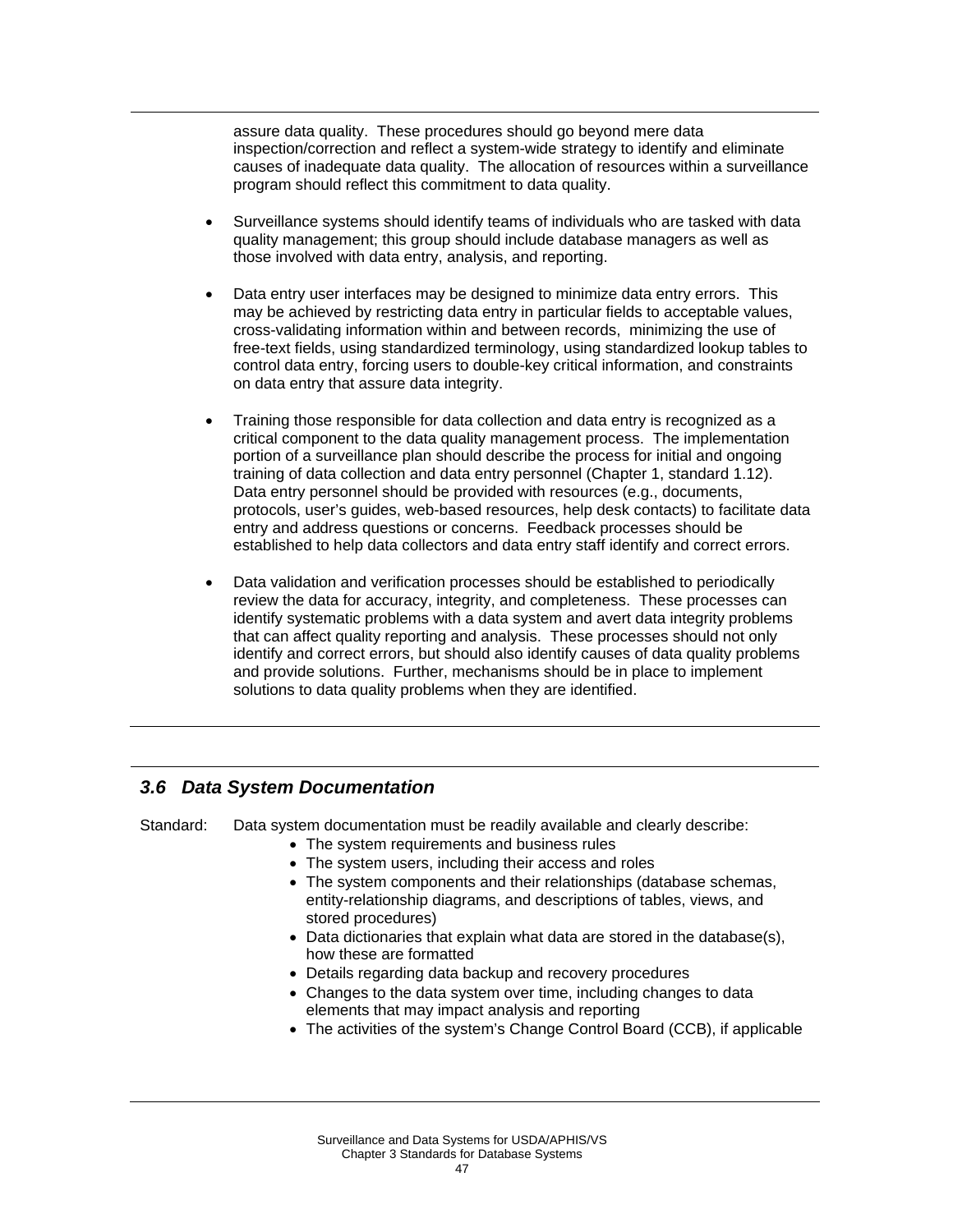Comprehensive system documentation provides critical information to IT developers, data end users, and other stakeholders about what, where, and how data are stored. System documentation must be developed for all animal health surveillance data systems. Examples of documentation for VS data systems can be obtained from VS CADIA.

*Documentation of Changes to the Data System.* Changes to a data system must be carefully considered and fully documented. Changes to any data system can have farreaching ramifications both to developers of the system and stakeholders who use the data in the system, especially when data systems are integrated and pull or receive data from multiple sources. It is important to have a critical review process of all changes that occur to a data system's architecture and design. This includes, but is not limited to, changes in data collection, table design, table relationships, and coding systems used within tables.

Critical Components:

- A Change Control Board (CCB) should be established that has members representing the IT team and officials involved in planning and implementing the surveillance system. The CCB approves the original system, the system documentation, and system changes.
- Periodic reviews of the data system should be conducted to evaluate new technologies and modernization of the current system.
- New data systems within the agency should be evaluated for integration and contribution to the existing system.
- The data system should be evaluated periodically by unbiased experts to evaluate system efficiency and design.
- Any changes to the data system should be documented completely, including updates to the data dictionary, entity relationship diagrams (ERDs), and user guides.

## *3.7 Data Confidentiality*

Standard: The data system ensures the confidentiality of sensitive or private information.

- a. Appropriate authority is obtained to collect and maintain data that may be sensitive or confidential.
- b. Sensitive or confidential data elements are identified and a protocol is developed and implemented to restrict access to these elements; access is limited to authorized individuals.
- c. Staff are trained on data confidentiality policies and protocols.
- d. Information-sharing policies for databases are documented and adhered to, ensuring confidentiality.
- e. Federal and State information sharing laws and practices are carefully evaluated before linking, transferring, or sharing data with any organization.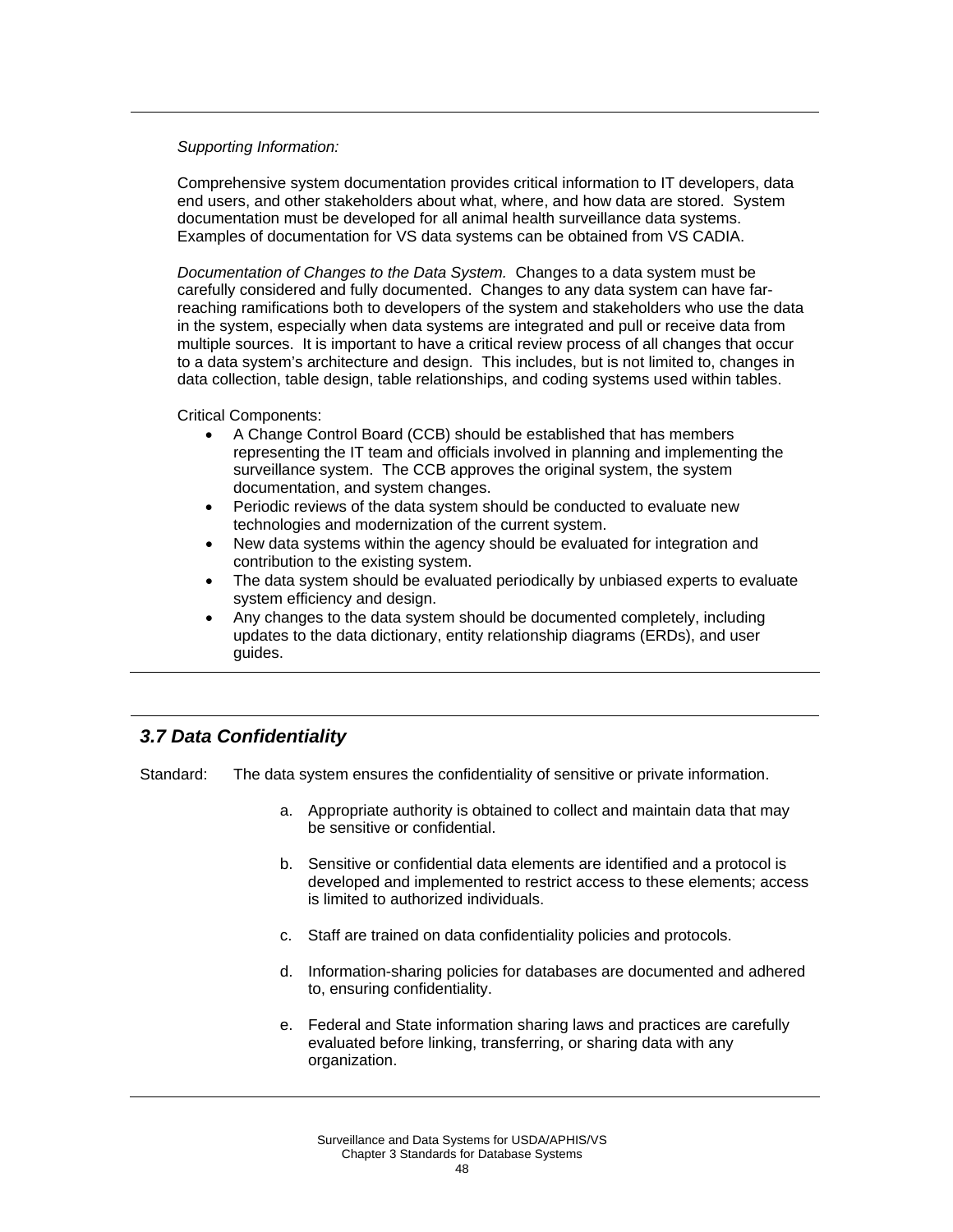Data confidentiality and privacy is a top priority for animal health surveillance systems. Surveillance systems must include approved protocols for collecting, storing, restricting access to, and working with confidential information. In addition, confidential information may only be shared when the situation complies with Federal and State laws.

First steps for addressing data confidentiality issues include:

- o Obtain authority to gather and maintain private information
- o Identify data that require restricted access
- o Identify groups of users (roles) and the data they can access
- o Restrict user access to data based on group membership (roles)
- o Determine if information on individuals or groups of individuals can easily be obtained
- o Ensure the information stored is used as authorized

For VS data systems, refer questions on data confidentiality and information sharing to APHIS Legislative and Public Affairs.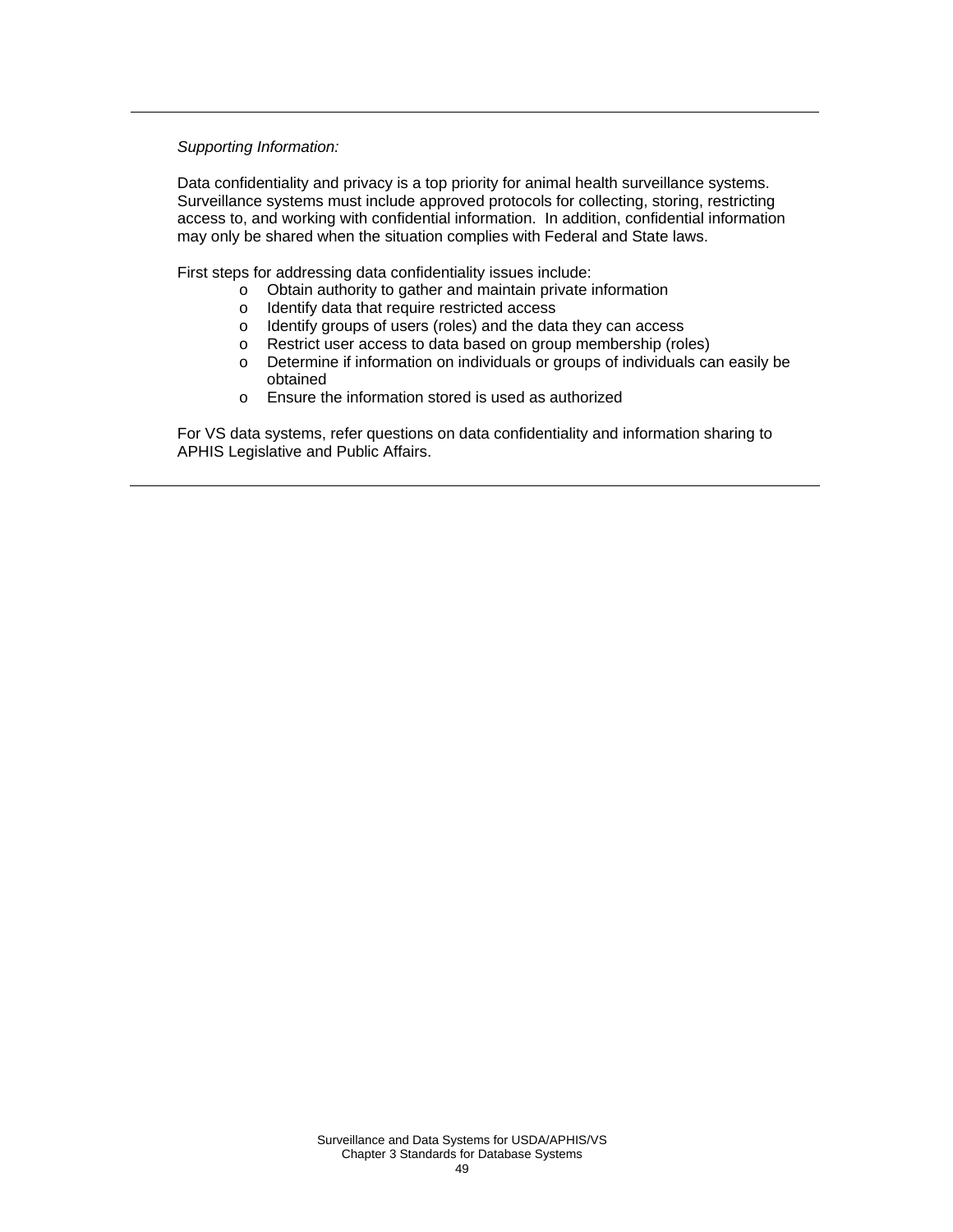## **Glossary of terms for surveillance standards**

**Case Definition:** A set of diagnostic criteria that must be fulfilled in order to identify an individual as a case of a particular disease. Case definition can be based on clinical, laboratory, or combined clinical and laboratory criteria, or a scoring system with points for each criterion that matches the features of the disease.

**Certification and Accreditation Standards: (**Security C & A Standards): Process involving a comprehensive evaluation of the technical, operational, and management controls in place to properly secure both the data and infrastructure of a given application. Security and accreditation is required for all federal information technology systems.

**Change Control Board:** Consists of database developers and surveillance officials who are responsible for the analysis, approval, rejection, scheduling and control of the implementation of any changes to a surveillance data system.

**Clinical Case Definition:** A clinical case definition can be used to broaden or restrict the sensitivity of a surveillance system by designating the species of animal(s) under surveillance and inclusion or exclusion of clinical signs or lesions for the disease or condition under investigation. Clinical case definition may be used to screen animals for additional testing.

**Data Accessibility:** In this document, data accessibility refers to the level at which data may be easily accessed and used by the individuals who need the information for surveillance purposes.

**Data Classes:** The individual data items recorded within a concept.

**Data Concepts:** Separate divisions designed to group together data that share common attributes.

**Data Confidentiality:** The practice of protecting sensitive data from unauthorized disclosure.

**Data Quality Control:** The process of ensuring that data recorded for a surveillance system are free from errors. The data quality control process includes data inspection, validation, verification, and review of data for accuracy, integrity, and completeness.

**Data System:** For the purposes of this document, a data system refers to all elements used for the management and storage of the data associated with a surveillance system. This includes software and hardware; relational databases; and tools used for database administration, data management, data entry, reporting, exchange of data with other systems, and analysis.

**Epidemiology:** The study of a disease pattern in a population to determine prevention and control strategies.

**Event:** The places associated with the collection of animal health surveillance data, including market testing, slaughter, on-farm testing, and others.

**Expected Outcomes of Surveillance:** The expected results of a surveillance system. Expected outcomes include information to be used for decision-making, policy development, and action as well as the physical products anticipated to result from the surveillance effort such as data, databases, reports, and information.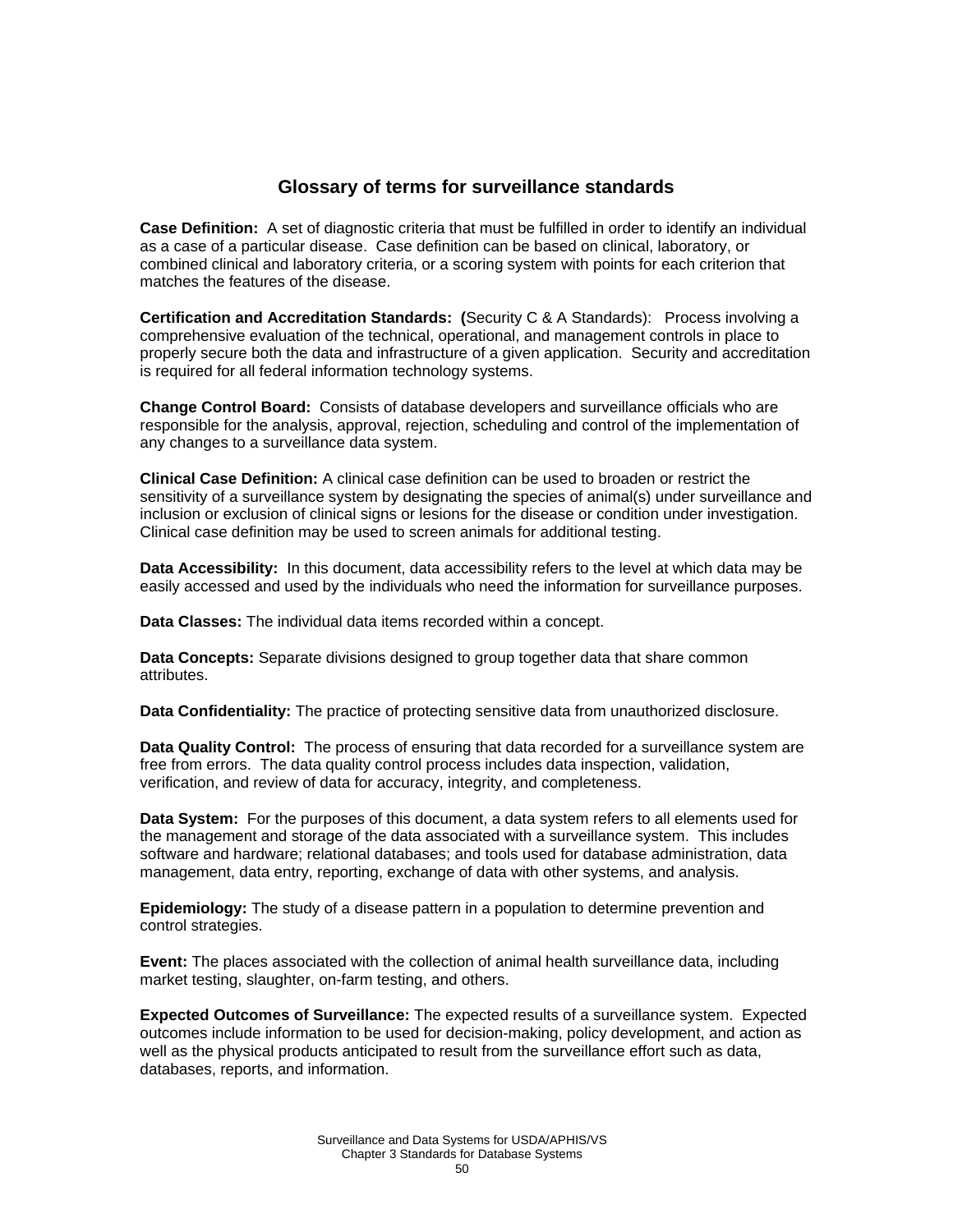**Geographic Information:** Describes the attributes of any location information recorded in relation to surveillance data such as event or premises locations or address information associated with people.

**Observation:** Something perceived by the senses of an individual.

**Person:** Any person directly or indirectly related to the surveillance data or data flow such as data collectors, animal owners, laboratory personnel, and others.

**Population:** The whole collection of units from which a sample may be drawn; not necessarily a population of individuals--the units may be institutions, records, or events.

**Premises:** The physical site where the subject(s) of an investigation or sample collection are located.

**Responsible Parties**: The groups of individuals responsible for various aspects of the surveillance system, including those responsible for: design, implementation, leadership, database development, management, support and maintenance, data collection, training, analysis and interpretation, dissemination and reporting, actions based on surveillance results; and those who review and evaluate the surveillance system.

**Sample:** A specimen of fluid, blood, or tissue collected for analysis on the assumption that it represents the composition of the whole.

**Sensitive Data Elements:** Records that need to be protected according to State and Federal Privacy Act laws.

**Standardization:** A generalized framework for details most likely needing to be considered for comprehensive and efficient surveillance.

**Subject:** An animal subject to treatment, testing, observation, or experiment.

**Surveillance:** The activities involved in the systematic collection, collation and analysis of animal health data combined with the prompt dissemination of vital information to those who might take action.

**Surveillance Plan:** A documented framework that systematically describes the disease, including the purpose, rationale, objectives, and outcomes; stakeholders and responsible parties; population and sampling methods; performance metrics; plans for analysis, reporting, and presentation; and expected implementation, budgeting, and evaluation plans needed to develop a surveillance system.

**Surveillance Stakeholders:** Users of surveillance system information**.**

**Surveillance System:** A comprehensive and coordinated system that will collect, collate, and analyze animal health data and promptly disseminate animal health information.

**Surveillance System Evaluation:** The systematic collection and review of information about a surveillance system undertaken to assess how well the system fulfills its stated objectives and meets accepted surveillance standards.

**System Documentation:** Detailed records of database development and maintenance that allow long-term data quality and integrity. This documentation is important for relaying system components to stakeholders, users, and those maintaining the system. Quality documentation helps minimize problems associated with changing staff and changing system requirements.